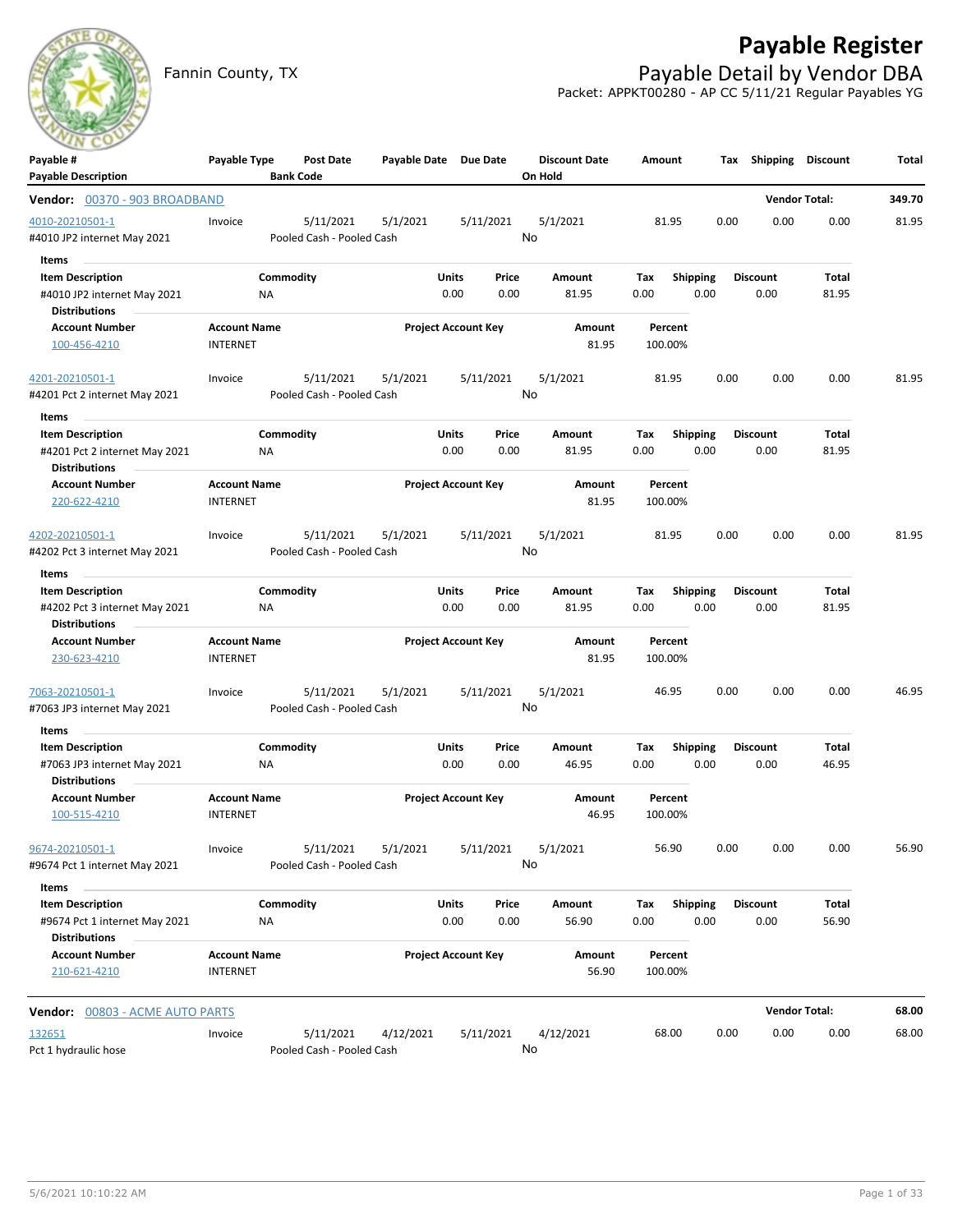| <b>Payable Register</b>                                           |                                                       |                           |                            |                |                                 |                    |                         |      |                         | Packet: APPKT00280 - AP CC 5/11/21 Regular Payables YG |          |
|-------------------------------------------------------------------|-------------------------------------------------------|---------------------------|----------------------------|----------------|---------------------------------|--------------------|-------------------------|------|-------------------------|--------------------------------------------------------|----------|
| Payable #<br><b>Payable Description</b>                           | Payable Type<br><b>Bank Code</b>                      | <b>Post Date</b>          | Payable Date Due Date      |                | <b>Discount Date</b><br>On Hold | Amount             |                         |      | Tax Shipping Discount   |                                                        | Total    |
| Items                                                             |                                                       |                           |                            |                |                                 |                    |                         |      |                         |                                                        |          |
| <b>Item Description</b><br>Pct 1 hydraulic hose                   | Commodity<br>Goods                                    |                           | Units<br>1.00              | Price<br>68.00 | Amount<br>68.00                 | Tax<br>0.00        | <b>Shipping</b><br>0.00 |      | <b>Discount</b><br>0.00 | Total<br>68.00                                         |          |
| <b>Distributions</b>                                              |                                                       |                           |                            |                |                                 |                    |                         |      |                         |                                                        |          |
| <b>Account Number</b><br>210-621-4580                             | <b>Account Name</b><br><b>R&amp;M MACHINERY PARTS</b> |                           | <b>Project Account Key</b> |                | Amount<br>68.00                 | Percent<br>100.00% |                         |      |                         |                                                        |          |
| Vendor: 00196 - ADVANTAGE SALES                                   |                                                       |                           |                            |                |                                 |                    |                         |      | <b>Vendor Total:</b>    |                                                        | 700.00   |
| 9539                                                              | Invoice                                               | 5/11/2021<br>4/28/2021    |                            | 5/11/2021      | 4/28/2021                       | 350.00             |                         | 0.00 | 0.00                    | 0.00                                                   | 350.00   |
| Pct 3 short pole saw                                              |                                                       | Pooled Cash - Pooled Cash |                            | No             |                                 |                    |                         |      |                         |                                                        |          |
| Items                                                             |                                                       |                           |                            |                |                                 |                    |                         |      |                         |                                                        |          |
| <b>Item Description</b>                                           | Commodity                                             |                           | Units                      | Price          | Amount                          | Tax                | <b>Shipping</b>         |      | <b>Discount</b>         | Total                                                  |          |
| Pct 3 short pole saw                                              | ΝA                                                    |                           | 0.00                       | 0.00           | 350.00                          | 0.00               | 0.00                    |      | 0.00                    | 350.00                                                 |          |
| <b>Distributions</b><br><b>Account Number</b>                     | <b>Account Name</b><br><b>SHOP SUPPLIES</b>           |                           | <b>Project Account Key</b> |                | Amount<br>350.00                | Percent<br>100.00% |                         |      |                         |                                                        |          |
| 230-623-3400                                                      |                                                       |                           |                            |                |                                 |                    |                         |      |                         |                                                        |          |
| 9547                                                              | Invoice                                               | 5/11/2021<br>4/29/2021    |                            | 5/11/2021      | 4/29/2021                       | 350.00             |                         | 0.00 | 0.00                    | 0.00                                                   | 350.00   |
| Pct 3 Stihl chain saw                                             |                                                       | Pooled Cash - Pooled Cash |                            | No             |                                 |                    |                         |      |                         |                                                        |          |
| Items                                                             |                                                       |                           |                            |                |                                 |                    |                         |      |                         |                                                        |          |
| <b>Item Description</b>                                           | Commodity                                             |                           | Units                      | Price          | Amount                          | Tax                | <b>Shipping</b>         |      | <b>Discount</b>         | Total                                                  |          |
| Pct 3 Stihl chain saw                                             | NA                                                    |                           | 0.00                       | 0.00           | 350.00                          | 0.00               | 0.00                    |      | 0.00                    | 350.00                                                 |          |
| <b>Distributions</b>                                              |                                                       |                           |                            |                |                                 |                    |                         |      |                         |                                                        |          |
| <b>Account Number</b><br>230-623-3400                             | <b>Account Name</b><br><b>SHOP SUPPLIES</b>           |                           | <b>Project Account Key</b> |                | Amount<br>350.00                | Percent<br>100.00% |                         |      |                         |                                                        |          |
| <b>Vendor:</b> VEN02383 - Air Waves Communications, Inc.          |                                                       |                           |                            |                |                                 |                    |                         |      | <b>Vendor Total:</b>    |                                                        | 1,610.00 |
| 120166                                                            | Invoice                                               | 5/11/2021<br>4/29/2021    |                            | 5/11/2021      | 4/29/2021                       | 1,610.00           |                         | 0.00 | 0.00                    | 0.00                                                   | 1,610.00 |
| Pct 3 radio repairs/install                                       |                                                       | Pooled Cash - Pooled Cash |                            | No             |                                 |                    |                         |      |                         |                                                        |          |
| Items                                                             |                                                       |                           |                            |                |                                 |                    |                         |      |                         |                                                        |          |
| <b>Item Description</b>                                           | Commodity                                             |                           | Units<br>0.00              | Price<br>0.00  | Amount<br>1,610.00              | Tax<br>0.00        | <b>Shipping</b><br>0.00 |      | <b>Discount</b><br>0.00 | Total<br>1,610.00                                      |          |
| Pct 3 radio repairs/install<br><b>Distributions</b>               | <b>NA</b>                                             |                           |                            |                |                                 |                    |                         |      |                         |                                                        |          |
| <b>Account Number</b>                                             | <b>Account Name</b>                                   |                           | <b>Project Account Key</b> |                | Amount                          | Percent            |                         |      |                         |                                                        |          |
| 230-623-4580                                                      | R&M MACHINERY PARTS                                   |                           |                            |                | 1,610.00                        | 100.00%            |                         |      |                         |                                                        |          |
| Vendor: VEN02133 - Biggar, Tammy                                  |                                                       |                           |                            |                |                                 |                    |                         |      |                         | <b>Vendor Total:</b>                                   | 20.00    |
| INV0001879                                                        | Invoice                                               | 5/11/2021<br>3/6/2021     |                            | 5/11/2021      | 3/6/2021                        | 20.00              |                         | 0.00 | 0.00                    | 0.00                                                   | 20.00    |
| Trade days space-demo election equipment                          |                                                       | Pooled Cash - Pooled Cash |                            | No             |                                 |                    |                         |      |                         |                                                        |          |
| Items                                                             |                                                       |                           |                            |                |                                 |                    |                         |      |                         |                                                        |          |
| <b>Item Description</b>                                           | Commodity                                             |                           | Units                      | Price          | Amount                          | Тах                | Shipping                |      | <b>Discount</b>         | <b>Total</b>                                           |          |
| Trade days space-demo election equipme NA<br><b>Distributions</b> |                                                       |                           | 0.00                       | 0.00           | 20.00                           | 0.00               | 0.00                    |      | 0.00                    | 20.00                                                  |          |
| <b>Account Number</b>                                             | <b>Account Name</b>                                   |                           | <b>Project Account Key</b> |                | Amount                          | Percent            |                         |      |                         |                                                        |          |
| 100-404-4270                                                      | ELECTION TRAVEL/TRAINING                              |                           |                            |                | 20.00                           | 100.00%            |                         |      |                         |                                                        |          |
| <b>Vendor: 00017 - BOIS D'ARC MUD</b>                             |                                                       |                           |                            |                |                                 |                    |                         |      |                         | <b>Vendor Total:</b>                                   | 32.26    |
| <b>INV0001889</b>                                                 | Invoice                                               | 5/11/2021<br>4/29/2021    |                            | 5/11/2021      | 4/29/2021                       | 32.26              |                         | 0.00 | 0.00                    | 0.00                                                   | 32.26    |
| Pct 3 water 3/25-4/22/21                                          |                                                       | Pooled Cash - Pooled Cash |                            | No             |                                 |                    |                         |      |                         |                                                        |          |
| Items                                                             |                                                       |                           |                            |                |                                 |                    |                         |      |                         |                                                        |          |
| <b>Item Description</b>                                           | Commodity                                             |                           | Units                      | Price          | Amount                          | Тах                | Shipping                |      | <b>Discount</b>         | Total                                                  |          |
|                                                                   |                                                       |                           |                            |                |                                 |                    |                         |      | 0.00                    |                                                        |          |
| Pct 3 water 3/25-4/22/21<br><b>Distributions</b>                  | ΝA                                                    |                           | 0.00                       | 0.00           | 32.26                           | 0.00               | 0.00                    |      |                         | 32.26                                                  |          |

**Vendor:** 00306 - BOKF, NA **Vendor Total: 278,450.00**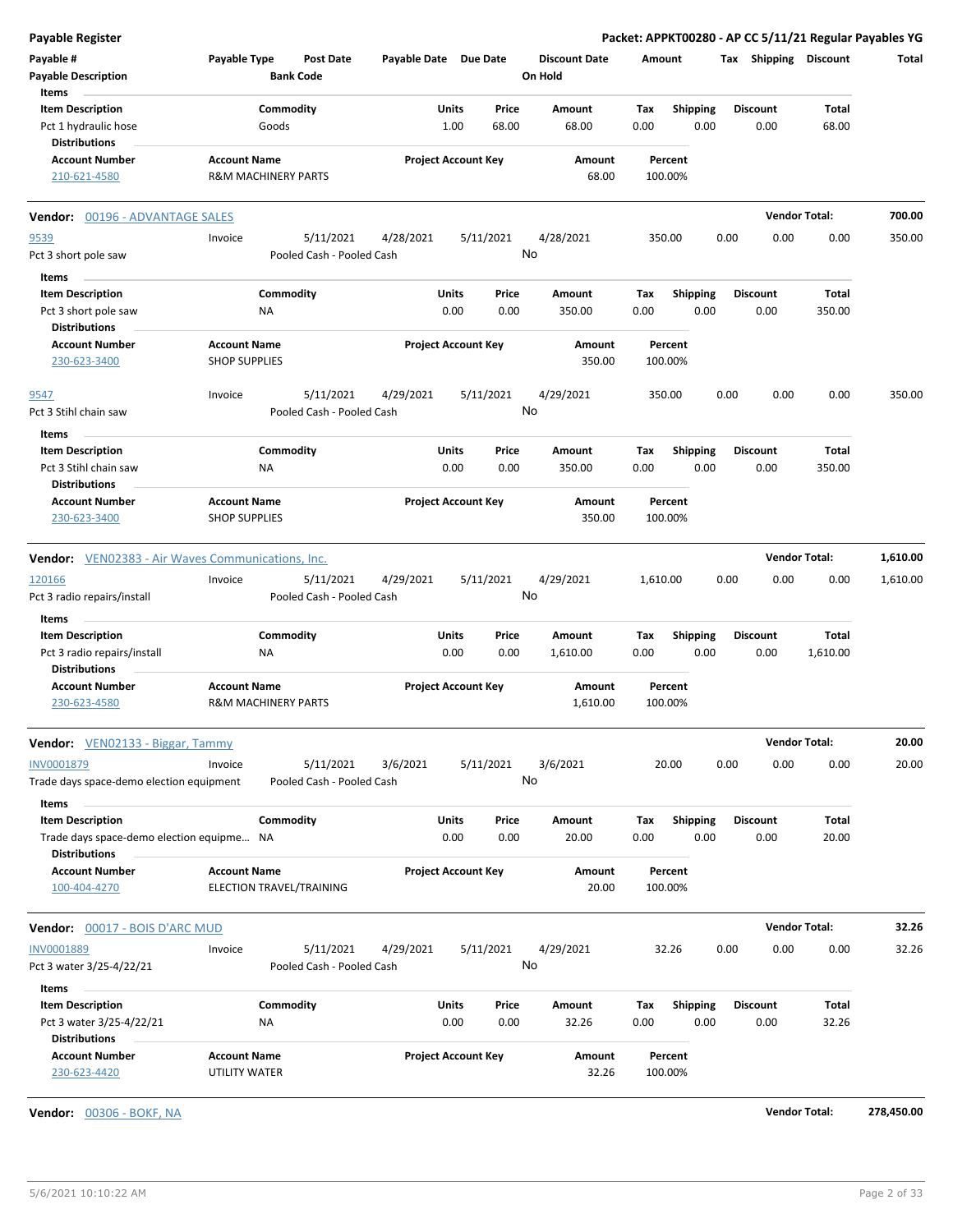| Payable Register                         |                     |                             |                               |              |                            |                 |                                 |            |                 |      |                 | Packet: APPKT00280 - AP CC 5/11/21 Regular Payables YG |            |
|------------------------------------------|---------------------|-----------------------------|-------------------------------|--------------|----------------------------|-----------------|---------------------------------|------------|-----------------|------|-----------------|--------------------------------------------------------|------------|
| Payable #<br><b>Payable Description</b>  | Payable Type        |                             | Post Date<br><b>Bank Code</b> | Payable Date |                            | <b>Due Date</b> | <b>Discount Date</b><br>On Hold | Amount     |                 |      |                 | Tax Shipping Discount                                  | Total      |
| <b>INV0001880</b>                        | Invoice             |                             | 5/11/2021                     | 5/5/2021     |                            | 5/11/2021       | 5/5/2021                        | 278,450.00 |                 | 0.00 | 0.00            | 0.00                                                   | 278,450.00 |
| FC Bond Series 2018 due 6/1/21           |                     |                             | Pooled Cash - Pooled Cash     |              |                            |                 | No                              |            |                 |      |                 |                                                        |            |
| Items                                    |                     |                             |                               |              |                            |                 |                                 |            |                 |      |                 |                                                        |            |
| <b>Item Description</b>                  |                     | Commodity                   |                               |              | Units                      | Price           | Amount                          | Тах        | <b>Shipping</b> |      | <b>Discount</b> | Total                                                  |            |
| FC Bond Series 2018 due 6/1/21 principal |                     | ΝA                          |                               |              | 0.00                       | 0.00            | 160,000.00                      | 0.00       | 0.00            |      | 0.00            | 160,000.00                                             |            |
| <b>Distributions</b>                     |                     |                             |                               |              |                            |                 |                                 |            |                 |      |                 |                                                        |            |
| <b>Account Number</b>                    | <b>Account Name</b> |                             |                               |              | <b>Project Account Key</b> |                 | Amount                          | Percent    |                 |      |                 |                                                        |            |
| 600-620-6300                             |                     |                             | PRINCIPAL, 2018 GO BONDS      |              |                            |                 | 160,000.00                      | 100.00%    |                 |      |                 |                                                        |            |
| Items                                    |                     |                             |                               |              |                            |                 |                                 |            |                 |      |                 |                                                        |            |
| <b>Item Description</b>                  |                     | Commodity                   |                               |              | Units                      | Price           | Amount                          | Tax        | <b>Shipping</b> |      | <b>Discount</b> | Total                                                  |            |
| FC Bond Series 2018 due 6/1/21 interest  |                     | ΝA                          |                               |              | 0.00                       | 0.00            | 118,250.00                      | 0.00       | 0.00            |      | 0.00            | 118,250.00                                             |            |
| <b>Distributions</b>                     |                     |                             |                               |              |                            |                 |                                 |            |                 |      |                 |                                                        |            |
| <b>Account Number</b>                    | <b>Account Name</b> |                             |                               |              | <b>Project Account Key</b> |                 | Amount                          | Percent    |                 |      |                 |                                                        |            |
| 600-660-6700                             |                     | INTEREST, 2018 GO BONDS     |                               |              |                            |                 | 118,250.00                      | 100.00%    |                 |      |                 |                                                        |            |
| Items                                    |                     |                             |                               |              |                            |                 |                                 |            |                 |      |                 |                                                        |            |
| <b>Item Description</b>                  |                     | Commodity                   |                               |              | Units                      | Price           | Amount                          | Тах        | <b>Shipping</b> |      | <b>Discount</b> | Total                                                  |            |
| FC Bond Series 2018 due 6/1/21 agent fee |                     | NA                          |                               |              | 0.00                       | 0.00            | 200.00                          | 0.00       | 0.00            |      | 0.00            | 200.00                                                 |            |
| Distributions                            |                     |                             |                               |              |                            |                 |                                 |            |                 |      |                 |                                                        |            |
| <b>Account Number</b>                    | <b>Account Name</b> |                             |                               |              | <b>Project Account Key</b> |                 | <b>Amount</b>                   | Percent    |                 |      |                 |                                                        |            |
| 600-620-3090                             |                     |                             | ANNUAL PAYING AGENT REGISTRAR |              |                            |                 | 200.00                          | 100.00%    |                 |      |                 |                                                        |            |
|                                          |                     |                             |                               |              |                            |                 |                                 |            |                 |      |                 |                                                        |            |
| Vendor: 00800 - Bonham Quick Lube        |                     |                             |                               |              |                            |                 |                                 |            |                 |      |                 | <b>Vendor Total:</b>                                   | 190.00     |
| 104695                                   | Invoice             |                             | 5/11/2021                     | 4/10/2021    |                            | 5/11/2021       | 4/10/2021                       | 115.00     |                 | 0.00 | 0.00            | 0.00                                                   | 115.00     |
| Sheriff 2020 Chev Unit 0342 oil change   |                     |                             | Pooled Cash - Pooled Cash     |              |                            |                 | No                              |            |                 |      |                 |                                                        |            |
| Items                                    |                     |                             |                               |              |                            |                 |                                 |            |                 |      |                 |                                                        |            |
| <b>Item Description</b>                  |                     | Commodity                   |                               |              | Units                      | Price           | Amount                          | Tax        | <b>Shipping</b> |      | <b>Discount</b> | Total                                                  |            |
| Sheriff 2020 Chev Unit 0342 oil change   |                     | ΝA                          |                               |              | 0.00                       | 0.00            | 115.00                          | 0.00       | 0.00            |      | 0.00            | 115.00                                                 |            |
| <b>Distributions</b>                     |                     |                             |                               |              |                            |                 |                                 |            |                 |      |                 |                                                        |            |
| <b>Account Number</b>                    | <b>Account Name</b> |                             |                               |              | <b>Project Account Key</b> |                 | Amount                          | Percent    |                 |      |                 |                                                        |            |
| 100-560-4540                             |                     | R & M AUTOMOBILES           |                               |              |                            |                 | 115.00                          | 100.00%    |                 |      |                 |                                                        |            |
| 105968                                   | Invoice             |                             | 5/11/2021                     | 5/4/2021     |                            | 5/11/2021       | 5/4/2021                        | 75.00      |                 | 0.00 | 0.00            | 0.00                                                   | 75.00      |
| Sheriff 2020 Chev Unit 2696 oil change   |                     |                             | Pooled Cash - Pooled Cash     |              |                            |                 | No                              |            |                 |      |                 |                                                        |            |
| Items                                    |                     |                             |                               |              |                            |                 |                                 |            |                 |      |                 |                                                        |            |
| <b>Item Description</b>                  |                     | Commodity                   |                               |              | <b>Units</b>               | Price           | Amount                          | Tax        | <b>Shipping</b> |      | <b>Discount</b> | Total                                                  |            |
| Sheriff 2020 Chev Unit 2696 oil change   |                     | ΝA                          |                               |              | 0.00                       | 0.00            | 75.00                           | 0.00       | 0.00            |      | 0.00            | 75.00                                                  |            |
| <b>Distributions</b>                     |                     |                             |                               |              |                            |                 |                                 |            |                 |      |                 |                                                        |            |
| <b>Account Number</b>                    | <b>Account Name</b> |                             |                               |              | <b>Project Account Key</b> |                 | Amount                          | Percent    |                 |      |                 |                                                        |            |
| 100-560-4540                             |                     | R & M AUTOMOBILES           |                               |              |                            |                 | 75.00                           | 100.00%    |                 |      |                 |                                                        |            |
|                                          |                     |                             |                               |              |                            |                 |                                 |            |                 |      |                 |                                                        |            |
| Vendor: 00046 - BONHAM, CITY OF          |                     |                             |                               |              |                            |                 |                                 |            |                 |      |                 | <b>Vendor Total:</b>                                   | 1,436.00   |
| INV0001881                               | Invoice             |                             | 5/11/2021                     | 4/29/2021    |                            | 5/11/2021       | 4/29/2021                       | 161.41     |                 | 0.00 | 0.00            | 0.00                                                   | 161.41     |
| #209-0093037-002 200 E 1st 3/4-4/3/21    |                     |                             | Pooled Cash - Pooled Cash     |              |                            |                 | No                              |            |                 |      |                 |                                                        |            |
|                                          |                     |                             |                               |              |                            |                 |                                 |            |                 |      |                 |                                                        |            |
| Items                                    |                     |                             |                               |              |                            | Price           | Amount                          | Tax        | Shipping        |      | <b>Discount</b> | Total                                                  |            |
| <b>Item Description</b>                  |                     | Commodity                   |                               |              | <b>Units</b>               |                 |                                 |            |                 |      |                 |                                                        |            |
| #209-0093037-002 200 E 1st 3/4-4/3/21    |                     | ΝA                          |                               |              | 0.00                       | 0.00            | 161.41                          | 0.00       | 0.00            |      | 0.00            | 161.41                                                 |            |
| <b>Distributions</b>                     |                     |                             |                               |              |                            |                 |                                 |            |                 |      |                 |                                                        |            |
| <b>Account Number</b>                    | <b>Account Name</b> |                             |                               |              | <b>Project Account Key</b> |                 | Amount                          | Percent    |                 |      |                 |                                                        |            |
| 100-518-4420                             |                     | UTILITIES WATER             |                               |              |                            |                 | 137.27                          | 85.04%     |                 |      |                 |                                                        |            |
| 100-518-4430                             |                     | <b>TRASH PICKUP SERVICE</b> |                               |              |                            |                 | 24.14                           | 14.96%     |                 |      |                 |                                                        |            |
| <b>INV0001882</b>                        | Invoice             |                             | 5/11/2021                     | 4/29/2021    |                            | 5/11/2021       | 4/29/2021                       | 81.72      |                 | 0.00 | 0.00            | 0.00                                                   | 81.72      |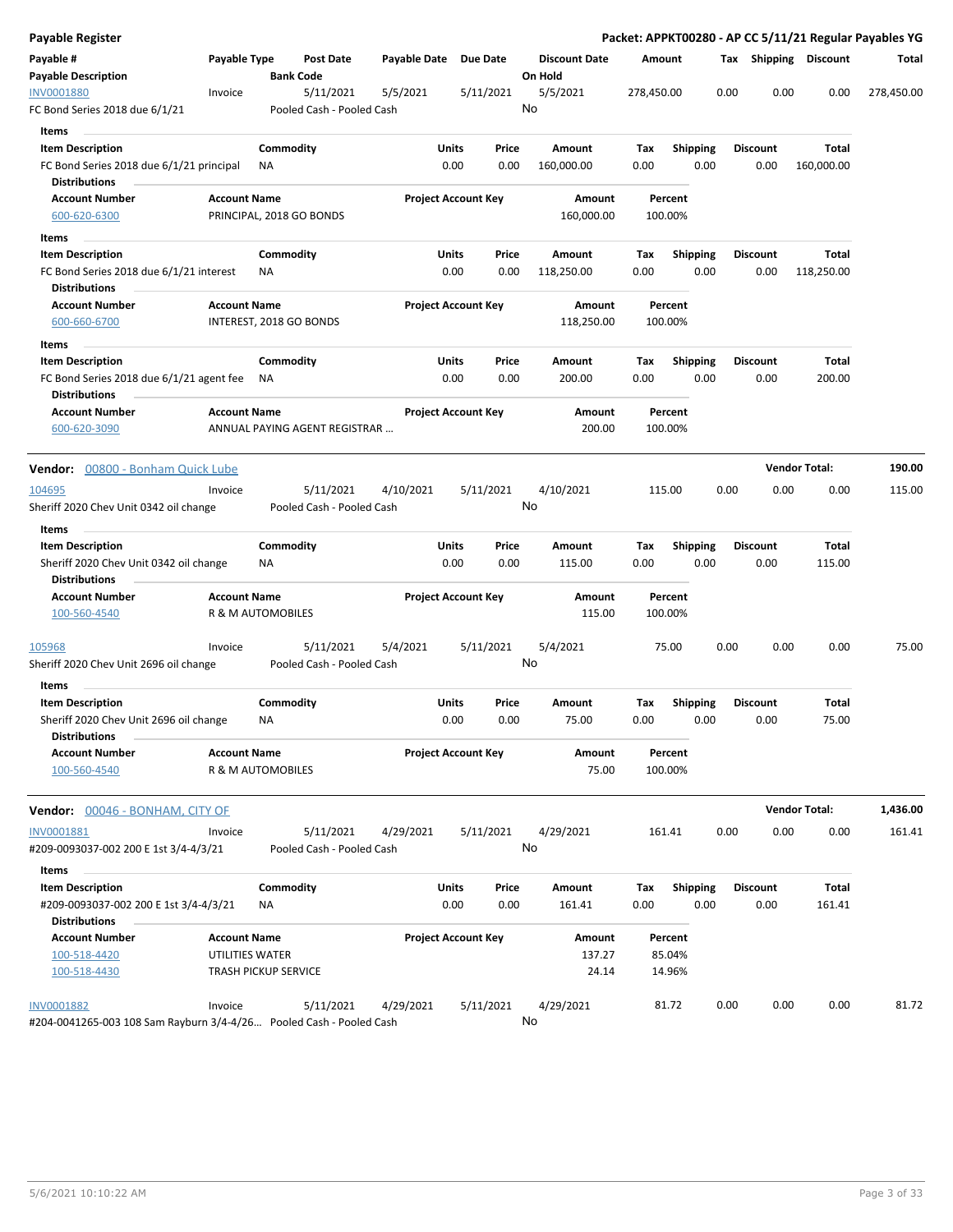| Payable Register                                                  |                                        |                                        |                       |                                |                                 | Packet: APPKT00280 - AP CC 5/11/21 Regular Payables YG |      |                         |                |        |
|-------------------------------------------------------------------|----------------------------------------|----------------------------------------|-----------------------|--------------------------------|---------------------------------|--------------------------------------------------------|------|-------------------------|----------------|--------|
| Payable #<br><b>Payable Description</b>                           | Payable Type                           | <b>Post Date</b><br><b>Bank Code</b>   | Payable Date Due Date |                                | <b>Discount Date</b><br>On Hold | Amount                                                 |      | Tax Shipping Discount   |                | Total  |
| Items                                                             |                                        |                                        |                       |                                |                                 |                                                        |      |                         |                |        |
| <b>Item Description</b>                                           |                                        | Commodity                              | Units                 | Price                          | Amount                          | <b>Shipping</b><br>Tax                                 |      | <b>Discount</b>         | Total          |        |
| #204-0041265-003 108 Sam Rayburn 3/4- NA<br><b>Distributions</b>  |                                        |                                        |                       | 0.00<br>0.00                   | 81.72                           | 0.00<br>0.00                                           |      | 0.00                    | 81.72          |        |
| <b>Account Number</b>                                             | <b>Account Name</b>                    |                                        |                       | <b>Project Account Key</b>     | Amount                          | Percent                                                |      |                         |                |        |
| 100-518-4420                                                      | UTILITIES WATER                        |                                        |                       |                                | 57.58                           | 70.46%                                                 |      |                         |                |        |
| 100-518-4430                                                      | <b>TRASH PICKUP SERVICE</b>            |                                        |                       |                                | 24.14                           | 29.54%                                                 |      |                         |                |        |
| INV0001883                                                        | Invoice                                | 5/11/2021                              | 4/29/2021             | 5/11/2021                      | 4/29/2021                       | 161.28                                                 | 0.00 | 0.00                    | 0.00           | 161.28 |
| #205-0050150-001 S Annex 3/30-4/29/21                             |                                        | Pooled Cash - Pooled Cash              |                       |                                | No                              |                                                        |      |                         |                |        |
| Items                                                             |                                        |                                        |                       |                                |                                 |                                                        |      |                         |                |        |
| <b>Item Description</b>                                           |                                        | Commodity                              |                       | Units<br>Price                 | Amount                          | Tax<br><b>Shipping</b>                                 |      | <b>Discount</b>         | Total          |        |
| #205-0050150-001 S Annex 3/30-4/29/21<br><b>Distributions</b>     | ΝA                                     |                                        |                       | 0.00<br>0.00                   | 161.28                          | 0.00<br>0.00                                           |      | 0.00                    | 161.28         |        |
| <b>Account Number</b>                                             | <b>Account Name</b>                    |                                        |                       | <b>Project Account Key</b>     | Amount                          | Percent                                                |      |                         |                |        |
| 100-513-4430                                                      | <b>TRASH PICKUP SERVICE</b>            |                                        |                       |                                | 87.56                           | 54.29%                                                 |      |                         |                |        |
| 100-513-4420                                                      | UTILITIES WATER                        |                                        |                       |                                | 73.72                           | 45.71%                                                 |      |                         |                |        |
| INV0001884                                                        | Invoice                                | 5/11/2021                              | 4/29/2021             | 5/11/2021                      | 4/29/2021                       | 57.58                                                  | 0.00 | 0.00                    | 0.00           | 57.58  |
| #209-0092738-001 Co Bldg 3/4-4/3/21                               |                                        | Pooled Cash - Pooled Cash              |                       |                                | No                              |                                                        |      |                         |                |        |
| Items                                                             |                                        |                                        |                       |                                |                                 |                                                        |      |                         |                |        |
| <b>Item Description</b><br>#209-0092738-001 Co Bldg 3/4-4/3/21    | ΝA                                     | Commodity                              | Units                 | Price<br>0.00<br>0.00          | Amount<br>57.58                 | Tax<br><b>Shipping</b><br>0.00<br>0.00                 |      | <b>Discount</b><br>0.00 | Total<br>57.58 |        |
| <b>Distributions</b>                                              |                                        |                                        |                       |                                |                                 |                                                        |      |                         |                |        |
| <b>Account Number</b>                                             | <b>Account Name</b>                    |                                        |                       | <b>Project Account Key</b>     | Amount                          | Percent                                                |      |                         |                |        |
| 100-511-4420                                                      | UTILITIES WATER                        |                                        |                       |                                | 57.58                           | 100.00%                                                |      |                         |                |        |
| INV0001885<br>#209-0092782-001 Pct 4 3/4-4/3/21                   | Invoice                                | 5/11/2021<br>Pooled Cash - Pooled Cash | 4/29/2021             | 5/11/2021                      | 4/29/2021<br>No                 | 57.58                                                  | 0.00 | 0.00                    | 0.00           | 57.58  |
| Items                                                             |                                        |                                        |                       |                                |                                 |                                                        |      |                         |                |        |
| <b>Item Description</b>                                           |                                        | Commodity                              | Units                 | Price                          | Amount                          | Tax<br><b>Shipping</b>                                 |      | <b>Discount</b>         | Total          |        |
| #209-0092782-001 Pct 4 3/4-4/3/21<br><b>Distributions</b>         | ΝA                                     |                                        |                       | 0.00<br>0.00                   | 57.58                           | 0.00<br>0.00                                           |      | 0.00                    | 57.58          |        |
| <b>Account Number</b>                                             | <b>Account Name</b>                    |                                        |                       | <b>Project Account Key</b>     | Amount                          | Percent                                                |      |                         |                |        |
| 240-624-4420                                                      | UTILITY WATER                          |                                        |                       |                                | 57.58                           | 100.00%                                                |      |                         |                |        |
| <b>INV0001886</b><br>#209-0092863-001 800 E 2nd 3/30-4/29/21      | Invoice                                | 5/11/2021<br>Pooled Cash - Pooled Cash | 4/29/2021             | 5/11/2021                      | 4/29/2021<br>No                 | 67.99                                                  | 0.00 | 0.00                    | 0.00           | 67.99  |
| Items                                                             |                                        |                                        |                       |                                |                                 |                                                        |      |                         |                |        |
| <b>Item Description</b>                                           |                                        | Commodity                              |                       | Units<br>Price                 | Amount                          | Shipping<br>Tax                                        |      | Discount                | Total          |        |
| #209-0092863-001 800 E 2nd 3/30-4/29/ NA<br><b>Distributions</b>  |                                        |                                        |                       | 0.00<br>0.00                   | 67.99                           | 0.00<br>0.00                                           |      | 0.00                    | 67.99          |        |
| <b>Account Number</b>                                             | <b>Account Name</b>                    |                                        |                       | <b>Project Account Key</b>     | Amount                          | Percent                                                |      |                         |                |        |
| 100-518-4430                                                      | <b>TRASH PICKUP SERVICE</b>            |                                        |                       |                                | 67.99                           | 100.00%                                                |      |                         |                |        |
| <b>INV0001887</b>                                                 | Invoice                                | 5/11/2021                              | 4/29/2021             | 5/11/2021                      | 4/29/2021                       | 57.58                                                  | 0.00 | 0.00                    | 0.00           | 57.58  |
| #208-0082528-001 Agrilife 3/30-4/29/21                            |                                        | Pooled Cash - Pooled Cash              |                       |                                | No                              |                                                        |      |                         |                |        |
| Items                                                             |                                        |                                        |                       |                                |                                 |                                                        |      |                         |                |        |
| <b>Item Description</b><br>#208-0082528-001 Agrilife 3/30-4/29/21 | NA                                     | Commodity                              |                       | Units<br>Price<br>0.00<br>0.00 | Amount<br>57.58                 | <b>Shipping</b><br>Тах<br>0.00<br>0.00                 |      | <b>Discount</b><br>0.00 | Total<br>57.58 |        |
| <b>Distributions</b>                                              |                                        |                                        |                       |                                |                                 |                                                        |      |                         |                |        |
| <b>Account Number</b><br>100-516-4420                             | <b>Account Name</b><br>UTILITIES WATER |                                        |                       | <b>Project Account Key</b>     | Amount<br>57.58                 | Percent<br>100.00%                                     |      |                         |                |        |
| INV0001888                                                        | Invoice                                | 5/11/2021                              | 4/29/2021             | 5/11/2021                      | 4/29/2021                       | 255.99                                                 | 0.00 | 0.00                    | 0.00           | 255.99 |
| #214-0043011-001 Sheriff 3/4-4/3/21                               |                                        | Pooled Cash - Pooled Cash              |                       |                                | No                              |                                                        |      |                         |                |        |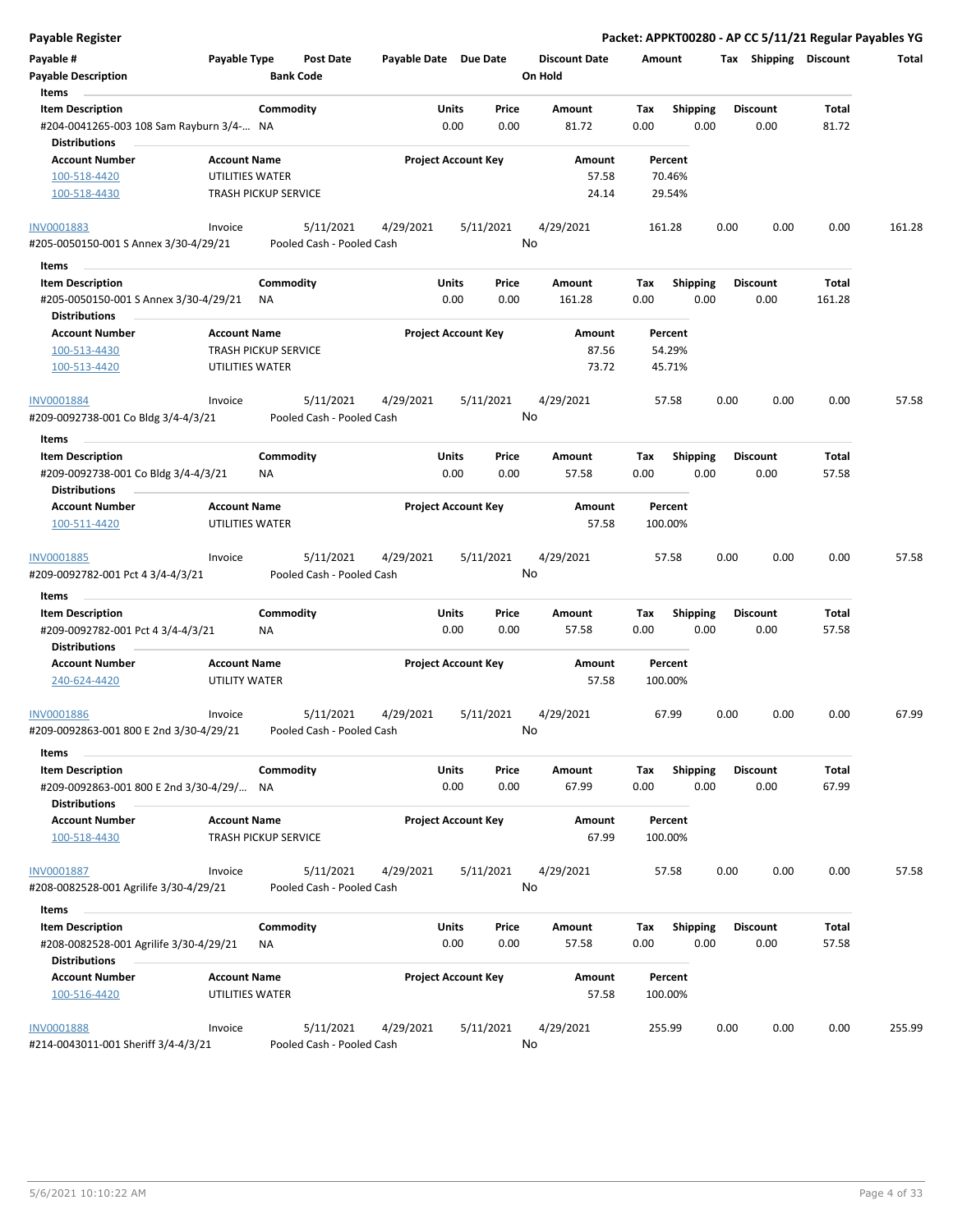| <b>Payable Register</b>                                                                |                                                    |                                        |                       |                            |               |                                 |             |                         |      |                         |                        | Packet: APPKT00280 - AP CC 5/11/21 Regular Payables YG |
|----------------------------------------------------------------------------------------|----------------------------------------------------|----------------------------------------|-----------------------|----------------------------|---------------|---------------------------------|-------------|-------------------------|------|-------------------------|------------------------|--------------------------------------------------------|
| Payable #<br><b>Payable Description</b>                                                | Payable Type                                       | <b>Post Date</b><br><b>Bank Code</b>   | Payable Date Due Date |                            |               | <b>Discount Date</b><br>On Hold | Amount      |                         |      | Tax Shipping Discount   |                        | Total                                                  |
| Items                                                                                  |                                                    |                                        |                       |                            |               |                                 |             |                         |      |                         |                        |                                                        |
| <b>Item Description</b><br>#214-0043011-001 Sheriff 3/4-4/3/21<br><b>Distributions</b> | NA                                                 | Commodity                              |                       | Units<br>0.00              | Price<br>0.00 | <b>Amount</b><br>255.99         | Tax<br>0.00 | <b>Shipping</b><br>0.00 |      | <b>Discount</b><br>0.00 | Total<br>255.99        |                                                        |
| <b>Account Number</b><br>100-560-4430                                                  | <b>Account Name</b><br><b>SHERIFF TRASH PICKUP</b> |                                        |                       | <b>Project Account Key</b> |               | Amount<br>120.84                |             | Percent<br>47.20%       |      |                         |                        |                                                        |
| 100-560-4420                                                                           | UTILITIES WATER                                    |                                        |                       |                            |               | 135.15                          |             | 52.80%                  |      |                         |                        |                                                        |
| INV0001892<br>#204-0041415-002 411 Chestnut 3/4-4/8/21                                 | Invoice                                            | 5/11/2021<br>Pooled Cash - Pooled Cash | 4/29/2021             | 5/11/2021                  |               | 4/29/2021<br>No                 |             | 57.58                   | 0.00 | 0.00                    | 0.00                   | 57.58                                                  |
| Items                                                                                  |                                                    |                                        |                       |                            |               |                                 |             |                         |      |                         |                        |                                                        |
| <b>Item Description</b>                                                                |                                                    | Commodity                              |                       | Units                      | Price         | Amount                          | Tax         | Shipping                |      | <b>Discount</b>         | Total                  |                                                        |
| #204-0041415-002 411 Chestnut 3/4-4/8/ NA<br><b>Distributions</b>                      |                                                    |                                        |                       | 0.00                       | 0.00          | 57.58                           | 0.00        | 0.00                    |      | 0.00                    | 57.58                  |                                                        |
| <b>Account Number</b>                                                                  | <b>Account Name</b>                                |                                        |                       | <b>Project Account Key</b> |               | Amount                          |             | Percent                 |      |                         |                        |                                                        |
| 100-512-4420                                                                           | UTILITIES WATER                                    |                                        |                       |                            |               | 57.58                           |             | 100.00%                 |      |                         |                        |                                                        |
| INV0001893                                                                             | Invoice                                            | 5/11/2021                              | 4/29/2021             | 5/11/2021                  |               | 4/29/2021                       |             | 87.56                   | 0.00 | 0.00                    | 0.00                   | 87.56                                                  |
| #204-0041367-001 Courthouse trash 3/12-4/1 Pooled Cash - Pooled Cash                   |                                                    |                                        |                       |                            |               | No                              |             |                         |      |                         |                        |                                                        |
| Items<br><b>Item Description</b>                                                       |                                                    | Commodity                              |                       | Units                      | Price         | Amount                          | Tax         | <b>Shipping</b>         |      | <b>Discount</b>         | Total                  |                                                        |
| #204-0041367-001 Courthouse trash 3/12 NA                                              |                                                    |                                        |                       | 0.00                       | 0.00          | 87.56                           | 0.00        | 0.00                    |      | 0.00                    | 87.56                  |                                                        |
| <b>Distributions</b>                                                                   |                                                    |                                        |                       |                            |               |                                 |             |                         |      |                         |                        |                                                        |
| <b>Account Number</b><br>100-510-4430                                                  | <b>Account Name</b><br><b>TRASH PICK-UP</b>        |                                        |                       | <b>Project Account Key</b> |               | Amount<br>87.56                 |             | Percent<br>100.00%      |      |                         |                        |                                                        |
|                                                                                        |                                                    |                                        |                       |                            |               |                                 |             |                         |      |                         |                        |                                                        |
| INV0001894<br>#20-0092739-001 1205 Sam Rayburn 3/12-4/1 Pooled Cash - Pooled Cash      | Invoice                                            | 5/11/2021                              | 4/29/2021             | 5/11/2021                  |               | 4/29/2021<br>No                 | 389.73      |                         | 0.00 | 0.00                    | 0.00                   | 389.73                                                 |
| Items                                                                                  |                                                    |                                        |                       |                            |               |                                 |             |                         |      |                         |                        |                                                        |
| <b>Item Description</b><br>#20-0092739-001 1205 Sam Rayburn 3/12 NA                    |                                                    | Commodity                              |                       | <b>Units</b><br>0.00       | Price<br>0.00 | Amount<br>389.73                | Tax<br>0.00 | <b>Shipping</b><br>0.00 |      | <b>Discount</b><br>0.00 | <b>Total</b><br>389.73 |                                                        |
| <b>Distributions</b>                                                                   |                                                    |                                        |                       |                            |               |                                 |             |                         |      |                         |                        |                                                        |
| <b>Account Number</b>                                                                  | <b>Account Name</b>                                |                                        |                       | <b>Project Account Key</b> |               | Amount                          |             | Percent                 |      |                         |                        |                                                        |
| 100-640-4420                                                                           | UTILITIES WATER                                    |                                        |                       |                            |               | 302.17                          |             | 77.53%                  |      |                         |                        |                                                        |
| 100-640-4430                                                                           | <b>TRASH PICK-UP</b>                               |                                        |                       |                            |               | 43.78                           |             | 11.23%                  |      |                         |                        |                                                        |
| 100-511-4430                                                                           | <b>TRASH PICK-UP SERVICE</b>                       |                                        |                       |                            |               | 43.78                           |             | 11.23%                  |      |                         |                        |                                                        |
| <b>Vendor:</b> 00443 - BORSERINE LAW                                                   |                                                    |                                        |                       |                            |               |                                 |             |                         |      |                         | <b>Vendor Total:</b>   | 5,135.00                                               |
| 1260<br>FA-20-44838 JT/JT Dst Ct-mediation                                             | Invoice                                            | 5/11/2021<br>Pooled Cash - Pooled Cash | 4/22/2021             | 5/11/2021                  |               | 4/22/2021<br>No                 | 325.00      |                         | 0.00 | 0.00                    | 0.00                   | 325.00                                                 |
| Items                                                                                  |                                                    |                                        |                       |                            |               |                                 |             |                         |      |                         |                        |                                                        |
| <b>Item Description</b>                                                                |                                                    | Commodity                              |                       | Units                      | Price         | Amount                          | Tax         | Shipping                |      | <b>Discount</b>         | Total                  |                                                        |
| FA-20-44838 JT/JT Dst Ct-mediation<br><b>Distributions</b>                             | NA                                                 |                                        |                       | 0.00                       | 0.00          | 325.00                          | 0.00        | 0.00                    |      | 0.00                    | 325.00                 |                                                        |
| <b>Account Number</b><br>100-435-4420                                                  | <b>Account Name</b>                                | OTHER PROFESSIONAL SERV.               |                       | <b>Project Account Key</b> |               | Amount<br>325.00                |             | Percent<br>100.00%      |      |                         |                        |                                                        |
| 1263<br>FA-20-44915 KE Dst Ct                                                          | Invoice                                            | 5/11/2021<br>Pooled Cash - Pooled Cash | 4/23/2021             | 5/11/2021                  |               | 4/23/2021<br>No                 | 1,565.00    |                         | 0.00 | 0.00                    | 0.00                   | 1,565.00                                               |
| Items                                                                                  |                                                    |                                        |                       |                            |               |                                 |             |                         |      |                         |                        |                                                        |
| <b>Item Description</b>                                                                |                                                    | Commodity                              |                       | Units                      | Price         | Amount                          | Tax         | <b>Shipping</b>         |      | <b>Discount</b>         | <b>Total</b>           |                                                        |
| FA-20-44915 KE Dst Ct<br><b>Distributions</b>                                          | ΝA                                                 |                                        |                       | 0.00                       | 0.00          | 1,565.00                        | 0.00        | 0.00                    |      | 0.00                    | 1,565.00               |                                                        |
| <b>Account Number</b>                                                                  | <b>Account Name</b>                                |                                        |                       | <b>Project Account Key</b> |               | Amount                          |             | Percent                 |      |                         |                        |                                                        |
| 100-435-4360                                                                           |                                                    | ATTORNEY FEES- CPS CASES               |                       |                            |               | 1,565.00                        |             | 100.00%                 |      |                         |                        |                                                        |
| <u> 1281</u><br>FA-21-45178 SV/JS Dst Ct                                               | Invoice                                            | 5/11/2021<br>Pooled Cash - Pooled Cash | 4/26/2021             | 5/11/2021                  |               | 4/26/2021<br>No                 | 1,090.00    |                         | 0.00 | 0.00                    | 0.00                   | 1,090.00                                               |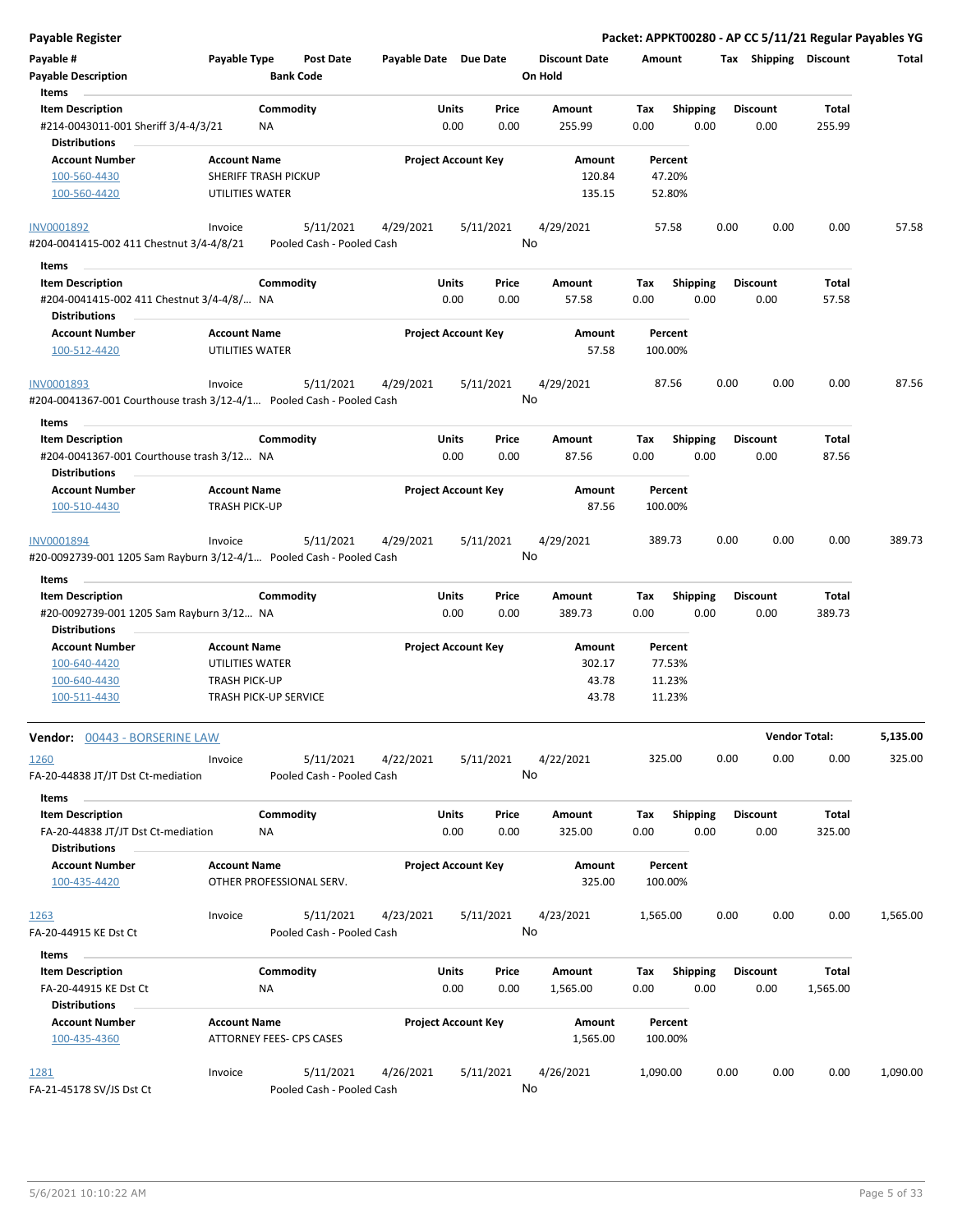| <b>Payable Register</b>                                                              |                                                 |                                        |                       |                                       |                                 | Packet: APPKT00280 - AP CC 5/11/21 Regular Payables YG |                         |                        |          |
|--------------------------------------------------------------------------------------|-------------------------------------------------|----------------------------------------|-----------------------|---------------------------------------|---------------------------------|--------------------------------------------------------|-------------------------|------------------------|----------|
| Payable #<br><b>Payable Description</b>                                              | Payable Type                                    | <b>Post Date</b><br><b>Bank Code</b>   | Payable Date Due Date |                                       | <b>Discount Date</b><br>On Hold | Amount                                                 | Tax Shipping Discount   |                        | Total    |
| Items<br><b>Item Description</b><br>FA-21-45178 SV/JS Dst Ct<br><b>Distributions</b> | NA                                              | Commodity                              |                       | Price<br>Units<br>0.00<br>0.00        | Amount<br>1,090.00              | Shipping<br>Tax<br>0.00<br>0.00                        | <b>Discount</b><br>0.00 | Total<br>1,090.00      |          |
| <b>Account Number</b><br>100-435-4360                                                | <b>Account Name</b><br>ATTORNEY FEES- CPS CASES |                                        |                       | <b>Project Account Key</b>            | Amount<br>1,090.00              | Percent<br>100.00%                                     |                         |                        |          |
| 1282                                                                                 | Invoice                                         | 5/11/2021                              | 4/26/2021             | 5/11/2021                             | 4/26/2021                       | 2,155.00                                               | 0.00<br>0.00            | 0.00                   | 2,155.00 |
| FA-20-45019 MW/LD/CD Dst Ct                                                          |                                                 | Pooled Cash - Pooled Cash              |                       |                                       | No                              |                                                        |                         |                        |          |
| Items<br>$\sim$                                                                      |                                                 |                                        |                       |                                       |                                 |                                                        |                         |                        |          |
| <b>Item Description</b><br>FA-20-45019 MW/LD/CD Dst Ct<br><b>Distributions</b>       | NA                                              | Commodity                              |                       | Units<br>Price<br>0.00<br>0.00        | Amount<br>2,155.00              | Tax<br><b>Shipping</b><br>0.00<br>0.00                 | <b>Discount</b><br>0.00 | Total<br>2,155.00      |          |
| <b>Account Number</b><br>100-435-4360                                                | <b>Account Name</b><br>ATTORNEY FEES- CPS CASES |                                        |                       | <b>Project Account Key</b>            | Amount<br>2,155.00              | Percent<br>100.00%                                     |                         |                        |          |
| <b>Vendor: 00725 - BRANNAN, QUIENCY SMITH</b>                                        |                                                 |                                        |                       |                                       |                                 |                                                        |                         | <b>Vendor Total:</b>   | 1,960.00 |
| INV0001852<br>CR-20-27870 Mathis Dst Ct                                              | Invoice                                         | 5/11/2021<br>Pooled Cash - Pooled Cash | 4/25/2021             | 5/11/2021                             | 4/25/2021<br>No                 | 248.00                                                 | 0.00<br>0.00            | 0.00                   | 248.00   |
| Items                                                                                |                                                 |                                        |                       |                                       |                                 |                                                        |                         |                        |          |
| <b>Item Description</b><br>CR-20-27870 Mathis Dst Ct                                 | NA                                              | Commodity                              |                       | Units<br>Price<br>0.00<br>0.00        | Amount<br>248.00                | Tax<br><b>Shipping</b><br>0.00<br>0.00                 | <b>Discount</b><br>0.00 | Total<br>248.00        |          |
| <b>Distributions</b><br><b>Account Number</b><br>100-435-4370                        | <b>Account Name</b><br><b>ATTORNEY FEES</b>     |                                        |                       | <b>Project Account Key</b>            | Amount<br>248.00                | Percent<br>100.00%                                     |                         |                        |          |
| INV0001854<br>CR-19-26925 Wilburn Dst Ct                                             | Invoice                                         | 5/11/2021<br>Pooled Cash - Pooled Cash | 4/25/2021             | 5/11/2021                             | 4/25/2021<br>No                 | 368.00                                                 | 0.00<br>0.00            | 0.00                   | 368.00   |
| Items                                                                                |                                                 |                                        |                       |                                       |                                 |                                                        |                         |                        |          |
| <b>Item Description</b><br>CR-19-26925 Wilburn Dst Ct                                | ΝA                                              | Commodity                              |                       | <b>Units</b><br>Price<br>0.00<br>0.00 | Amount<br>368.00                | Tax<br><b>Shipping</b><br>0.00<br>0.00                 | <b>Discount</b><br>0.00 | <b>Total</b><br>368.00 |          |
| <b>Distributions</b><br><b>Account Number</b><br>100-435-4370                        | <b>Account Name</b><br><b>ATTORNEY FEES</b>     |                                        |                       | <b>Project Account Key</b>            | Amount<br>368.00                | Percent<br>100.00%                                     |                         |                        |          |
| INV0001855<br>CR-20-27775 Garza Dst Ct                                               | Invoice                                         | 5/11/2021<br>Pooled Cash - Pooled Cash | 4/18/2021             | 5/11/2021                             | 4/18/2021<br>No.                | 344.00                                                 | 0.00<br>0.00            | 0.00                   | 344.00   |
| Items                                                                                |                                                 |                                        |                       |                                       |                                 |                                                        |                         |                        |          |
| <b>Item Description</b><br>CR-20-27775 Garza Dst Ct<br><b>Distributions</b>          | ΝA                                              | Commodity                              |                       | <b>Units</b><br>Price<br>0.00<br>0.00 | Amount<br>344.00                | <b>Shipping</b><br>Тах<br>0.00<br>0.00                 | <b>Discount</b><br>0.00 | Total<br>344.00        |          |
| <b>Account Number</b><br>100-435-4370                                                | <b>Account Name</b><br><b>ATTORNEY FEES</b>     |                                        |                       | <b>Project Account Key</b>            | Amount<br>344.00                | Percent<br>100.00%                                     |                         |                        |          |
| <b>INV0001856</b><br>CR-18-26589 Williams Dst Ct                                     | Invoice                                         | 5/11/2021<br>Pooled Cash - Pooled Cash | 4/18/2021             | 5/11/2021                             | 4/18/2021<br>No                 | 216.00                                                 | 0.00<br>0.00            | 0.00                   | 216.00   |
| Items                                                                                |                                                 |                                        |                       |                                       |                                 |                                                        |                         |                        |          |
| <b>Item Description</b><br>CR-18-26589 Williams Dst Ct                               | ΝA                                              | Commodity                              |                       | Units<br>Price<br>0.00<br>0.00        | Amount<br>216.00                | <b>Shipping</b><br>Tax<br>0.00<br>0.00                 | <b>Discount</b><br>0.00 | Total<br>216.00        |          |
| <b>Distributions</b><br><b>Account Number</b><br>100-435-4370                        | <b>Account Name</b><br><b>ATTORNEY FEES</b>     |                                        |                       | <b>Project Account Key</b>            | Amount<br>216.00                | Percent<br>100.00%                                     |                         |                        |          |
| <b>INV0001860</b><br>CR-20-27672 Bilbrey Dst Ct                                      | Invoice                                         | 5/11/2021<br>Pooled Cash - Pooled Cash | 4/18/2021             | 5/11/2021                             | 4/18/2021<br>No                 | 248.00                                                 | 0.00<br>0.00            | 0.00                   | 248.00   |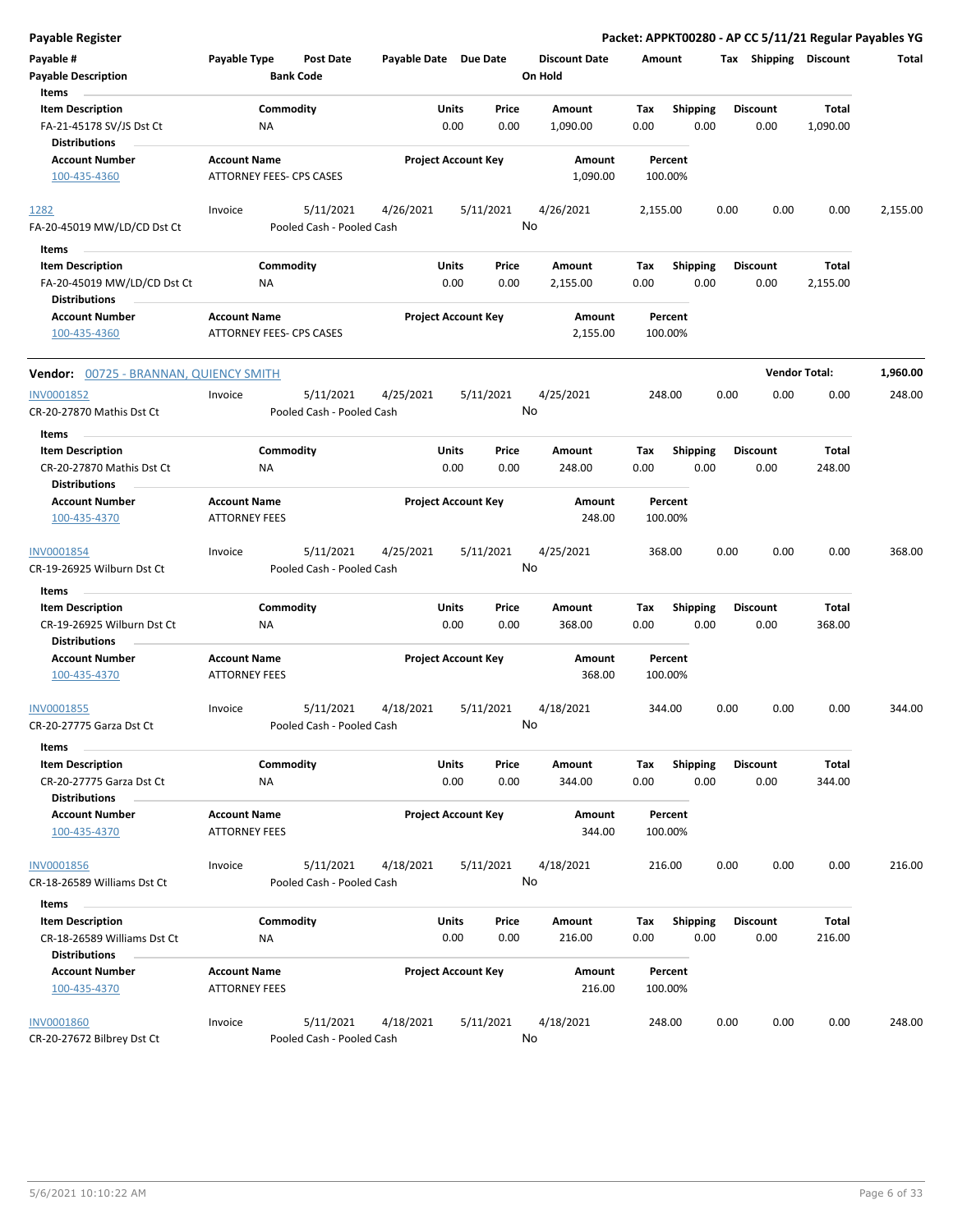**Payable # Payable Type Post Date Payable Date Due Date Payable Description Bank Code Discount Date Amount Tax Shipping Discount Total On Hold** 0.00 0.00 **Units** CR-20-27672 Bilbrey Dst Ct MA NA 0.00 0.00 248.00 0.00 **Item Description** 248.00 **Price Amount Tax** 0.00 248.00 Commodity **Shipping Shipping Commodity Shipping Discount** Total NA **Items** 0.00 **Discount Account Number Account Name Project Account Key Amount Distributions Percent** 100-435-4370 ATTORNEY FEES 248.00 100.00% 5/11/2021 1/22/2021 5/11/2021 CR-20-27412 Voris Dst Ct Pooled Cash - Pooled Cash <u>INV0001868</u> Invoice 5/11/2021 1/22/2021 1/22/2021 136.00 0.00 0.00 136.00 No 0.00 0.00 **Units** CR-20-27412 Voris Dst Ct 0.00 **Item Description** 136.00 **Price Amount Tax** 0.00 136.00 Commodity **Shipping Shipping Commodity Shipping Discount** Total NA **Items** 0.00 **Discount Account Number Account Name Project Account Key Amount Distributions Percent** 100-435-4370 **ATTORNEY FEES** 136.00 **100.00%** 5/11/2021 5/1/2021 5/11/2021 50783 Bilbrey Co Ct@Law Pooled Cash - Pooled Cash INV0001878 Invoice 5/1/2021 400.00 0.00 0.00 0.00 400.00 No 0.00 0.00 **Units** 50783 Bilbrey Co Ct@Law 0.00 **Item Description** 400.00 **Price Amount Tax** 0.00 400.00 Commodity **Shipping Example 1 Commodity Shipping Discount** Total NA **Items** 0.00 **Discount Account Number Account Name Project Account Key Amount Distributions Percent** 100-410-4240 INDIGENT ATTORNEY FEES 400.00 100.00% **Vendor:** 00527 - CAMPBELLSVILLE INDUSTRIES, INC **Vendor Total: 160,942.49** 5/11/2021 4/30/2021 5/11/2021 Courthouse construction-cupola Pooled Cash - Pooled Cash  $\frac{6}{2}$  Invoice  $\frac{5}{11/2021}$   $\frac{4}{30/2021}$   $\frac{5}{11/2021}$   $\frac{4}{30/2021}$   $\frac{4}{30/2021}$   $\frac{160}{942.49}$   $\frac{0.00}{0.00}$   $\frac{0.00}{0.00}$   $\frac{160}{942.49}$ No 0.00 0.00 **Units** Courthouse construction-cupola  $NA$  0.00 0.00 160,942.49 0.00 **Item Description** 160,942.49 **Price Amount Tax** 0.00 160,942.49 Commodity **Shipping Example 1 Commodity Shipping Discount** Total NA **Items** 0.00 **Discount Account Number Account Name Project Account Key Amount Distributions Percent** 690-669-1650 CONSTRUCTION 160,942.49 100.00% **Vendor:** VEN02384 - Case, Michelle **Vendor Total: 143.37** 5/11/2021 5/5/2021 5/11/2021 Purchasing travel- 10/2/20-5/5/21 Pooled Cash - Pooled Cash INV0001895 Invoice 5/5/2021 143.37 0.00 0.00 0.00 143.37 No 0.00 0.00 **Units** Purchasing travel- 10/2/20-12/21/20 0.00 **Item Description** 21.85 **Price Amount Tax** 0.00 21.85 Commodity **Shipping Example 1 Commodity Shipping Discount** Total NA **Items** 0.00 **Discount Account Number Account Name Project Account Key Amount Distributions Percent** 100-496-4270 OUT OF COUNTY TRAVEL/TRAINING 21.85 100.00% 0.00 0.00 **Units** Purchasing travel- 1/18-5/5/21 0.00 **Item Description** 121.52 **Price Amount Tax** 0.00 121.52 Commodity **Shipping Example 1 Commodity Shipping Discount** Total NA **Items** 0.00 **Discount Account Number Account Name Project Account Key Amount Distributions Percent** 100-496-4270 OUT OF COUNTY TRAVEL/TRAINING 121.52 100.00% **Vendor:** VEN02092 - Cash **Vendor Total: 7.50** 5/11/2021 5/3/2021 5/11/2021 INV0001866 Invoice 5/3/2021 7.50 0.00 0.00 0.00 7.50

No

**Payable Register Packet: APPKT00280 - AP CC 5/11/21 Regular Payables YG**

Pct 2 1994 INTL 2749 regist Plate 1334606 Pooled Cash - Pooled Cash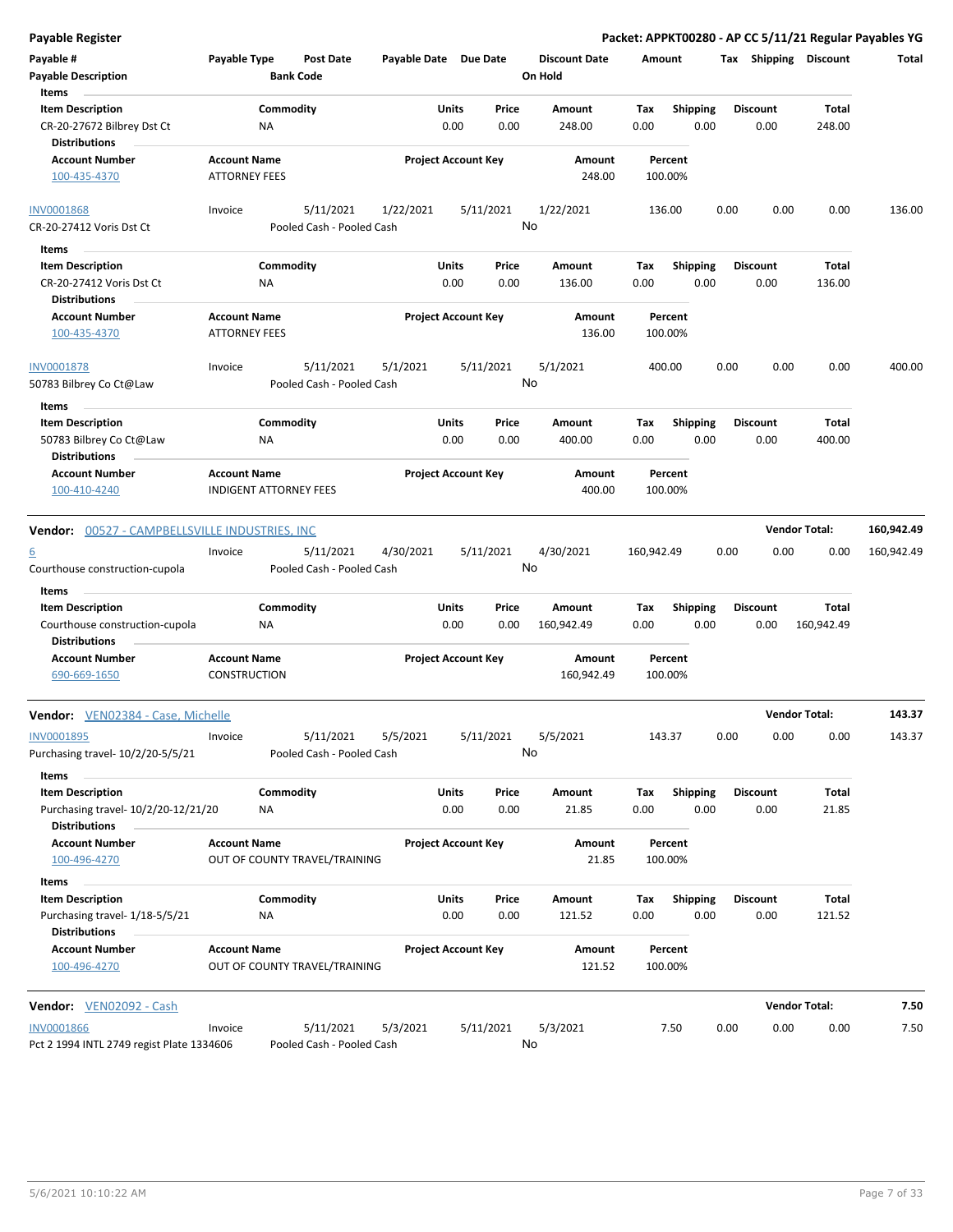| <b>Payable Register</b>                                                       |                                             |                                |                                        |                       |                            |               |                                 |             |                         |      |                         | Packet: APPKT00280 - AP CC 5/11/21 Regular Payables YG |        |
|-------------------------------------------------------------------------------|---------------------------------------------|--------------------------------|----------------------------------------|-----------------------|----------------------------|---------------|---------------------------------|-------------|-------------------------|------|-------------------------|--------------------------------------------------------|--------|
| Payable #<br><b>Payable Description</b>                                       | Payable Type                                |                                | <b>Post Date</b><br><b>Bank Code</b>   | Payable Date Due Date |                            |               | <b>Discount Date</b><br>On Hold | Amount      |                         |      | Tax Shipping Discount   |                                                        | Total  |
| Items<br><b>Item Description</b><br>Pct 2 1994 INTL 2749 regist Plate 1334606 |                                             | Commodity<br>NA                |                                        |                       | Units<br>0.00              | Price<br>0.00 | Amount<br>7.50                  | Tax<br>0.00 | <b>Shipping</b><br>0.00 |      | <b>Discount</b><br>0.00 | Total<br>7.50                                          |        |
| <b>Distributions</b><br><b>Account Number</b><br>220-622-4580                 | <b>Account Name</b>                         | <b>R&amp;M MACHINERY PARTS</b> |                                        |                       | <b>Project Account Key</b> |               | Amount<br>7.50                  |             | Percent<br>100.00%      |      |                         |                                                        |        |
|                                                                               |                                             |                                |                                        |                       |                            |               |                                 |             |                         |      |                         |                                                        |        |
| Vendor: 00052 - CO-OPERATIVE GIN CO.                                          |                                             |                                |                                        |                       |                            |               |                                 |             |                         |      |                         | <b>Vendor Total:</b>                                   | 319.00 |
| 126365<br>Pct 3 grinding wheel/brushes                                        | Invoice                                     |                                | 5/11/2021<br>Pooled Cash - Pooled Cash | 4/1/2021              |                            | 5/11/2021     | 4/1/2021<br>No                  |             | 44.30                   | 0.00 | 0.00                    | 0.00                                                   | 44.30  |
| Items<br><b>Item Description</b>                                              |                                             | Commodity                      |                                        |                       | Units                      | Price         | Amount                          | Tax         | <b>Shipping</b>         |      | <b>Discount</b>         | Total                                                  |        |
| Pct 3 grinding wheel/brushes<br><b>Distributions</b>                          |                                             | ΝA                             |                                        |                       | 0.00                       | 0.00          | 44.30                           | 0.00        | 0.00                    |      | 0.00                    | 44.30                                                  |        |
| <b>Account Number</b><br>230-623-3400                                         | <b>Account Name</b><br><b>SHOP SUPPLIES</b> |                                |                                        |                       | <b>Project Account Key</b> |               | <b>Amount</b><br>44.30          |             | Percent<br>100.00%      |      |                         |                                                        |        |
| 126730<br>Pct 3 coupler/hose end/clamps                                       | Invoice                                     |                                | 5/11/2021<br>Pooled Cash - Pooled Cash | 4/6/2021              |                            | 5/11/2021     | 4/6/2021<br>No                  |             | 9.80                    | 0.00 | 0.00                    | 0.00                                                   | 9.80   |
| Items                                                                         |                                             |                                |                                        |                       |                            |               |                                 |             |                         |      |                         |                                                        |        |
| <b>Item Description</b><br>Pct 3 coupler/hose end/clamps                      |                                             | Commodity<br>ΝA                |                                        |                       | Units<br>0.00              | Price<br>0.00 | Amount<br>9.80                  | Tax<br>0.00 | <b>Shipping</b><br>0.00 |      | <b>Discount</b><br>0.00 | Total<br>9.80                                          |        |
| <b>Distributions</b>                                                          |                                             |                                |                                        |                       |                            |               |                                 |             |                         |      |                         |                                                        |        |
| <b>Account Number</b><br>230-623-4580                                         | <b>Account Name</b>                         | <b>R&amp;M MACHINERY PARTS</b> |                                        |                       | <b>Project Account Key</b> |               | Amount<br>9.80                  |             | Percent<br>100.00%      |      |                         |                                                        |        |
| 127115<br>Pct 3 grinder/wheel                                                 | Invoice                                     |                                | 5/11/2021<br>Pooled Cash - Pooled Cash | 4/12/2021             |                            | 5/11/2021     | 4/12/2021<br>No                 | 176.80      |                         | 0.00 | 0.00                    | 0.00                                                   | 176.80 |
| Items                                                                         |                                             |                                |                                        |                       |                            |               |                                 |             |                         |      |                         |                                                        |        |
| <b>Item Description</b>                                                       |                                             | Commodity                      |                                        |                       | Units                      | Price         | Amount                          | Tax         | Shipping                |      | <b>Discount</b>         | <b>Total</b>                                           |        |
| Pct 3 grinder/wheel<br><b>Distributions</b>                                   |                                             | ΝA                             |                                        |                       | 0.00                       | 0.00          | 176.80                          | 0.00        | 0.00                    |      | 0.00                    | 176.80                                                 |        |
| <b>Account Number</b><br>230-623-3400                                         | <b>Account Name</b><br><b>SHOP SUPPLIES</b> |                                |                                        |                       | <b>Project Account Key</b> |               | Amount<br>176.80                |             | Percent<br>100.00%      |      |                         |                                                        |        |
| 127117<br>Pct 3 hydraulic hoses                                               | Invoice                                     |                                | 5/11/2021<br>Pooled Cash - Pooled Cash | 4/12/2021             |                            | 5/11/2021     | 4/12/2021<br>No                 |             | 27.40                   | 0.00 | 0.00                    | 0.00                                                   | 27.40  |
| Items<br><b>Item Description</b>                                              |                                             | Commodity                      |                                        |                       | Units                      | Price         | Amount                          | Tax         | <b>Shipping</b>         |      | <b>Discount</b>         | Total                                                  |        |
| Pct 3 hydraulic hoses<br><b>Distributions</b>                                 |                                             | ΝA                             |                                        |                       | 0.00                       | 0.00          | 27.40                           | 0.00        | 0.00                    |      | 0.00                    | 27.40                                                  |        |
| <b>Account Number</b><br>230-623-4580                                         | <b>Account Name</b>                         | <b>R&amp;M MACHINERY PARTS</b> |                                        |                       | <b>Project Account Key</b> |               | Amount<br>27.40                 |             | Percent<br>100.00%      |      |                         |                                                        |        |
| 127914<br>Pct 3 misc hardware                                                 | Invoice                                     |                                | 5/11/2021<br>Pooled Cash - Pooled Cash | 4/21/2021             |                            | 5/11/2021     | 4/21/2021<br>No                 |             | 14.30                   | 0.00 | 0.00                    | 0.00                                                   | 14.30  |
| Items                                                                         |                                             |                                |                                        |                       |                            |               |                                 |             |                         |      |                         |                                                        |        |
| <b>Item Description</b>                                                       |                                             | Commodity                      |                                        |                       | Units                      | Price         | Amount                          | Tax         | <b>Shipping</b>         |      | <b>Discount</b>         | Total                                                  |        |
| Pct 3 misc hardware                                                           |                                             | NA                             |                                        |                       | 0.00                       | 0.00          | 14.30                           | 0.00        | 0.00                    |      | 0.00                    | 14.30                                                  |        |
| <b>Distributions</b>                                                          |                                             |                                |                                        |                       |                            |               |                                 |             |                         |      |                         |                                                        |        |
| <b>Account Number</b><br>230-623-3400                                         | <b>Account Name</b><br><b>SHOP SUPPLIES</b> |                                |                                        |                       | <b>Project Account Key</b> |               | Amount<br>14.30                 |             | Percent<br>100.00%      |      |                         |                                                        |        |
| 128054                                                                        | Invoice                                     |                                | 5/11/2021                              | 4/23/2021             |                            | 5/11/2021     | 4/23/2021                       |             | 46.40                   | 0.00 | 0.00                    | 0.00                                                   | 46.40  |
| Pct 3 fuel filter                                                             |                                             |                                | Pooled Cash - Pooled Cash              |                       |                            |               | No                              |             |                         |      |                         |                                                        |        |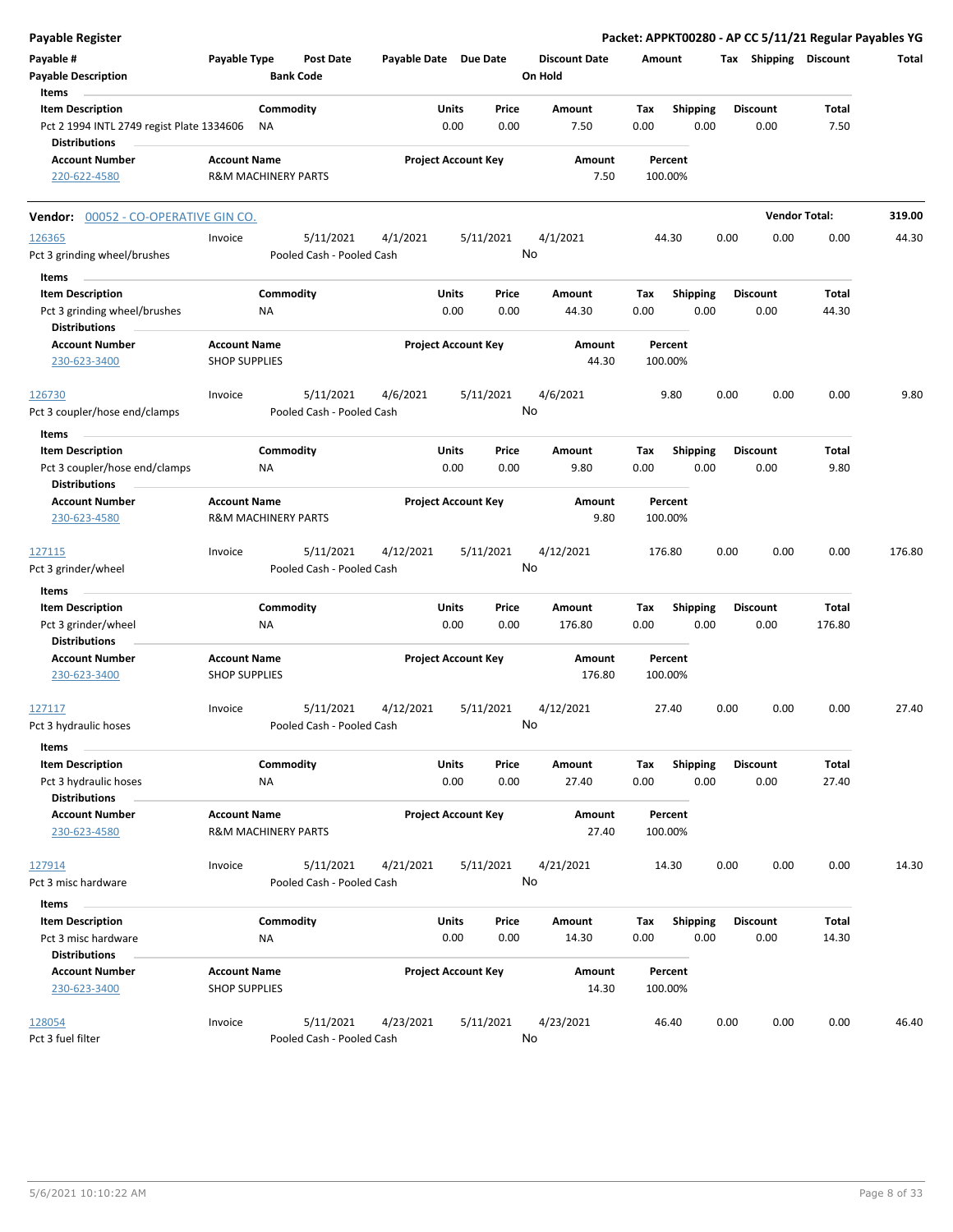| <b>Payable Register</b>                            |                                |                                        |                            |              |           |                                 |        |                 |      |                       |          | Packet: APPKT00280 - AP CC 5/11/21 Regular Payables YG |
|----------------------------------------------------|--------------------------------|----------------------------------------|----------------------------|--------------|-----------|---------------------------------|--------|-----------------|------|-----------------------|----------|--------------------------------------------------------|
| Payable #<br><b>Payable Description</b>            | Payable Type                   | <b>Post Date</b><br><b>Bank Code</b>   | Payable Date Due Date      |              |           | <b>Discount Date</b><br>On Hold | Amount |                 |      | Tax Shipping Discount |          | Total                                                  |
| Items                                              |                                |                                        |                            |              |           |                                 |        |                 |      |                       |          |                                                        |
| <b>Item Description</b>                            | Commodity                      |                                        |                            | Units        | Price     | <b>Amount</b>                   | Tax    | <b>Shipping</b> |      | <b>Discount</b>       | Total    |                                                        |
| Pct 3 fuel filter<br><b>Distributions</b>          | <b>NA</b>                      |                                        |                            | 0.00         | 0.00      | 46.40                           | 0.00   | 0.00            |      | 0.00                  | 46.40    |                                                        |
| <b>Account Number</b>                              | <b>Account Name</b>            |                                        | <b>Project Account Key</b> |              |           | Amount                          |        | Percent         |      |                       |          |                                                        |
| 230-623-4580                                       | <b>R&amp;M MACHINERY PARTS</b> |                                        |                            |              |           | 46.40                           |        | 100.00%         |      |                       |          |                                                        |
| Vendor: 00055 - CROSSROADS HARDWARE                |                                |                                        |                            |              |           |                                 |        |                 |      | <b>Vendor Total:</b>  |          | 352.67                                                 |
| W11963                                             | Invoice                        | 5/11/2021                              | 3/29/2021                  |              | 5/11/2021 | 3/29/2021                       |        | 23.97           | 0.00 | 0.00                  | 0.00     | 23.97                                                  |
| Pct 2 thread rod                                   |                                | Pooled Cash - Pooled Cash              |                            |              |           | No                              |        |                 |      |                       |          |                                                        |
| Items                                              |                                |                                        |                            |              |           |                                 |        |                 |      |                       |          |                                                        |
| <b>Item Description</b>                            | Commodity                      |                                        |                            | Units        | Price     | Amount                          | Tax    | <b>Shipping</b> |      | <b>Discount</b>       | Total    |                                                        |
| Pct 2 thread rod                                   | Goods                          |                                        |                            | 3.00         | 7.99      | 23.97                           | 0.00   | 0.00            |      | 0.00                  | 23.97    |                                                        |
| <b>Distributions</b>                               |                                |                                        |                            |              |           |                                 |        |                 |      |                       |          |                                                        |
| <b>Account Number</b>                              | <b>Account Name</b>            |                                        | <b>Project Account Key</b> |              |           | Amount                          |        | Percent         |      |                       |          |                                                        |
| 220-622-4580                                       | <b>R&amp;M MACHINERY PARTS</b> |                                        |                            |              |           | 23.97                           |        | 100.00%         |      |                       |          |                                                        |
| W12368                                             | Invoice                        | 5/11/2021                              | 3/31/2021                  |              | 5/11/2021 | 3/31/2021                       |        | 22.99           | 0.00 | 0.00                  | 0.00     | 22.99                                                  |
| Pct 2 mail box                                     |                                | Pooled Cash - Pooled Cash              |                            |              |           | No                              |        |                 |      |                       |          |                                                        |
| Items                                              |                                |                                        |                            |              |           |                                 |        |                 |      |                       |          |                                                        |
| <b>Item Description</b>                            | Commodity                      |                                        |                            | <b>Units</b> | Price     | Amount                          | Tax    | <b>Shipping</b> |      | <b>Discount</b>       | Total    |                                                        |
| Pct 2 mail box<br><b>Distributions</b>             | NA                             |                                        |                            | 0.00         | 0.00      | 22.99                           | 0.00   | 0.00            |      | 0.00                  | 22.99    |                                                        |
| <b>Account Number</b>                              | <b>Account Name</b>            |                                        | <b>Project Account Key</b> |              |           | Amount                          |        | Percent         |      |                       |          |                                                        |
| 220-622-3400                                       | <b>SHOP SUPPLIES</b>           |                                        |                            |              |           | 22.99                           |        | 100.00%         |      |                       |          |                                                        |
| W12466                                             | Invoice                        | 5/11/2021                              | 4/1/2021                   |              | 5/11/2021 | 4/1/2021                        |        | 21.99           | 0.00 | 0.00                  | 0.00     | 21.99                                                  |
| Pct 2 mud mixer                                    |                                | Pooled Cash - Pooled Cash              |                            |              |           | No                              |        |                 |      |                       |          |                                                        |
| Items                                              |                                |                                        |                            |              |           |                                 |        |                 |      |                       |          |                                                        |
| <b>Item Description</b>                            | Commodity                      |                                        |                            | Units        | Price     | Amount                          | Tax    | <b>Shipping</b> |      | <b>Discount</b>       | Total    |                                                        |
| Pct 2 mud mixer                                    | Goods                          |                                        |                            | 1.00         | 21.99     | 21.99                           | 0.00   | 0.00            |      | 0.00                  | 21.99    |                                                        |
| <b>Distributions</b>                               |                                |                                        |                            |              |           |                                 |        |                 |      |                       |          |                                                        |
| <b>Account Number</b>                              | <b>Account Name</b>            |                                        | <b>Project Account Key</b> |              |           | Amount                          |        | Percent         |      |                       |          |                                                        |
| 220-622-3400                                       | <b>SHOP SUPPLIES</b>           |                                        |                            |              |           | 21.99                           |        | 100.00%         |      |                       |          |                                                        |
| W13291<br>Pct 2 mud mixer returned                 | Credit Memo                    | 5/11/2021<br>Pooled Cash - Pooled Cash | 4/6/2021                   | 4/6/2021     |           | 4/6/2021<br>No                  |        | $-21.99$        | 0.00 | 0.00                  | 0.00     | $-21.99$                                               |
| Items                                              |                                |                                        |                            |              |           |                                 |        |                 |      |                       |          |                                                        |
| <b>Item Description</b>                            | Commodity                      |                                        |                            | Units        | Price     | Amount                          | Tax    | <b>Shipping</b> |      | <b>Discount</b>       | Total    |                                                        |
| Pct 2 mud mixer returned                           | NA                             |                                        |                            | 0.00         | 0.00      | $-21.99$                        | 0.00   | 0.00            |      | 0.00                  | $-21.99$ |                                                        |
| <b>Distributions</b>                               |                                |                                        |                            |              |           |                                 |        |                 |      |                       |          |                                                        |
| <b>Account Number</b>                              | <b>Account Name</b>            |                                        | <b>Project Account Key</b> |              |           | Amount                          |        | Percent         |      |                       |          |                                                        |
| 220-622-3400                                       | <b>SHOP SUPPLIES</b>           |                                        |                            |              |           | $-21.99$                        |        | 100.00%         |      |                       |          |                                                        |
| W14923                                             | Invoice                        | 5/11/2021                              | 4/14/2021                  |              | 5/11/2021 | 4/14/2021                       |        | 199.55          | 0.00 | 0.00                  | 0.00     | 199.55                                                 |
| Pct 2 acetylene/quik crete                         |                                | Pooled Cash - Pooled Cash              |                            |              |           | No                              |        |                 |      |                       |          |                                                        |
|                                                    |                                |                                        |                            |              |           |                                 |        |                 |      |                       |          |                                                        |
| Items                                              |                                |                                        |                            |              |           |                                 |        |                 |      |                       |          |                                                        |
| <b>Item Description</b>                            | Commodity                      |                                        |                            | <b>Units</b> | Price     | Amount                          | Tax    | <b>Shipping</b> |      | <b>Discount</b>       | Total    |                                                        |
| Pct 2 acetylene/quik crete<br><b>Distributions</b> | <b>NA</b>                      |                                        |                            | 0.00         | 0.00      | 199.55                          | 0.00   | 0.00            |      | 0.00                  | 199.55   |                                                        |
| <b>Account Number</b>                              | <b>Account Name</b>            |                                        | <b>Project Account Key</b> |              |           | Amount                          |        | Percent         |      |                       |          |                                                        |
| 220-622-3430                                       |                                | R&B MAT. HARDWARE & LUMBER             |                            |              |           | 199.55                          |        | 100.00%         |      |                       |          |                                                        |
| W15074                                             | Invoice                        | 5/11/2021                              | 4/15/2021                  |              | 5/11/2021 | 4/15/2021                       |        | 39.98           | 0.00 | 0.00                  | 0.00     | 39.98                                                  |
| Pct 2 pipe cut guide/weld soapstone                |                                | Pooled Cash - Pooled Cash              |                            |              |           | No                              |        |                 |      |                       |          |                                                        |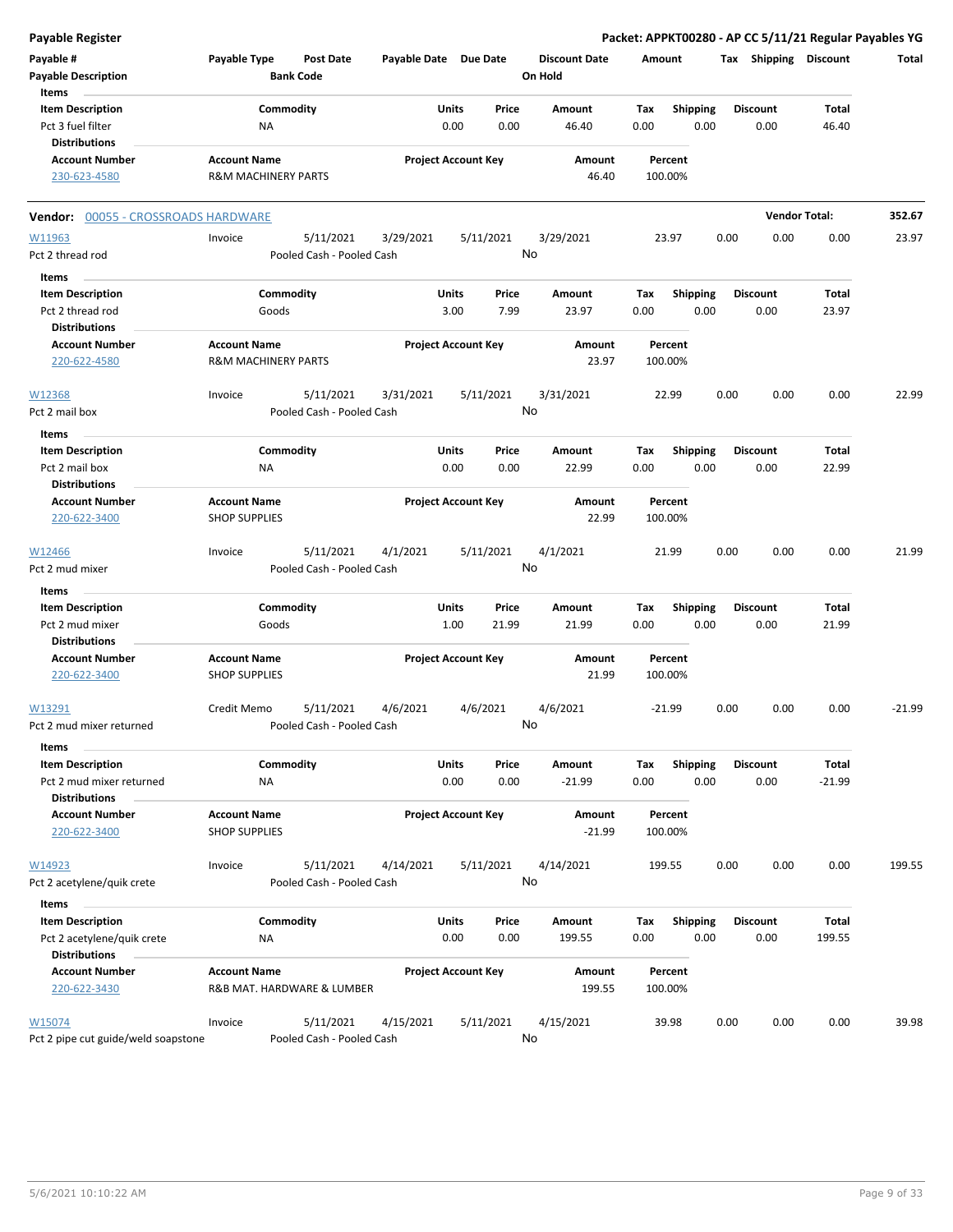| <b>Payable Register</b>                                     |                                               |                  |                            |                       |               |                            |                                 |             |                         |      |                         |                      | Packet: APPKT00280 - AP CC 5/11/21 Regular Payables YG |
|-------------------------------------------------------------|-----------------------------------------------|------------------|----------------------------|-----------------------|---------------|----------------------------|---------------------------------|-------------|-------------------------|------|-------------------------|----------------------|--------------------------------------------------------|
| Payable #<br><b>Payable Description</b>                     | Payable Type                                  | <b>Bank Code</b> | <b>Post Date</b>           | Payable Date Due Date |               |                            | <b>Discount Date</b><br>On Hold | Amount      |                         |      | Tax Shipping Discount   |                      | Total                                                  |
| Items                                                       |                                               |                  |                            |                       |               |                            |                                 |             |                         |      |                         |                      |                                                        |
| <b>Item Description</b>                                     |                                               | Commodity        |                            |                       | Units         | Price                      | Amount                          | Tax         | <b>Shipping</b>         |      | <b>Discount</b>         | Total                |                                                        |
| Pct 2 pipe cut guide/weld soapstone<br><b>Distributions</b> |                                               | NA               |                            |                       | 0.00          | 0.00                       | 39.98                           | 0.00        | 0.00                    |      | 0.00                    | 39.98                |                                                        |
| <b>Account Number</b><br>220-622-3430                       | <b>Account Name</b>                           |                  | R&B MAT. HARDWARE & LUMBER |                       |               | <b>Project Account Key</b> | Amount<br>39.98                 |             | Percent<br>100.00%      |      |                         |                      |                                                        |
| W16064                                                      | Invoice                                       |                  | 5/11/2021                  | 4/21/2021             |               | 5/11/2021                  | 4/21/2021                       |             | 49.70                   | 0.00 | 0.00                    | 0.00                 | 49.70                                                  |
| Pct 2 quik crete                                            |                                               |                  | Pooled Cash - Pooled Cash  |                       |               | No                         |                                 |             |                         |      |                         |                      |                                                        |
|                                                             |                                               |                  |                            |                       |               |                            |                                 |             |                         |      |                         |                      |                                                        |
| Items                                                       |                                               |                  |                            |                       |               |                            |                                 |             |                         |      |                         |                      |                                                        |
| <b>Item Description</b>                                     |                                               | Commodity        |                            |                       | Units         | Price                      | Amount                          | Tax         | <b>Shipping</b>         |      | <b>Discount</b>         | Total                |                                                        |
| Pct 2 quik crete                                            |                                               | Goods            |                            |                       | 10.00         | 4.97                       | 49.70                           | 0.00        | 0.00                    |      | 0.00                    | 49.70                |                                                        |
| <b>Distributions</b>                                        |                                               |                  |                            |                       |               |                            |                                 |             |                         |      |                         |                      |                                                        |
| <b>Account Number</b><br>220-622-3430                       | <b>Account Name</b>                           |                  | R&B MAT. HARDWARE & LUMBER |                       |               | <b>Project Account Key</b> | Amount<br>49.70                 |             | Percent<br>100.00%      |      |                         |                      |                                                        |
| W16153                                                      | Invoice                                       |                  | 5/11/2021                  | 4/21/2021             |               | 5/11/2021                  | 4/21/2021                       |             | 12.99                   | 0.00 | 0.00                    | 0.00                 | 12.99                                                  |
| Pct 2 trimmer line                                          |                                               |                  | Pooled Cash - Pooled Cash  |                       |               | No                         |                                 |             |                         |      |                         |                      |                                                        |
| Items                                                       |                                               |                  |                            |                       |               |                            |                                 |             |                         |      |                         |                      |                                                        |
| <b>Item Description</b>                                     |                                               | Commodity        |                            |                       | Units         | Price                      | Amount                          | Tax         | <b>Shipping</b>         |      | <b>Discount</b>         | Total                |                                                        |
| Pct 2 trimmer line<br><b>Distributions</b>                  |                                               | Goods            |                            |                       | 1.00          | 12.99                      | 12.99                           | 0.00        | 0.00                    |      | 0.00                    | 12.99                |                                                        |
| <b>Account Number</b>                                       | <b>Account Name</b>                           |                  |                            |                       |               | <b>Project Account Key</b> | Amount                          |             | Percent                 |      |                         |                      |                                                        |
| 220-622-4580                                                | <b>R&amp;M MACHINERY PARTS</b>                |                  |                            |                       |               |                            | 12.99                           |             | 100.00%                 |      |                         |                      |                                                        |
| W16385                                                      | Invoice                                       |                  | 5/11/2021                  | 4/23/2021             |               | 5/11/2021<br>No            | 4/23/2021                       |             | 3.49                    | 0.00 | 0.00                    | 0.00                 | 3.49                                                   |
| Pct 2 razor blades<br>Items                                 |                                               |                  | Pooled Cash - Pooled Cash  |                       |               |                            |                                 |             |                         |      |                         |                      |                                                        |
| <b>Item Description</b>                                     |                                               | Commodity        |                            |                       | Units         | Price                      | Amount                          | Tax         | <b>Shipping</b>         |      | <b>Discount</b>         | Total                |                                                        |
| Pct 2 razor blades                                          |                                               | Goods            |                            |                       | 1.00          | 3.49                       | 3.49                            | 0.00        | 0.00                    |      | 0.00                    | 3.49                 |                                                        |
| <b>Distributions</b>                                        |                                               |                  |                            |                       |               |                            |                                 |             |                         |      |                         |                      |                                                        |
| <b>Account Number</b>                                       | <b>Account Name</b>                           |                  |                            |                       |               | <b>Project Account Key</b> | Amount                          |             | Percent                 |      |                         |                      |                                                        |
| 220-622-3400                                                | <b>SHOP SUPPLIES</b>                          |                  |                            |                       |               |                            | 3.49                            |             | 100.00%                 |      |                         |                      |                                                        |
| <b>Vendor: 00357 - DATA PRESERVATION, LLC</b>               |                                               |                  |                            |                       |               |                            |                                 |             |                         |      |                         | <b>Vendor Total:</b> | 4,288.00                                               |
| 3858                                                        | Invoice                                       |                  | 5/11/2021                  | 4/30/2021             |               | 5/11/2021                  | 4/30/2021                       | 4,288.00    |                         | 0.00 | 0.00                    | 0.00                 | 4,288.00                                               |
| April 2021 Land & Vitals software                           |                                               |                  | Pooled Cash - Pooled Cash  |                       |               |                            | No                              |             |                         |      |                         |                      |                                                        |
| Items                                                       |                                               |                  |                            |                       |               |                            |                                 |             |                         |      |                         |                      |                                                        |
| <b>Item Description</b>                                     |                                               | Commodity        |                            |                       | Units         | Price                      | Amount                          | Tax         | <b>Shipping</b>         |      | Discount                | Total                |                                                        |
| April 2021 Land & Vitals software<br><b>Distributions</b>   |                                               | NA               |                            |                       | 0.00          | 0.00                       | 4,288.00                        | 0.00        | 0.00                    |      | 0.00                    | 4,288.00             |                                                        |
| <b>Account Number</b><br>121-402-3120                       | <b>Account Name</b><br><b>IMAGING SYSTEM</b>  |                  |                            |                       |               | <b>Project Account Key</b> | Amount<br>4,288.00              |             | Percent<br>100.00%      |      |                         |                      |                                                        |
| Vendor: 00200 - DOLESE BROS. CO.                            |                                               |                  |                            |                       |               |                            |                                 |             |                         |      |                         | <b>Vendor Total:</b> | 19,768.17                                              |
| AG21037537                                                  | Invoice                                       |                  | 5/11/2021                  | 4/5/2021              |               | 5/11/2021                  | 4/5/2021                        |             | 682.83                  | 0.00 | 0.00                    | 0.00                 | 682.83                                                 |
| #FAN582 Pct 2 Rock & Gravel                                 |                                               |                  | Pooled Cash - Pooled Cash  |                       |               | No                         |                                 |             |                         |      |                         |                      |                                                        |
| Items                                                       |                                               |                  |                            |                       |               |                            |                                 |             |                         |      |                         |                      |                                                        |
| <b>Item Description</b><br>#FAN582 Pct 2 Rock & Gravel      |                                               | Commodity<br>NA  |                            |                       | Units<br>0.00 | Price<br>0.00              | Amount<br>682.83                | Tax<br>0.00 | <b>Shipping</b><br>0.00 |      | <b>Discount</b><br>0.00 | Total<br>682.83      |                                                        |
| <b>Distributions</b>                                        |                                               |                  |                            |                       |               |                            |                                 |             |                         |      |                         |                      |                                                        |
| <b>Account Number</b><br>220-622-3410                       | <b>Account Name</b><br>R&B MAT. ROCK & GRAVEL |                  |                            |                       |               | <b>Project Account Key</b> | Amount<br>682.83                |             | Percent<br>100.00%      |      |                         |                      |                                                        |
| AG21038229                                                  | Invoice                                       |                  | 5/11/2021                  | 4/6/2021              |               | 5/11/2021                  | 4/6/2021                        |             | 684.93                  | 0.00 | 0.00                    | 0.00                 | 684.93                                                 |
| #FAN582 Pct 2 Rock & Gravel                                 |                                               |                  | Pooled Cash - Pooled Cash  |                       |               | No                         |                                 |             |                         |      |                         |                      |                                                        |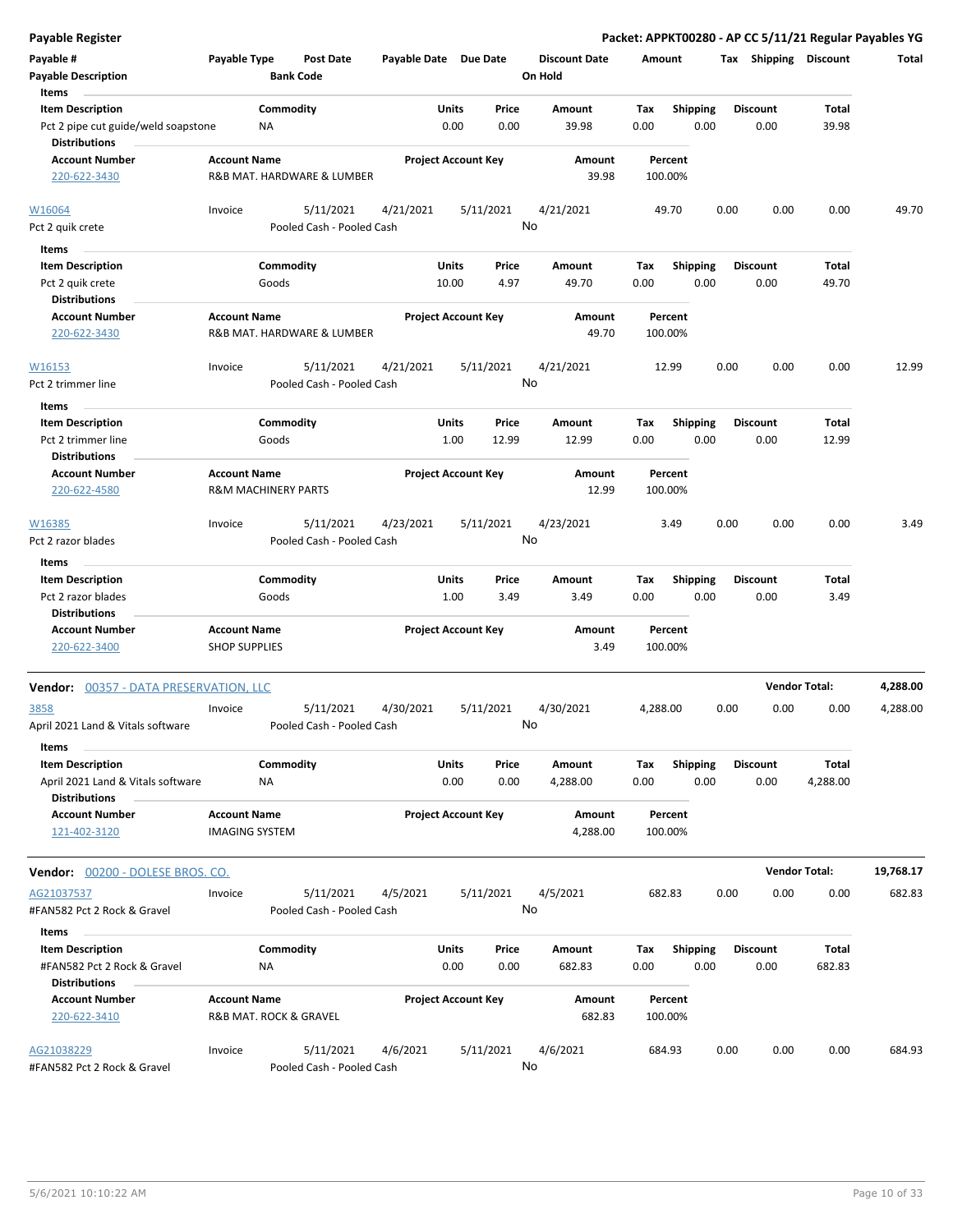| Payable #                                                                      | Payable Type                                  | <b>Post Date</b>                       | Payable Date Due Date |                                       | <b>Discount Date</b> | Amount             |                         |      | Tax Shipping Discount   |                   | Total    |
|--------------------------------------------------------------------------------|-----------------------------------------------|----------------------------------------|-----------------------|---------------------------------------|----------------------|--------------------|-------------------------|------|-------------------------|-------------------|----------|
| <b>Payable Description</b><br>Items                                            |                                               | <b>Bank Code</b>                       |                       |                                       | On Hold              |                    |                         |      |                         |                   |          |
| <b>Item Description</b>                                                        |                                               | Commodity                              |                       | Units<br>Price                        | Amount               | Tax                | <b>Shipping</b>         |      | <b>Discount</b>         | Total             |          |
| #FAN582 Pct 2 Rock & Gravel<br><b>Distributions</b>                            | ΝA                                            |                                        |                       | 0.00<br>0.00                          | 684.93               | 0.00               | 0.00                    |      | 0.00                    | 684.93            |          |
| <b>Account Number</b>                                                          | <b>Account Name</b>                           |                                        |                       | <b>Project Account Key</b>            | Amount               | Percent            |                         |      |                         |                   |          |
| 220-622-3410                                                                   | R&B MAT. ROCK & GRAVEL                        |                                        |                       |                                       | 684.93               | 100.00%            |                         |      |                         |                   |          |
| AG21039649<br>#FAN582 Pct 2 Rock & Gravel                                      | Invoice                                       | 5/11/2021<br>Pooled Cash - Pooled Cash | 4/8/2021              | 5/11/2021                             | 4/8/2021<br>No       | 687.51             |                         | 0.00 | 0.00                    | 0.00              | 687.51   |
|                                                                                |                                               |                                        |                       |                                       |                      |                    |                         |      |                         |                   |          |
| Items                                                                          |                                               |                                        |                       |                                       |                      |                    |                         |      |                         |                   |          |
| <b>Item Description</b>                                                        |                                               | Commodity                              |                       | Units<br>Price<br>0.00                | Amount               | Tax                | <b>Shipping</b>         |      | <b>Discount</b>         | Total<br>687.51   |          |
| #FAN582 Pct 2 Rock & Gravel<br><b>Distributions</b>                            | ΝA                                            |                                        |                       | 0.00                                  | 687.51               | 0.00               | 0.00                    |      | 0.00                    |                   |          |
| <b>Account Number</b><br>220-622-3410                                          | <b>Account Name</b><br>R&B MAT. ROCK & GRAVEL |                                        |                       | <b>Project Account Key</b>            | Amount<br>687.51     | Percent<br>100.00% |                         |      |                         |                   |          |
| AG21041130                                                                     | Invoice                                       | 5/11/2021                              | 4/12/2021             | 5/11/2021                             | 4/12/2021            | 685.69             |                         | 0.00 | 0.00                    | 0.00              | 685.69   |
| #FAN582 Pct 2 Rock & Gravel<br>Items                                           |                                               | Pooled Cash - Pooled Cash              |                       |                                       | No                   |                    |                         |      |                         |                   |          |
| <b>Item Description</b>                                                        |                                               | Commodity                              |                       | Units<br>Price                        | Amount               | Tax                | <b>Shipping</b>         |      | <b>Discount</b>         | Total             |          |
| #FAN582 Pct 2 Rock & Gravel<br><b>Distributions</b>                            | NA                                            |                                        |                       | 0.00<br>0.00                          | 685.69               | 0.00               | 0.00                    |      | 0.00                    | 685.69            |          |
| <b>Account Number</b><br>220-622-3410                                          | <b>Account Name</b><br>R&B MAT. ROCK & GRAVEL |                                        |                       | <b>Project Account Key</b>            | Amount<br>685.69     | Percent<br>100.00% |                         |      |                         |                   |          |
| AG21041855                                                                     | Invoice                                       | 5/11/2021                              | 4/13/2021             | 5/11/2021                             | 4/13/2021            | 675.76             |                         | 0.00 | 0.00                    | 0.00              | 675.76   |
| #FAN582 Pct 2 Rock & Gravel<br>Items                                           |                                               | Pooled Cash - Pooled Cash              |                       |                                       | No                   |                    |                         |      |                         |                   |          |
| <b>Item Description</b>                                                        |                                               | Commodity                              |                       | Units<br>Price                        | Amount               | Tax                | <b>Shipping</b>         |      | Discount                | Total             |          |
| #FAN582 Pct 2 Rock & Gravel<br><b>Distributions</b>                            | ΝA                                            |                                        |                       | 0.00<br>0.00                          | 675.76               | 0.00               | 0.00                    |      | 0.00                    | 675.76            |          |
| <b>Account Number</b><br>220-622-3410                                          | <b>Account Name</b><br>R&B MAT. ROCK & GRAVEL |                                        |                       | <b>Project Account Key</b>            | Amount<br>675.76     | Percent<br>100.00% |                         |      |                         |                   |          |
| AG21042515<br>#FAN582 Pct 2 Rock & Gravel                                      | Invoice                                       | 5/11/2021<br>Pooled Cash - Pooled Cash | 4/14/2021             | 5/11/2021                             | 4/14/2021<br>No      | 684.74             |                         | 0.00 | 0.00                    | 0.00              | 684.74   |
| Items                                                                          |                                               |                                        |                       |                                       |                      |                    |                         |      |                         |                   |          |
| <b>Item Description</b><br>#FAN582 Pct 2 Rock & Gravel<br><b>Distributions</b> | <b>NA</b>                                     | Commodity                              |                       | <b>Units</b><br>Price<br>0.00<br>0.00 | Amount<br>684.74     | Tax<br>0.00        | <b>Shipping</b><br>0.00 |      | <b>Discount</b><br>0.00 | Total<br>684.74   |          |
| <b>Account Number</b><br>220-622-3410                                          | <b>Account Name</b><br>R&B MAT. ROCK & GRAVEL |                                        |                       | <b>Project Account Key</b>            | Amount<br>684.74     | Percent<br>100.00% |                         |      |                         |                   |          |
| AG21043129<br>#FAN582 Pct 2 Rock & Gravel                                      | Invoice                                       | 5/11/2021<br>Pooled Cash - Pooled Cash | 4/15/2021             | 5/11/2021                             | 4/15/2021<br>No      | 698.77             |                         | 0.00 | 0.00                    | 0.00              | 698.77   |
| Items                                                                          |                                               |                                        |                       |                                       |                      |                    |                         |      |                         |                   |          |
| <b>Item Description</b><br>#FAN582 Pct 2 Rock & Gravel                         | ΝA                                            | Commodity                              |                       | Units<br>Price<br>0.00<br>0.00        | Amount<br>698.77     | Tax<br>0.00        | <b>Shipping</b><br>0.00 |      | <b>Discount</b><br>0.00 | Total<br>698.77   |          |
| <b>Distributions</b>                                                           |                                               |                                        |                       |                                       |                      |                    |                         |      |                         |                   |          |
| <b>Account Number</b><br>220-622-3410                                          | <b>Account Name</b><br>R&B MAT. ROCK & GRAVEL |                                        |                       | <b>Project Account Key</b>            | Amount<br>698.77     | Percent<br>100.00% |                         |      |                         |                   |          |
| AG21043576<br>#FAN584 Pct 4 Rock & Gravel                                      | Invoice                                       | 5/11/2021<br>Pooled Cash - Pooled Cash | 4/16/2021             | 5/11/2021                             | 4/16/2021<br>No      | 1,172.80           |                         | 0.00 | 0.00                    | 0.00              | 1,172.80 |
| Items                                                                          |                                               |                                        |                       |                                       |                      |                    |                         |      |                         |                   |          |
| <b>Item Description</b><br>#FAN584 Pct 4 Rock & Gravel                         | ΝA                                            | Commodity                              |                       | Units<br>Price<br>0.00<br>0.00        | Amount<br>1,172.80   | Tax<br>0.00        | <b>Shipping</b><br>0.00 |      | <b>Discount</b><br>0.00 | Total<br>1,172.80 |          |
| <b>Distributions</b>                                                           |                                               |                                        |                       |                                       |                      |                    |                         |      |                         |                   |          |
| <b>Account Number</b><br>240-624-3410                                          | <b>Account Name</b><br>R&B MAT. ROCK & GRAVEL |                                        |                       | <b>Project Account Key</b>            | Amount<br>1,172.80   | Percent<br>100.00% |                         |      |                         |                   |          |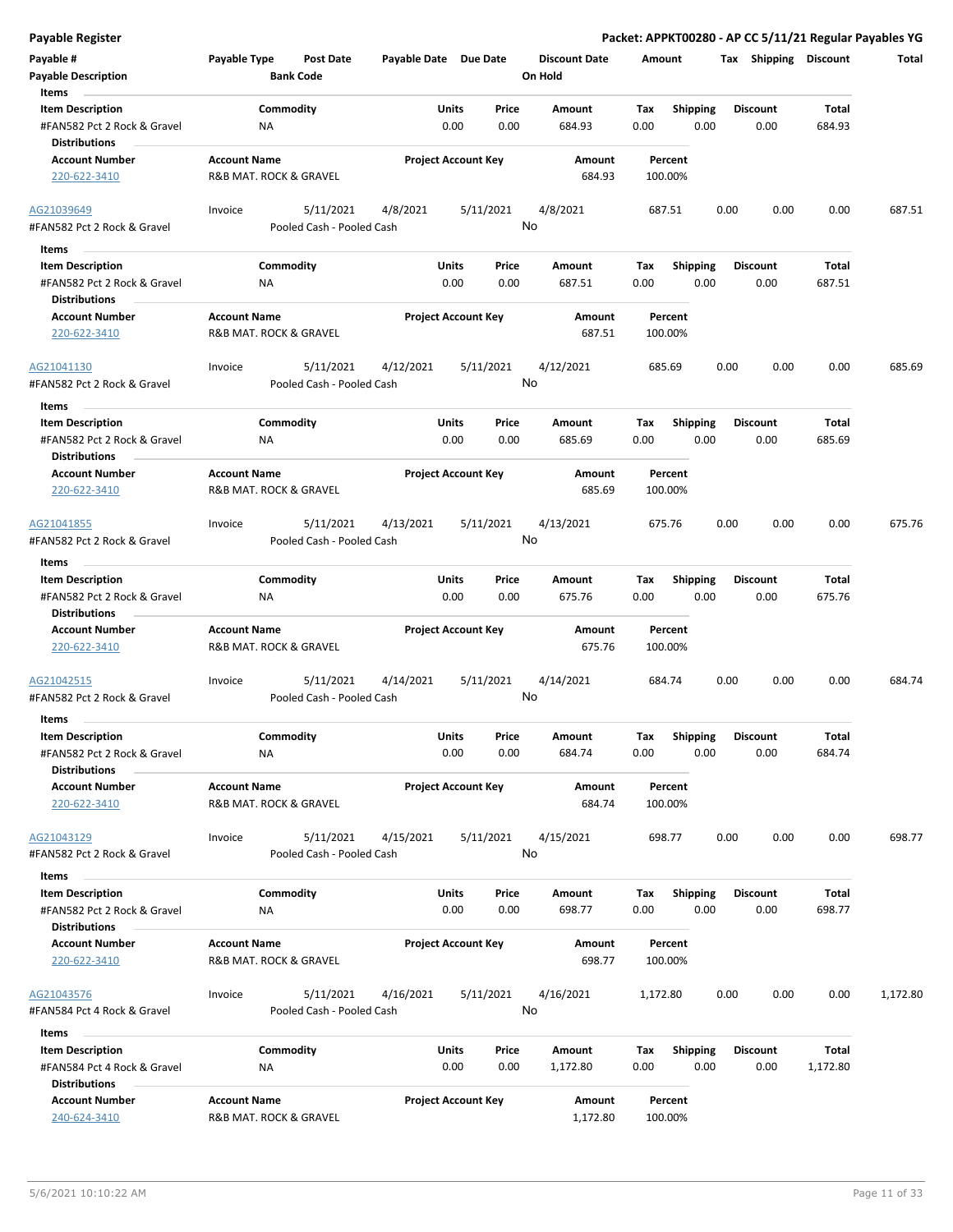| Payable Register                                    |                                               |                  |                                        |                       |                            |           |                      |        |                    |      |      |                       |        | Packet: APPKT00280 - AP CC 5/11/21 Regular Payables YG |
|-----------------------------------------------------|-----------------------------------------------|------------------|----------------------------------------|-----------------------|----------------------------|-----------|----------------------|--------|--------------------|------|------|-----------------------|--------|--------------------------------------------------------|
| Payable #                                           | Payable Type                                  |                  | <b>Post Date</b>                       | Payable Date Due Date |                            |           | <b>Discount Date</b> | Amount |                    |      |      | Tax Shipping Discount |        | Total                                                  |
| <b>Payable Description</b>                          |                                               | <b>Bank Code</b> |                                        |                       |                            |           | On Hold              |        |                    |      |      |                       |        |                                                        |
| AG21043577<br>#FAN584 Pct 4 Rock & Gravel           | Invoice                                       |                  | 5/11/2021<br>Pooled Cash - Pooled Cash | 4/16/2021             |                            | 5/11/2021 | 4/16/2021<br>No      |        | 597.44             |      | 0.00 | 0.00                  | 0.00   | 597.44                                                 |
| Items                                               |                                               |                  |                                        |                       |                            |           |                      |        |                    |      |      |                       |        |                                                        |
| <b>Item Description</b>                             |                                               | Commodity        |                                        |                       | Units                      | Price     | Amount               | Tax    | <b>Shipping</b>    |      |      | <b>Discount</b>       | Total  |                                                        |
| #FAN584 Pct 4 Rock & Gravel                         |                                               | ΝA               |                                        |                       | 0.00                       | 0.00      | 597.44               | 0.00   |                    | 0.00 |      | 0.00                  | 597.44 |                                                        |
| <b>Distributions</b>                                |                                               |                  |                                        |                       |                            |           |                      |        |                    |      |      |                       |        |                                                        |
| <b>Account Number</b>                               | <b>Account Name</b>                           |                  |                                        |                       | <b>Project Account Key</b> |           | Amount               |        | Percent            |      |      |                       |        |                                                        |
| 240-624-3410                                        | R&B MAT. ROCK & GRAVEL                        |                  |                                        |                       |                            |           | 597.44               |        | 100.00%            |      |      |                       |        |                                                        |
| AG21043578                                          | Invoice                                       |                  | 5/11/2021                              | 4/16/2021             |                            | 5/11/2021 | 4/16/2021            |        | 257.53             |      | 0.00 | 0.00                  | 0.00   | 257.53                                                 |
| #FAN584 Pct 4 Rock & Gravel<br>Items                |                                               |                  | Pooled Cash - Pooled Cash              |                       |                            |           | No                   |        |                    |      |      |                       |        |                                                        |
| <b>Item Description</b>                             |                                               | Commodity        |                                        |                       | Units                      | Price     | Amount               | Tax    | <b>Shipping</b>    |      |      | <b>Discount</b>       | Total  |                                                        |
| #FAN584 Pct 4 Rock & Gravel<br><b>Distributions</b> |                                               | NA               |                                        |                       | 0.00                       | 0.00      | 257.53               | 0.00   |                    | 0.00 |      | 0.00                  | 257.53 |                                                        |
| <b>Account Number</b><br>240-624-3410               | <b>Account Name</b><br>R&B MAT. ROCK & GRAVEL |                  |                                        |                       | <b>Project Account Key</b> |           | Amount<br>257.53     |        | Percent<br>100.00% |      |      |                       |        |                                                        |
| AG21043579                                          | Invoice                                       |                  | 5/11/2021                              | 4/16/2021             |                            | 5/11/2021 | 4/16/2021            |        | 199.68             |      | 0.00 | 0.00                  | 0.00   | 199.68                                                 |
| #FAN584 Pct 4 Rock & Gravel                         |                                               |                  | Pooled Cash - Pooled Cash              |                       |                            |           | No                   |        |                    |      |      |                       |        |                                                        |
| Items                                               |                                               |                  |                                        |                       |                            |           |                      |        |                    |      |      |                       |        |                                                        |
| <b>Item Description</b>                             |                                               | Commodity        |                                        |                       | Units                      | Price     | Amount               | Tax    | <b>Shipping</b>    |      |      | <b>Discount</b>       | Total  |                                                        |
| #FAN584 Pct 4 Rock & Gravel<br><b>Distributions</b> |                                               | ΝA               |                                        |                       | 0.00                       | 0.00      | 199.68               | 0.00   |                    | 0.00 |      | 0.00                  | 199.68 |                                                        |
| <b>Account Number</b>                               | <b>Account Name</b>                           |                  |                                        |                       | <b>Project Account Key</b> |           | Amount               |        | Percent            |      |      |                       |        |                                                        |
| 240-624-3410                                        | R&B MAT. ROCK & GRAVEL                        |                  |                                        |                       |                            |           | 199.68               |        | 100.00%            |      |      |                       |        |                                                        |
| AG21044181<br>#FAN582 Pct 2 Rock & Gravel           | Invoice                                       |                  | 5/11/2021<br>Pooled Cash - Pooled Cash | 4/19/2021             |                            | 5/11/2021 | 4/19/2021<br>No      |        | 460.69             |      | 0.00 | 0.00                  | 0.00   | 460.69                                                 |
| Items                                               |                                               |                  |                                        |                       |                            |           |                      |        |                    |      |      |                       |        |                                                        |
| <b>Item Description</b>                             |                                               | Commodity        |                                        |                       | Units                      | Price     | Amount               | Tax    | Shipping           |      |      | <b>Discount</b>       | Total  |                                                        |
| #FAN582 Pct 2 Rock & Gravel                         |                                               | ΝA               |                                        |                       | 0.00                       | 0.00      | 460.69               | 0.00   |                    | 0.00 |      | 0.00                  | 460.69 |                                                        |
| <b>Distributions</b>                                |                                               |                  |                                        |                       |                            |           |                      |        |                    |      |      |                       |        |                                                        |
| <b>Account Number</b><br>220-622-3410               | <b>Account Name</b><br>R&B MAT. ROCK & GRAVEL |                  |                                        |                       | <b>Project Account Key</b> |           | Amount<br>460.69     |        | Percent<br>100.00% |      |      |                       |        |                                                        |
| AG21044867                                          | Invoice                                       |                  | 5/11/2021                              | 4/20/2021             |                            | 5/11/2021 | 4/20/2021            |        | 693.71             |      | 0.00 | 0.00                  | 0.00   | 693.71                                                 |
| #FAN582 Pct 2 Rock & Gravel                         |                                               |                  | Pooled Cash - Pooled Cash              |                       |                            |           | No                   |        |                    |      |      |                       |        |                                                        |
| Items<br><b>Item Description</b>                    |                                               | Commodity        |                                        |                       | Units                      | Price     | Amount               | Tax    | Shipping           |      |      | <b>Discount</b>       | Total  |                                                        |
| #FAN582 Pct 2 Rock & Gravel<br><b>Distributions</b> |                                               | NA               |                                        |                       | 0.00                       | 0.00      | 693.71               | 0.00   |                    | 0.00 |      | 0.00                  | 693.71 |                                                        |
| <b>Account Number</b><br>220-622-3410               | <b>Account Name</b><br>R&B MAT. ROCK & GRAVEL |                  |                                        |                       | <b>Project Account Key</b> |           | Amount<br>693.71     |        | Percent<br>100.00% |      |      |                       |        |                                                        |
|                                                     |                                               |                  |                                        |                       |                            |           |                      |        |                    |      |      |                       |        |                                                        |
| AG21045609<br>#FAN582 Pct 2 Rock & Gravel           | Invoice                                       |                  | 5/11/2021<br>Pooled Cash - Pooled Cash | 4/21/2021             |                            | 5/11/2021 | 4/21/2021<br>No      |        | 680.16             |      | 0.00 | 0.00                  | 0.00   | 680.16                                                 |
| Items                                               |                                               |                  |                                        |                       |                            |           |                      |        |                    |      |      |                       |        |                                                        |
| <b>Item Description</b>                             |                                               | Commodity        |                                        |                       | Units                      | Price     | Amount               | Tax    | <b>Shipping</b>    |      |      | <b>Discount</b>       | Total  |                                                        |
| #FAN582 Pct 2 Rock & Gravel<br><b>Distributions</b> |                                               | ΝA               |                                        |                       | 0.00                       | 0.00      | 680.16               | 0.00   |                    | 0.00 |      | 0.00                  | 680.16 |                                                        |
| <b>Account Number</b>                               | <b>Account Name</b>                           |                  |                                        |                       | <b>Project Account Key</b> |           | Amount               |        | Percent            |      |      |                       |        |                                                        |
| 220-622-3410                                        | R&B MAT. ROCK & GRAVEL                        |                  |                                        |                       |                            |           | 680.16               |        | 100.00%            |      |      |                       |        |                                                        |
| AG21046384                                          | Invoice                                       |                  | 5/11/2021                              | 4/22/2021             |                            | 5/11/2021 | 4/22/2021            |        | 574.72             |      | 0.00 | 0.00                  | 0.00   | 574.72                                                 |
| #FAN582 Pct 2 Rock & Gravel                         |                                               |                  | Pooled Cash - Pooled Cash              |                       |                            |           | No                   |        |                    |      |      |                       |        |                                                        |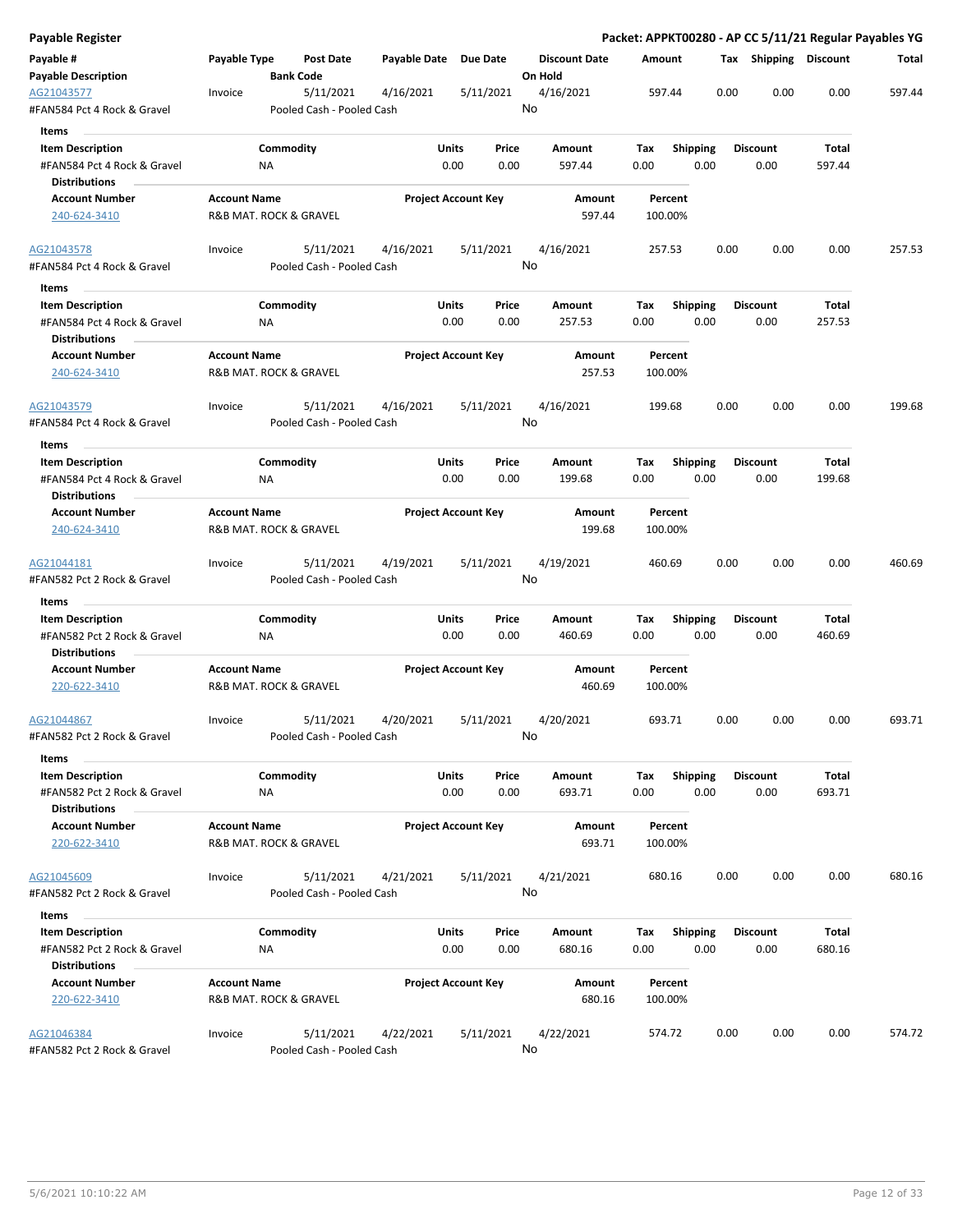|  | Payable Register |
|--|------------------|
|--|------------------|

| Payable #                                           | Payable Type           | Post Date                              | Payable Date Due Date |                            | <b>Discount Date</b> | Amount   |                 | Tax  | Shipping        | Discount | Total    |
|-----------------------------------------------------|------------------------|----------------------------------------|-----------------------|----------------------------|----------------------|----------|-----------------|------|-----------------|----------|----------|
| Payable Description<br>Items                        |                        | <b>Bank Code</b>                       |                       |                            | On Hold              |          |                 |      |                 |          |          |
| <b>Item Description</b>                             |                        | Commodity                              |                       | Units<br>Price             | Amount               | Tax      | <b>Shipping</b> |      | <b>Discount</b> | Total    |          |
| #FAN582 Pct 2 Rock & Gravel<br><b>Distributions</b> | ΝA                     |                                        |                       | 0.00<br>0.00               | 574.72               | 0.00     | 0.00            |      | 0.00            | 574.72   |          |
| <b>Account Number</b>                               | <b>Account Name</b>    |                                        |                       | <b>Project Account Key</b> | Amount               | Percent  |                 |      |                 |          |          |
| 220-622-3410                                        | R&B MAT. ROCK & GRAVEL |                                        |                       |                            | 574.72               | 100.00%  |                 |      |                 |          |          |
| AG21046385                                          | Invoice                | 5/11/2021                              | 4/22/2021             | 5/11/2021                  | 4/22/2021            | 261.38   |                 | 0.00 | 0.00            | 0.00     | 261.38   |
| #FAN583 Pct 3 Rock & Gravel                         |                        | Pooled Cash - Pooled Cash              |                       |                            | No                   |          |                 |      |                 |          |          |
| Items                                               |                        |                                        |                       |                            |                      |          |                 |      |                 |          |          |
| <b>Item Description</b>                             |                        | Commodity                              |                       | Units<br>Price             | Amount               | Tax      | <b>Shipping</b> |      | <b>Discount</b> | Total    |          |
| #FAN583 Pct 3 Rock & Gravel                         | ΝA                     |                                        |                       | 0.00<br>0.00               | 261.38               | 0.00     | 0.00            |      | 0.00            | 261.38   |          |
| <b>Distributions</b>                                |                        |                                        |                       |                            |                      |          |                 |      |                 |          |          |
| <b>Account Number</b>                               | <b>Account Name</b>    |                                        |                       | <b>Project Account Key</b> | Amount               | Percent  |                 |      |                 |          |          |
| 230-623-3410                                        | R&B MAT. ROCK & GRAVEL |                                        |                       |                            | 261.38               | 100.00%  |                 |      |                 |          |          |
| AG21047745                                          | Invoice                | 5/11/2021                              | 4/26/2021             | 5/11/2021                  | 4/26/2021            | 198.24   |                 | 0.00 | 0.00            | 0.00     | 198.24   |
| #FAN582 Pct 2 Rock & Gravel                         |                        | Pooled Cash - Pooled Cash              |                       |                            | No                   |          |                 |      |                 |          |          |
| Items                                               |                        |                                        |                       |                            |                      |          |                 |      |                 |          |          |
| <b>Item Description</b>                             |                        | Commodity                              |                       | Units<br>Price             | Amount               | Tax      | <b>Shipping</b> |      | <b>Discount</b> | Total    |          |
| #FAN582 Pct 2 Rock & Gravel<br><b>Distributions</b> | <b>NA</b>              |                                        |                       | 0.00<br>0.00               | 198.24               | 0.00     | 0.00            |      | 0.00            | 198.24   |          |
| <b>Account Number</b>                               | <b>Account Name</b>    |                                        |                       | <b>Project Account Key</b> | Amount               | Percent  |                 |      |                 |          |          |
| 220-622-3410                                        | R&B MAT. ROCK & GRAVEL |                                        |                       |                            | 198.24               | 100.00%  |                 |      |                 |          |          |
| AG21047746                                          | Invoice                | 5/11/2021                              | 4/26/2021             | 5/11/2021                  | 4/26/2021            | 456.87   |                 | 0.00 | 0.00            | 0.00     | 456.87   |
| #FAN582 Pct 2 Rock & Gravel                         |                        | Pooled Cash - Pooled Cash              |                       |                            | No                   |          |                 |      |                 |          |          |
| Items                                               |                        |                                        |                       |                            |                      |          |                 |      |                 |          |          |
| <b>Item Description</b>                             |                        | Commodity                              |                       | <b>Units</b><br>Price      | Amount               | Tax      | <b>Shipping</b> |      | <b>Discount</b> | Total    |          |
| #FAN582 Pct 2 Rock & Gravel<br><b>Distributions</b> | ΝA                     |                                        |                       | 0.00<br>0.00               | 456.87               | 0.00     | 0.00            |      | 0.00            | 456.87   |          |
| <b>Account Number</b>                               | <b>Account Name</b>    |                                        |                       | <b>Project Account Key</b> | Amount               | Percent  |                 |      |                 |          |          |
| 220-622-3410                                        | R&B MAT. ROCK & GRAVEL |                                        |                       |                            | 456.87               | 100.00%  |                 |      |                 |          |          |
| AG21047747<br>#FAN582 Pct 2 Rock & Gravel           | Invoice                | 5/11/2021<br>Pooled Cash - Pooled Cash | 4/26/2021             | 5/11/2021                  | 4/26/2021<br>No      | 709.85   |                 | 0.00 | 0.00            | 0.00     | 709.85   |
| Items                                               |                        |                                        |                       |                            |                      |          |                 |      |                 |          |          |
| <b>Item Description</b>                             |                        | Commodity                              |                       | Units<br>Price             | Amount               | Tax      | <b>Shipping</b> |      | <b>Discount</b> | Total    |          |
| #FAN582 Pct 2 Rock & Gravel<br><b>Distributions</b> | ΝA                     |                                        |                       | 0.00<br>0.00               | 709.85               | 0.00     | 0.00            |      | 0.00            | 709.85   |          |
| <b>Account Number</b>                               | <b>Account Name</b>    |                                        |                       | <b>Project Account Key</b> | Amount               | Percent  |                 |      |                 |          |          |
| 220-622-3410                                        | R&B MAT. ROCK & GRAVEL |                                        |                       |                            | 709.85               | 100.00%  |                 |      |                 |          |          |
| AG21047748                                          | Invoice                | 5/11/2021                              | 4/26/2021             | 5/11/2021                  | 4/26/2021            | 516.37   |                 | 0.00 | 0.00            | 0.00     | 516.37   |
| #FAN583 Pct 3 Rock & Gravel                         |                        | Pooled Cash - Pooled Cash              |                       |                            | No                   |          |                 |      |                 |          |          |
| Items                                               |                        |                                        |                       |                            |                      |          |                 |      |                 |          |          |
| <b>Item Description</b>                             |                        | Commodity                              |                       | Units<br>Price             | Amount               | Тах      | <b>Shipping</b> |      | <b>Discount</b> | Total    |          |
| #FAN583 Pct 3 Rock & Gravel<br><b>Distributions</b> | ΝA                     |                                        |                       | 0.00<br>0.00               | 516.37               | 0.00     | 0.00            |      | 0.00            | 516.37   |          |
| <b>Account Number</b>                               | <b>Account Name</b>    |                                        |                       | <b>Project Account Key</b> | Amount               | Percent  |                 |      |                 |          |          |
| 230-623-3410                                        | R&B MAT. ROCK & GRAVEL |                                        |                       |                            | 516.37               | 100.00%  |                 |      |                 |          |          |
| AG21047749                                          | Invoice                | 5/11/2021                              | 4/26/2021             | 5/11/2021                  | 4/26/2021            | 2,763.69 |                 | 0.00 | 0.00            | 0.00     | 2,763.69 |
| #FAN583 Pct 3 Rock & Gravel                         |                        | Pooled Cash - Pooled Cash              |                       |                            | No                   |          |                 |      |                 |          |          |
| Items                                               |                        |                                        |                       |                            |                      |          |                 |      |                 |          |          |
| <b>Item Description</b>                             |                        | Commodity                              |                       | Units<br>Price             | Amount               | Tax      | <b>Shipping</b> |      | <b>Discount</b> | Total    |          |
| #FAN583 Pct 3 Rock & Gravel<br><b>Distributions</b> | ΝA                     |                                        |                       | 0.00<br>0.00               | 2,763.69             | 0.00     | 0.00            |      | 0.00            | 2,763.69 |          |
| <b>Account Number</b>                               | <b>Account Name</b>    |                                        |                       | <b>Project Account Key</b> | Amount               | Percent  |                 |      |                 |          |          |
| 230-623-3410                                        | R&B MAT. ROCK & GRAVEL |                                        |                       |                            | 2,763.69             | 100.00%  |                 |      |                 |          |          |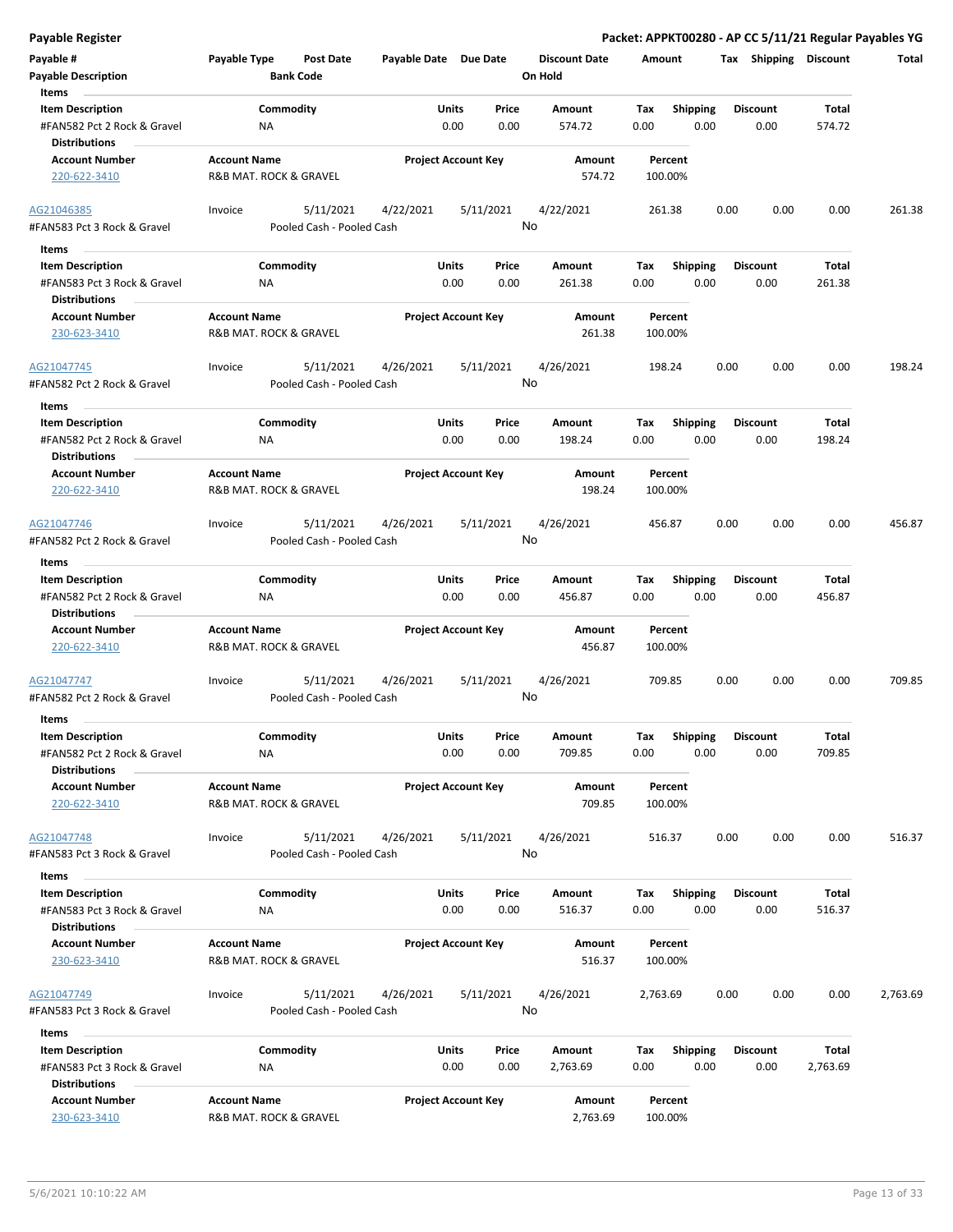| Payable Register                                            |                                               |                  |                                        |                       |                            |           |         |                      |          |                    |      | Packet: APPKT00280 - AP CC 5/11/21 Regular Payables YG |          |          |
|-------------------------------------------------------------|-----------------------------------------------|------------------|----------------------------------------|-----------------------|----------------------------|-----------|---------|----------------------|----------|--------------------|------|--------------------------------------------------------|----------|----------|
| Payable #<br><b>Payable Description</b>                     | Payable Type                                  | <b>Bank Code</b> | Post Date                              | Payable Date Due Date |                            |           | On Hold | <b>Discount Date</b> | Amount   |                    |      | Tax Shipping Discount                                  |          | Total    |
| AG21048450<br>#FAN582 Pct 2 Rock & Gravel                   | Invoice                                       |                  | 5/11/2021<br>Pooled Cash - Pooled Cash | 4/27/2021             |                            | 5/11/2021 | No      | 4/27/2021            |          | 683.02             | 0.00 | 0.00                                                   | 0.00     | 683.02   |
| <b>Items</b>                                                |                                               |                  |                                        |                       |                            |           |         |                      |          |                    |      |                                                        |          |          |
| <b>Item Description</b>                                     |                                               | Commodity        |                                        |                       | Units                      | Price     |         | Amount               | Tax      | <b>Shipping</b>    |      | <b>Discount</b>                                        | Total    |          |
| #FAN582 Pct 2 Rock & Gravel                                 |                                               | ΝA               |                                        |                       | 0.00                       | 0.00      |         | 683.02               | 0.00     |                    | 0.00 | 0.00                                                   | 683.02   |          |
| <b>Distributions</b>                                        |                                               |                  |                                        |                       |                            |           |         |                      |          |                    |      |                                                        |          |          |
| <b>Account Number</b>                                       | <b>Account Name</b>                           |                  |                                        |                       | <b>Project Account Key</b> |           |         | Amount               |          | Percent            |      |                                                        |          |          |
| 220-622-3410                                                | R&B MAT. ROCK & GRAVEL                        |                  |                                        |                       |                            |           |         | 683.02               |          | 100.00%            |      |                                                        |          |          |
| AG21048451                                                  | Invoice                                       |                  | 5/11/2021                              | 4/27/2021             |                            | 5/11/2021 |         | 4/27/2021            |          | 237.51             | 0.00 | 0.00                                                   | 0.00     | 237.51   |
| #FAN582 Pct 2 Rock & Gravel                                 |                                               |                  | Pooled Cash - Pooled Cash              |                       |                            |           | No      |                      |          |                    |      |                                                        |          |          |
| Items                                                       |                                               |                  |                                        |                       |                            |           |         |                      |          |                    |      |                                                        |          |          |
| <b>Item Description</b>                                     |                                               | Commodity        |                                        |                       | Units                      | Price     |         | Amount               | Tax      | <b>Shipping</b>    |      | <b>Discount</b>                                        | Total    |          |
| #FAN582 Pct 2 Rock & Gravel<br><b>Distributions</b>         |                                               | NA               |                                        |                       | 0.00                       | 0.00      |         | 237.51               | 0.00     |                    | 0.00 | 0.00                                                   | 237.51   |          |
| <b>Account Number</b>                                       | <b>Account Name</b>                           |                  |                                        |                       | <b>Project Account Key</b> |           |         | <b>Amount</b>        |          | Percent            |      |                                                        |          |          |
| 220-622-3410                                                | R&B MAT. ROCK & GRAVEL                        |                  |                                        |                       |                            |           |         | 237.51               |          | 100.00%            |      |                                                        |          |          |
| AG21048452                                                  | Invoice                                       |                  | 5/11/2021                              | 4/27/2021             |                            | 5/11/2021 |         | 4/27/2021            |          | 506.92             | 0.00 | 0.00                                                   | 0.00     | 506.92   |
| #FAN583 Pct 3 Rock & Gravel                                 |                                               |                  | Pooled Cash - Pooled Cash              |                       |                            |           | No      |                      |          |                    |      |                                                        |          |          |
| Items                                                       |                                               |                  |                                        |                       |                            |           |         |                      |          |                    |      |                                                        |          |          |
| <b>Item Description</b>                                     |                                               | Commodity        |                                        |                       | Units                      | Price     |         | Amount               | Tax      | <b>Shipping</b>    |      | <b>Discount</b>                                        | Total    |          |
| #FAN583 Pct 3 Rock & Gravel<br><b>Distributions</b>         |                                               | ΝA               |                                        |                       | 0.00                       | 0.00      |         | 506.92               | 0.00     |                    | 0.00 | 0.00                                                   | 506.92   |          |
| <b>Account Number</b>                                       | <b>Account Name</b>                           |                  |                                        |                       | <b>Project Account Key</b> |           |         | Amount               |          | Percent            |      |                                                        |          |          |
| 230-623-3410                                                | R&B MAT. ROCK & GRAVEL                        |                  |                                        |                       |                            |           |         | 506.92               |          | 100.00%            |      |                                                        |          |          |
| AG21048453                                                  | Invoice                                       |                  | 5/11/2021                              | 4/27/2021             |                            | 5/11/2021 |         | 4/27/2021            | 1,220.88 |                    | 0.00 | 0.00                                                   | 0.00     | 1,220.88 |
| #FAN583 Pct 3 Rock & Gravel & Pct 2                         |                                               |                  | Pooled Cash - Pooled Cash              |                       |                            |           | No      |                      |          |                    |      |                                                        |          |          |
| Items                                                       |                                               |                  |                                        |                       |                            |           |         |                      |          |                    |      |                                                        |          |          |
| <b>Item Description</b>                                     |                                               | Commodity        |                                        |                       | Units                      | Price     |         | Amount               | Tax      | <b>Shipping</b>    |      | <b>Discount</b>                                        | Total    |          |
| #FAN583 Pct 3 Rock & Gravel & Pct 2<br><b>Distributions</b> |                                               | ΝA               |                                        |                       | 0.00                       | 0.00      |         | 1,220.88             | 0.00     |                    | 0.00 | 0.00                                                   | 1,220.88 |          |
| <b>Account Number</b>                                       | <b>Account Name</b>                           |                  |                                        |                       | <b>Project Account Key</b> |           |         | Amount               |          | Percent            |      |                                                        |          |          |
| 230-623-3410                                                | R&B MAT. ROCK & GRAVEL                        |                  |                                        |                       |                            |           |         | 754.74               |          | 61.82%             |      |                                                        |          |          |
| 220-622-3410                                                | R&B MAT. ROCK & GRAVEL                        |                  |                                        |                       |                            |           |         | 466.14               |          | 38.18%             |      |                                                        |          |          |
| AG21048954                                                  | Invoice                                       |                  | 5/11/2021                              | 4/28/2021             |                            | 5/11/2021 |         | 4/28/2021            |          | 689.90             | 0.00 | 0.00                                                   | 0.00     | 689.90   |
| #FAN582 Pct 2 Rock & Gravel                                 |                                               |                  | Pooled Cash - Pooled Cash              |                       |                            |           | No      |                      |          |                    |      |                                                        |          |          |
| Items                                                       |                                               |                  |                                        |                       |                            |           |         |                      |          |                    |      |                                                        |          |          |
| <b>Item Description</b>                                     |                                               | Commodity        |                                        |                       | Units                      | Price     |         | Amount               | Tax      | <b>Shipping</b>    |      | <b>Discount</b>                                        | Total    |          |
| #FAN582 Pct 2 Rock & Gravel                                 |                                               | ΝA               |                                        |                       | 0.00                       | 0.00      |         | 689.90               | 0.00     |                    | 0.00 | 0.00                                                   | 689.90   |          |
| <b>Distributions</b>                                        |                                               |                  |                                        |                       |                            |           |         |                      |          |                    |      |                                                        |          |          |
| <b>Account Number</b>                                       | <b>Account Name</b>                           |                  |                                        |                       | <b>Project Account Key</b> |           |         | Amount               |          | Percent            |      |                                                        |          |          |
| 220-622-3410                                                | R&B MAT. ROCK & GRAVEL                        |                  |                                        |                       |                            |           |         | 689.90               |          | 100.00%            |      |                                                        |          |          |
| AG21048955                                                  | Invoice                                       |                  | 5/11/2021                              | 4/28/2021             |                            | 5/11/2021 |         | 4/28/2021            |          | 695.24             | 0.00 | 0.00                                                   | 0.00     | 695.24   |
| #FAN583 Pct 3 Rock & Gravel-Pct 2                           |                                               |                  | Pooled Cash - Pooled Cash              |                       |                            |           | No      |                      |          |                    |      |                                                        |          |          |
| Items                                                       |                                               |                  |                                        |                       |                            |           |         |                      |          |                    |      |                                                        |          |          |
| <b>Item Description</b>                                     |                                               | Commodity        |                                        |                       | Units                      | Price     |         | Amount               | Tax      | <b>Shipping</b>    |      | <b>Discount</b>                                        | Total    |          |
| #FAN583 Pct 3 Rock & Gravel-Pct 2<br><b>Distributions</b>   |                                               | NA               |                                        |                       | 0.00                       | 0.00      |         | 695.24               | 0.00     |                    | 0.00 | 0.00                                                   | 695.24   |          |
|                                                             |                                               |                  |                                        |                       |                            |           |         |                      |          |                    |      |                                                        |          |          |
| <b>Account Number</b><br>220-622-3410                       | <b>Account Name</b><br>R&B MAT. ROCK & GRAVEL |                  |                                        |                       | <b>Project Account Key</b> |           |         | Amount<br>695.24     |          | Percent<br>100.00% |      |                                                        |          |          |
| AG21049441                                                  | Invoice                                       |                  | 5/11/2021                              | 4/29/2021             |                            | 5/11/2021 |         | 4/29/2021            |          | 691.99             | 0.00 | 0.00                                                   | 0.00     | 691.99   |
| #FAN582 Pct 2 Rock & Gravel                                 |                                               |                  | Pooled Cash - Pooled Cash              |                       |                            |           | No      |                      |          |                    |      |                                                        |          |          |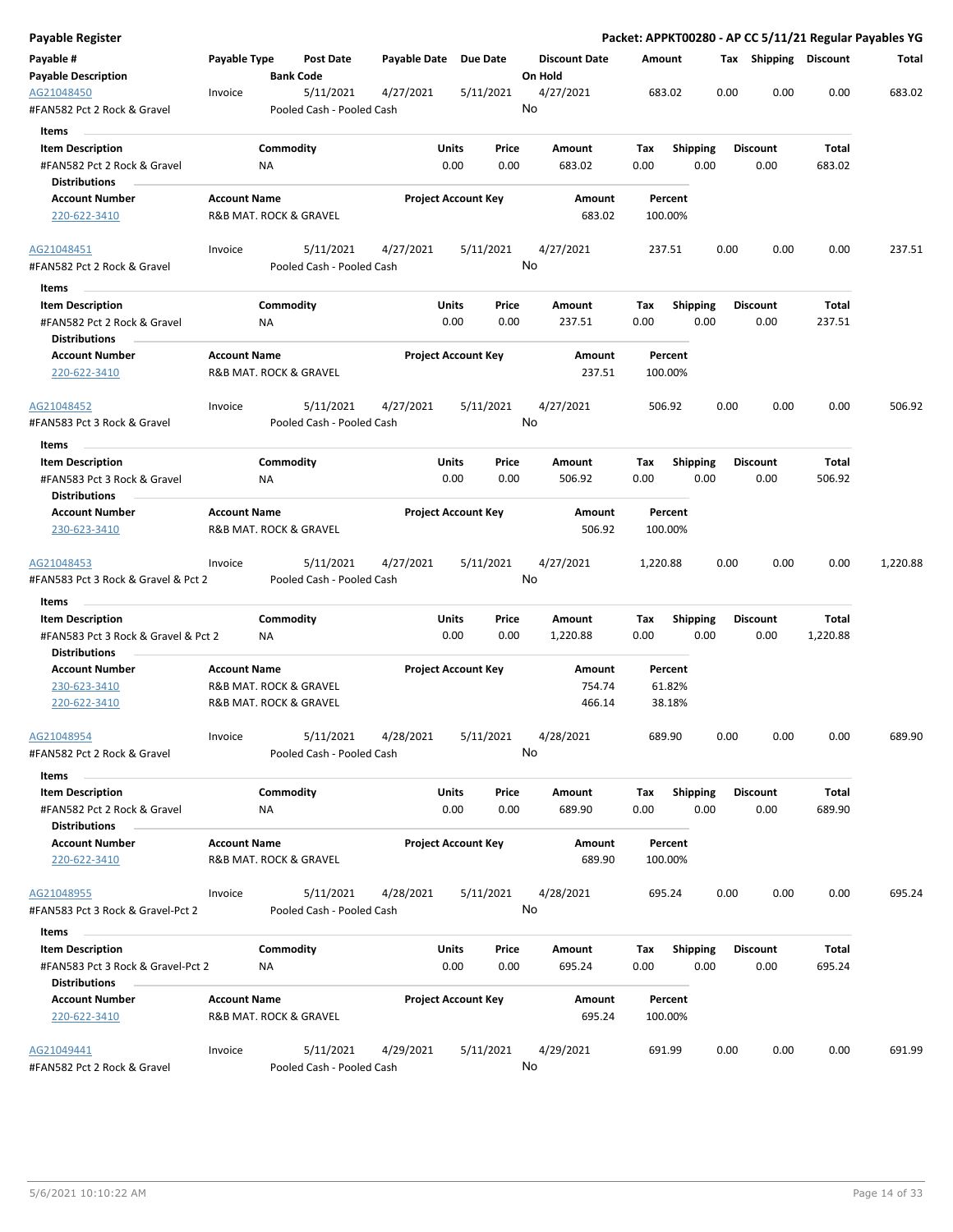| <b>Payable Register</b>                                                              |                                             |                                      |                                       |               |                            |                                 |             |                         |      |                         | Packet: APPKT00280 - AP CC 5/11/21 Regular Payables YG |          |
|--------------------------------------------------------------------------------------|---------------------------------------------|--------------------------------------|---------------------------------------|---------------|----------------------------|---------------------------------|-------------|-------------------------|------|-------------------------|--------------------------------------------------------|----------|
| Payable #<br><b>Payable Description</b>                                              | Payable Type                                | <b>Post Date</b><br><b>Bank Code</b> |                                       |               | Payable Date Due Date      | <b>Discount Date</b><br>On Hold | Amount      |                         |      | Tax Shipping Discount   |                                                        | Total    |
| Items<br><b>Item Description</b><br>#FAN582 Pct 2 Rock & Gravel                      |                                             | Commodity<br>NA                      |                                       | Units<br>0.00 | Price<br>0.00              | Amount<br>691.99                | Tax<br>0.00 | <b>Shipping</b><br>0.00 |      | <b>Discount</b><br>0.00 | Total<br>691.99                                        |          |
| <b>Distributions</b><br><b>Account Number</b><br>220-622-3410                        | <b>Account Name</b>                         | R&B MAT. ROCK & GRAVEL               |                                       |               | <b>Project Account Key</b> | Amount<br>691.99                | 100.00%     | Percent                 |      |                         |                                                        |          |
| AG21049442                                                                           | Invoice                                     | 5/11/2021                            | 4/29/2021                             |               | 5/11/2021                  | 4/29/2021                       | 699.35      |                         | 0.00 | 0.00                    | 0.00                                                   | 699.35   |
| #FAN583 Pct 3 Rock & Gravel-Pct 2                                                    |                                             |                                      | Pooled Cash - Pooled Cash             |               |                            | No                              |             |                         |      |                         |                                                        |          |
| Items                                                                                |                                             |                                      |                                       |               |                            |                                 |             |                         |      |                         |                                                        |          |
| <b>Item Description</b><br>#FAN583 Pct 3 Rock & Gravel-Pct 2<br><b>Distributions</b> |                                             | Commodity<br><b>NA</b>               |                                       | Units<br>0.00 | Price<br>0.00              | Amount<br>699.35                | Tax<br>0.00 | <b>Shipping</b><br>0.00 |      | <b>Discount</b><br>0.00 | Total<br>699.35                                        |          |
| <b>Account Number</b><br>220-622-3410                                                | <b>Account Name</b>                         | R&B MAT. ROCK & GRAVEL               |                                       |               | <b>Project Account Key</b> | Amount<br>699.35                | 100.00%     | Percent                 |      |                         |                                                        |          |
| <b>Vendor:</b> VEN02315 - Fannin County Adult Probation                              |                                             |                                      |                                       |               |                            |                                 |             |                         |      |                         | <b>Vendor Total:</b>                                   | 3,803.00 |
| INV0001871<br>May 2021 Bond Supervision support                                      | Invoice                                     | 5/11/2021                            | 5/3/2021<br>Pooled Cash - Pooled Cash |               | 5/11/2021                  | 5/3/2021<br>No                  | 3,803.00    |                         | 0.00 | 0.00                    | 0.00                                                   | 3,803.00 |
| Items                                                                                |                                             |                                      |                                       |               |                            |                                 |             |                         |      |                         |                                                        |          |
| <b>Item Description</b><br>May 2021 Bond Supervision support                         |                                             | Commodity<br>ΝA                      |                                       | Units<br>0.00 | Price<br>0.00              | Amount<br>3,803.00              | Tax<br>0.00 | Shipping<br>0.00        |      | <b>Discount</b><br>0.00 | Total<br>3,803.00                                      |          |
| <b>Distributions</b>                                                                 |                                             |                                      |                                       |               |                            |                                 |             |                         |      |                         |                                                        |          |
| <b>Account Number</b><br>100-573-4811                                                | <b>Account Name</b><br><b>FUNDING CSCD</b>  |                                      |                                       |               | <b>Project Account Key</b> | Amount<br>3,803.00              | 100.00%     | Percent                 |      |                         |                                                        |          |
| <b>Vendor: 00195 - FIX &amp; FEED BONHAM/COMMERCE</b>                                |                                             |                                      |                                       |               |                            |                                 |             |                         |      |                         | <b>Vendor Total:</b>                                   | 696.81   |
| 2104-177738                                                                          | Invoice                                     | 5/11/2021                            | 4/6/2021                              |               | 5/11/2021                  | 4/6/2021                        |             | 7.61                    | 0.00 | 0.00                    | 0.00                                                   | 7.61     |
| Pct 4 gloves/grease                                                                  |                                             |                                      | Pooled Cash - Pooled Cash             |               |                            | No                              |             |                         |      |                         |                                                        |          |
| Items                                                                                |                                             |                                      |                                       |               |                            |                                 |             |                         |      |                         |                                                        |          |
| <b>Item Description</b><br>Pct 4 gloves/grease<br><b>Distributions</b>               |                                             | Commodity<br><b>NA</b>               |                                       | Units<br>0.00 | Price<br>0.00              | Amount<br>7.61                  | Tax<br>0.00 | <b>Shipping</b><br>0.00 |      | <b>Discount</b><br>0.00 | Total<br>7.61                                          |          |
| <b>Account Number</b><br>240-624-3400                                                | <b>Account Name</b><br><b>SHOP SUPPLIES</b> |                                      |                                       |               | <b>Project Account Key</b> | Amount<br>7.61                  | 100.00%     | Percent                 |      |                         |                                                        |          |
| 2104-182767<br>Pct 3 weed eraser/brushes                                             | Invoice                                     | 5/11/2021                            | 4/8/2021<br>Pooled Cash - Pooled Cash |               | 5/11/2021                  | 4/8/2021<br>No                  | 120.11      |                         | 0.00 | 0.00                    | 0.00                                                   | 120.11   |
| Items                                                                                |                                             |                                      |                                       |               |                            |                                 |             |                         |      |                         |                                                        |          |
| <b>Item Description</b><br>Pct 3 weed eraser/brushes<br><b>Distributions</b>         |                                             | Commodity<br>ΝA                      |                                       | Units<br>0.00 | Price<br>0.00              | Amount<br>120.11                | Tax<br>0.00 | Shipping<br>0.00        |      | <b>Discount</b><br>0.00 | Total<br>120.11                                        |          |
| <b>Account Number</b><br>230-623-3400                                                | <b>Account Name</b><br><b>SHOP SUPPLIES</b> |                                      |                                       |               | <b>Project Account Key</b> | Amount<br>120.11                | 100.00%     | Percent                 |      |                         |                                                        |          |
| 2104-185230<br>Pct 4 drill/driver kit                                                | Invoice                                     | 5/11/2021                            | 4/9/2021<br>Pooled Cash - Pooled Cash |               | 5/11/2021                  | 4/9/2021<br>No                  | 171.48      |                         | 0.00 | 0.00                    | 0.00                                                   | 171.48   |
| Items                                                                                |                                             |                                      |                                       |               |                            |                                 |             |                         |      |                         |                                                        |          |
| <b>Item Description</b><br>Pct 4 drill/driver kit<br><b>Distributions</b>            |                                             | Commodity<br>NA                      |                                       | Units<br>0.00 | Price<br>0.00              | Amount<br>171.48                | Tax<br>0.00 | <b>Shipping</b><br>0.00 |      | <b>Discount</b><br>0.00 | Total<br>171.48                                        |          |
| <b>Account Number</b><br>240-624-3400                                                | <b>Account Name</b><br><b>SHOP SUPPLIES</b> |                                      |                                       |               | <b>Project Account Key</b> | Amount<br>171.48                | 100.00%     | Percent                 |      |                         |                                                        |          |
| 2104-185971<br>wet/dry vacuum                                                        | Invoice                                     | 5/11/2021                            | 4/9/2021<br>Pooled Cash - Pooled Cash |               | 5/11/2021                  | 4/9/2021<br>No                  |             | 92.99                   | 0.00 | 0.00                    | 0.00                                                   | 92.99    |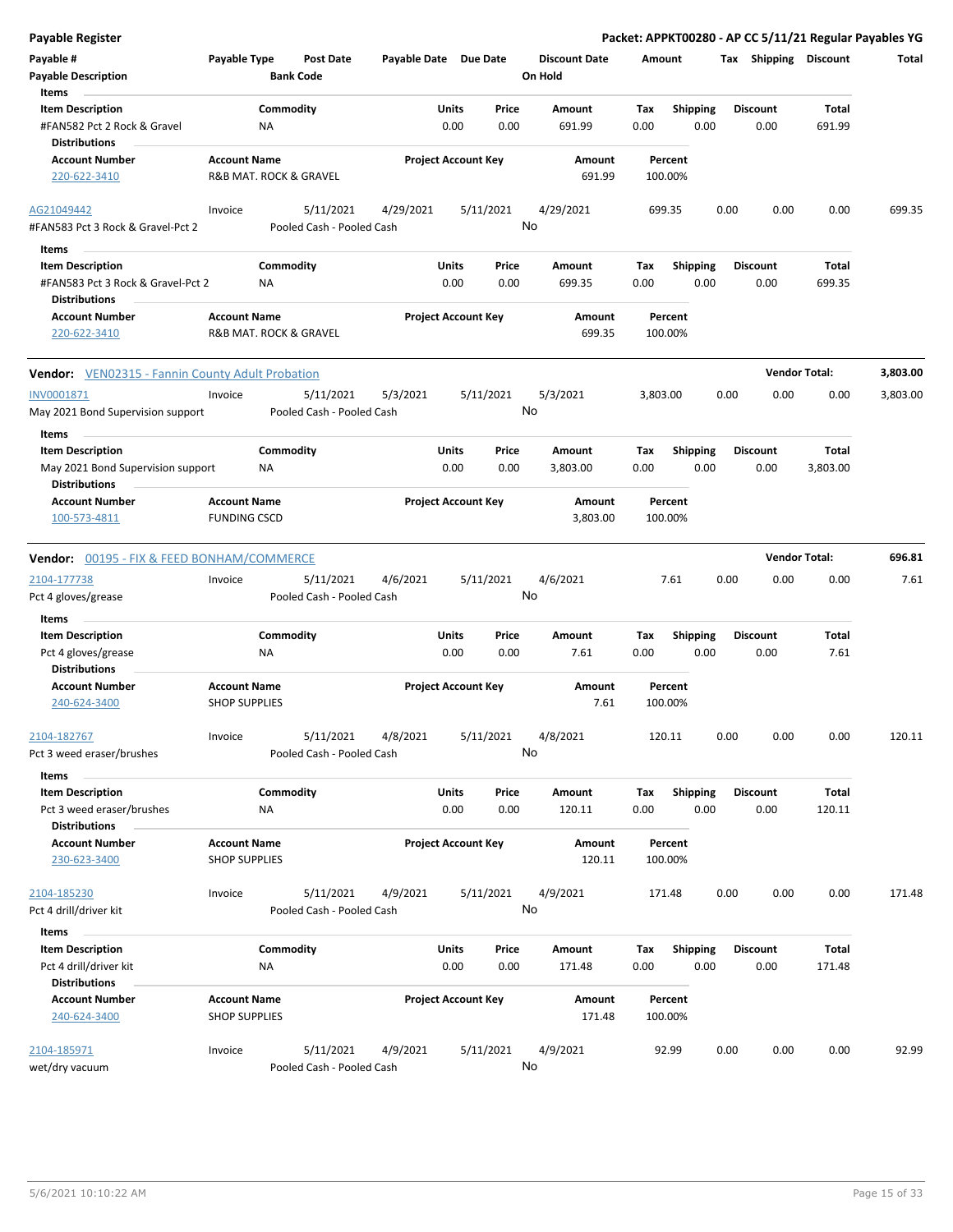| <b>Payable Register</b>                                                         |                                                 |                                        |                       |                            |               |                                 |             |                         |      |                         |                       | Packet: APPKT00280 - AP CC 5/11/21 Regular Payables YG |
|---------------------------------------------------------------------------------|-------------------------------------------------|----------------------------------------|-----------------------|----------------------------|---------------|---------------------------------|-------------|-------------------------|------|-------------------------|-----------------------|--------------------------------------------------------|
| Payable #<br><b>Payable Description</b>                                         | Payable Type                                    | <b>Post Date</b><br><b>Bank Code</b>   | Payable Date Due Date |                            |               | <b>Discount Date</b><br>On Hold | Amount      |                         |      | Tax Shipping Discount   |                       | Total                                                  |
| Items<br><b>Item Description</b><br>wet/dry vacuum                              |                                                 | Commodity<br><b>NA</b>                 |                       | <b>Units</b><br>0.00       | Price<br>0.00 | Amount<br>92.99                 | Tax<br>0.00 | <b>Shipping</b><br>0.00 |      | <b>Discount</b><br>0.00 | Total<br>92.99        |                                                        |
| <b>Distributions</b><br><b>Account Number</b><br>100-510-5770                   | <b>Account Name</b><br><b>JANITOR EQUIPMENT</b> |                                        |                       | <b>Project Account Key</b> |               | Amount<br>92.99                 |             | Percent<br>100.00%      |      |                         |                       |                                                        |
| 2104-198310<br>Pct 4 keys/quick link                                            | Invoice                                         | 5/11/2021<br>Pooled Cash - Pooled Cash | 4/15/2021             | 5/11/2021                  | No            | 4/15/2021                       |             | 7.76                    | 0.00 | 0.00                    | 0.00                  | 7.76                                                   |
| Items                                                                           |                                                 |                                        |                       |                            |               |                                 |             |                         |      |                         |                       |                                                        |
| <b>Item Description</b><br>Pct 4 keys/quick link<br><b>Distributions</b>        |                                                 | Commodity<br>ΝA                        |                       | Units<br>0.00              | Price<br>0.00 | Amount<br>7.76                  | Tax<br>0.00 | <b>Shipping</b><br>0.00 |      | <b>Discount</b><br>0.00 | Total<br>7.76         |                                                        |
| <b>Account Number</b><br>240-624-3400                                           | <b>Account Name</b><br><b>SHOP SUPPLIES</b>     |                                        |                       | <b>Project Account Key</b> |               | Amount<br>7.76                  |             | Percent<br>100.00%      |      |                         |                       |                                                        |
| 2104-200761<br><b>Adult Probation mailbox fasteners</b>                         | Invoice                                         | 5/11/2021<br>Pooled Cash - Pooled Cash | 4/16/2021             | 5/11/2021                  | No            | 4/16/2021                       |             | 7.96                    | 0.00 | 0.00                    | 0.00                  | 7.96                                                   |
| Items<br><b>Item Description</b><br><b>Adult Probation mailbox fasteners</b>    |                                                 | Commodity<br><b>NA</b>                 |                       | Units<br>0.00              | Price<br>0.00 | Amount<br>7.96                  | Tax<br>0.00 | <b>Shipping</b><br>0.00 |      | <b>Discount</b><br>0.00 | Total<br>7.96         |                                                        |
| <b>Distributions</b><br><b>Account Number</b><br>100-565-4500                   | <b>Account Name</b><br><b>R&amp;M BUILDING</b>  |                                        |                       | <b>Project Account Key</b> |               | Amount<br>7.96                  |             | Percent<br>100.00%      |      |                         |                       |                                                        |
| 2104-206636<br>furniture dolly                                                  | Invoice                                         | 5/11/2021<br>Pooled Cash - Pooled Cash | 4/19/2021             | 5/11/2021                  | No            | 4/19/2021                       |             | 91.96                   | 0.00 | 0.00                    | 0.00                  | 91.96                                                  |
| Items                                                                           |                                                 |                                        |                       |                            |               |                                 |             |                         |      |                         |                       |                                                        |
| <b>Item Description</b><br>furniture dolly<br><b>Distributions</b>              |                                                 | Commodity<br><b>NA</b>                 |                       | Units<br>0.00              | Price<br>0.00 | Amount<br>91.96                 | Tax<br>0.00 | <b>Shipping</b><br>0.00 |      | <b>Discount</b><br>0.00 | <b>Total</b><br>91.96 |                                                        |
| <b>Account Number</b><br>100-510-5770                                           | <b>Account Name</b><br><b>JANITOR EQUIPMENT</b> |                                        |                       | <b>Project Account Key</b> |               | Amount<br>91.96                 |             | Percent<br>100.00%      |      |                         |                       |                                                        |
| 2104-209138<br>Pct 3 Shop supply                                                | Invoice                                         | 5/11/2021<br>Pooled Cash - Pooled Cash | 4/20/2021             | 5/11/2021                  | No            | 4/20/2021                       |             | 25.47                   | 0.00 | 0.00                    | 0.00                  | 25.47                                                  |
| Items                                                                           |                                                 |                                        |                       |                            |               |                                 |             |                         |      |                         |                       |                                                        |
| <b>Item Description</b><br>Pct 3 Shop supply<br><b>Distributions</b>            |                                                 | Commodity<br><b>NA</b>                 |                       | Units<br>0.00              | Price<br>0.00 | Amount<br>25.47                 | Tax<br>0.00 | Shipping<br>0.00        |      | <b>Discount</b><br>0.00 | Total<br>25.47        |                                                        |
| <b>Account Number</b><br>230-623-3400                                           | <b>Account Name</b><br><b>SHOP SUPPLIES</b>     |                                        |                       | <b>Project Account Key</b> |               | Amount<br>25.47                 |             | Percent<br>100.00%      |      |                         |                       |                                                        |
| 2104-226052<br>furniture dolly                                                  | Invoice                                         | 5/11/2021<br>Pooled Cash - Pooled Cash | 4/28/2021             | 5/11/2021                  | No            | 4/28/2021                       |             | 48.76                   | 0.00 | 0.00                    | 0.00                  | 48.76                                                  |
| Items                                                                           |                                                 |                                        |                       |                            |               |                                 |             |                         |      |                         |                       |                                                        |
| <b>Item Description</b><br>furniture dolly<br><b>Distributions</b>              |                                                 | Commodity<br>NA                        |                       | Units<br>0.00              | Price<br>0.00 | Amount<br>48.76                 | Tax<br>0.00 | <b>Shipping</b><br>0.00 |      | <b>Discount</b><br>0.00 | Total<br>48.76        |                                                        |
| <b>Account Number</b><br>100-510-5770                                           | <b>Account Name</b><br><b>JANITOR EQUIPMENT</b> |                                        |                       | <b>Project Account Key</b> |               | Amount<br>48.76                 |             | Percent<br>100.00%      |      |                         |                       |                                                        |
| 2104-226417<br>#FSHER flag pole accessories                                     | Invoice                                         | 5/11/2021<br>Pooled Cash - Pooled Cash | 4/28/2021             | 5/11/2021                  | No            | 4/28/2021                       |             | 42.74                   | 0.00 | 0.00                    | 0.00                  | 42.74                                                  |
| Items                                                                           |                                                 |                                        |                       |                            |               |                                 |             |                         |      |                         |                       |                                                        |
| <b>Item Description</b><br>#FSHER flag pole accessories<br><b>Distributions</b> |                                                 | Commodity<br>ΝA                        |                       | Units<br>0.00              | Price<br>0.00 | Amount<br>42.74                 | Tax<br>0.00 | Shipping<br>0.00        |      | <b>Discount</b><br>0.00 | Total<br>42.74        |                                                        |
| <b>Account Number</b><br>100-560-4500                                           | <b>Account Name</b><br>R & M BUILDING           |                                        |                       | <b>Project Account Key</b> |               | Amount<br>42.74                 |             | Percent<br>100.00%      |      |                         |                       |                                                        |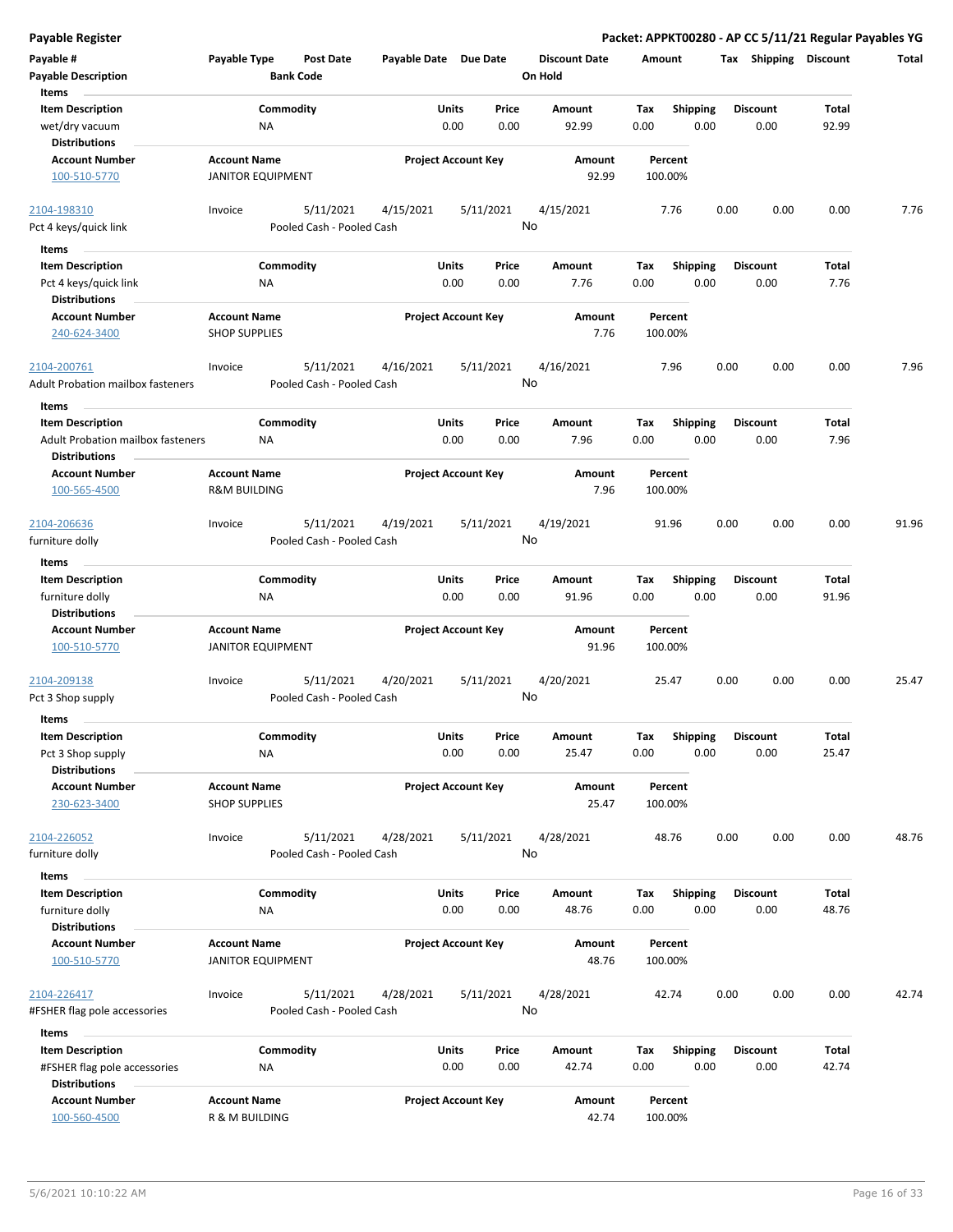| <b>Payable Register</b>                               |                       |                                        |                       |                            |                                 |          |                 | Packet: APPKT00280 - AP CC 5/11/21 Regular Payables YG |                      |          |
|-------------------------------------------------------|-----------------------|----------------------------------------|-----------------------|----------------------------|---------------------------------|----------|-----------------|--------------------------------------------------------|----------------------|----------|
| Payable #<br><b>Payable Description</b>               | Payable Type          | <b>Post Date</b><br><b>Bank Code</b>   | Payable Date Due Date |                            | <b>Discount Date</b><br>On Hold | Amount   |                 | Tax Shipping Discount                                  |                      | Total    |
| 2104-227620                                           | Invoice               | 5/11/2021                              | 4/29/2021             | 5/11/2021                  | 4/29/2021                       | 79.97    |                 | 0.00<br>0.00                                           | 0.00                 | 79.97    |
| Pct 1 shovels                                         |                       | Pooled Cash - Pooled Cash              |                       |                            | No                              |          |                 |                                                        |                      |          |
| Items                                                 |                       |                                        |                       |                            |                                 |          |                 |                                                        |                      |          |
| <b>Item Description</b>                               |                       | Commodity                              |                       | Units<br>Price             | Amount                          | Tax      | <b>Shipping</b> | Discount                                               | Total                |          |
| Pct 1 shovels                                         | NA                    |                                        |                       | 0.00<br>0.00               | 79.97                           | 0.00     | 0.00            | 0.00                                                   | 79.97                |          |
| <b>Distributions</b>                                  |                       |                                        |                       |                            |                                 |          |                 |                                                        |                      |          |
| <b>Account Number</b>                                 | <b>Account Name</b>   |                                        |                       | <b>Project Account Key</b> | Amount                          | Percent  |                 |                                                        |                      |          |
| 210-621-3400                                          | <b>SHOP SUPPLIES</b>  |                                        |                       |                            | 79.97                           | 100.00%  |                 |                                                        |                      |          |
| Vendor: 00236 - FUNCTION 4, LLC                       |                       |                                        |                       |                            |                                 |          |                 |                                                        | <b>Vendor Total:</b> | 177.19   |
| <b>INV858648</b>                                      | Invoice               | 5/11/2021                              | 5/3/2021              | 5/11/2021                  | 5/3/2021                        | 177.19   |                 | 0.00<br>0.00                                           | 0.00                 | 177.19   |
| Copies                                                |                       | Pooled Cash - Pooled Cash              |                       |                            | No                              |          |                 |                                                        |                      |          |
| Items                                                 |                       |                                        |                       |                            |                                 |          |                 |                                                        |                      |          |
| <b>Item Description</b>                               |                       | Commodity                              |                       | Units<br>Price             | Amount                          | Tax      | <b>Shipping</b> | <b>Discount</b>                                        | Total                |          |
| Copies 3/4-4/3/21                                     | ΝA                    |                                        |                       | 0.00<br>0.00               | 177.19                          | 0.00     | 0.00            | 0.00                                                   | 177.19               |          |
| <b>Distributions</b>                                  |                       |                                        |                       |                            |                                 |          |                 |                                                        |                      |          |
| <b>Account Number</b>                                 | <b>Account Name</b>   |                                        |                       | <b>Project Account Key</b> | Amount                          | Percent  |                 |                                                        |                      |          |
| 100-665-3150                                          | <b>COPIER RENTAL</b>  |                                        |                       |                            | 22.03                           | 12.43%   |                 |                                                        |                      |          |
| 100-499-3150                                          | <b>COPIER EXPENSE</b> |                                        |                       |                            | 5.98                            | 3.37%    |                 |                                                        |                      |          |
| 100-510-3150                                          | <b>COPIER RENTAL</b>  |                                        |                       |                            | 114.64                          | 64.70%   |                 |                                                        |                      |          |
| 100-513-3150                                          | <b>COPIER RENTAL</b>  |                                        |                       |                            | 17.18                           | 9.70%    |                 |                                                        |                      |          |
| 100-590-3150                                          | <b>COPIER RENTAL</b>  |                                        |                       |                            | 4.44                            | 2.51%    |                 |                                                        |                      |          |
| 100-575-3150                                          | <b>COPIER RENTAL</b>  |                                        |                       |                            | 3.80                            | 2.14%    |                 |                                                        |                      |          |
| 100-475-3150                                          | <b>COPIER EXPENSE</b> |                                        |                       |                            | 4.15                            | 2.34%    |                 |                                                        |                      |          |
| 100-410-3150                                          | <b>COPIER RENTAL</b>  |                                        |                       |                            | 4.97                            | 2.80%    |                 |                                                        |                      |          |
| <b>Vendor: 00512 - GAYLON P. RIDDELS LAW FIRM, PC</b> |                       |                                        |                       |                            |                                 |          |                 |                                                        | <b>Vendor Total:</b> | 4,379.50 |
| INV0001859                                            | Invoice               | 5/11/2021                              | 4/7/2021              | 5/11/2021                  | 4/7/2021                        | 4,379.50 |                 | 0.00<br>0.00                                           | 0.00                 | 4,379.50 |
| CR-20-27569 Abraham Dst Ct                            |                       | Pooled Cash - Pooled Cash              |                       |                            | No                              |          |                 |                                                        |                      |          |
|                                                       |                       |                                        |                       |                            |                                 |          |                 |                                                        |                      |          |
| Items                                                 |                       |                                        |                       |                            |                                 |          |                 |                                                        |                      |          |
| <b>Item Description</b>                               |                       | Commodity                              |                       | Units<br>Price             | Amount                          | Tax      | <b>Shipping</b> | Discount                                               | Total                |          |
| CR-20-27569 Abraham Dst Ct                            | NA                    |                                        |                       | 0.00<br>0.00               | 4,379.50                        | 0.00     | 0.00            | 0.00                                                   | 4,379.50             |          |
| <b>Distributions</b>                                  |                       |                                        |                       |                            |                                 |          |                 |                                                        |                      |          |
| <b>Account Number</b>                                 | <b>Account Name</b>   |                                        |                       | <b>Project Account Key</b> | Amount                          | Percent  |                 |                                                        |                      |          |
| 100-435-4370                                          | <b>ATTORNEY FEES</b>  |                                        |                       |                            | 4,379.50                        | 100.00%  |                 |                                                        |                      |          |
| <b>Vendor: 00183 - GOHEEN &amp; O'TOOLE</b>           |                       |                                        |                       |                            |                                 |          |                 |                                                        | <b>Vendor Total:</b> | 2,296.40 |
| 1188<br>CR-21-27933 Pipestem Dst Ct                   | Invoice               | 5/11/2021<br>Pooled Cash - Pooled Cash | 4/20/2021             | 5/11/2021                  | 4/20/2021<br>No                 | 430.99   |                 | 0.00<br>0.00                                           | 0.00                 | 430.99   |
| Items                                                 |                       |                                        |                       |                            |                                 |          |                 |                                                        |                      |          |
| <b>Item Description</b>                               |                       | Commodity                              |                       | Units<br>Price             | Amount                          | Tax      | Shipping        | Discount                                               | Total                |          |
| CR-21-27933 Pipestem Dst Ct                           | NA                    |                                        |                       | 0.00<br>0.00               | 430.99                          | 0.00     | 0.00            | 0.00                                                   | 430.99               |          |
| <b>Distributions</b>                                  |                       |                                        |                       |                            |                                 |          |                 |                                                        |                      |          |
| <b>Account Number</b>                                 | <b>Account Name</b>   |                                        |                       | <b>Project Account Key</b> | Amount                          | Percent  |                 |                                                        |                      |          |
| 100-435-4370                                          | <b>ATTORNEY FEES</b>  |                                        |                       |                            | 430.99                          | 100.00%  |                 |                                                        |                      |          |
|                                                       |                       |                                        |                       |                            |                                 |          |                 |                                                        |                      |          |
| 1190                                                  | Invoice               | 5/11/2021                              | 4/20/2021             | 5/11/2021                  | 4/20/2021                       | 561.85   |                 | 0.00<br>0.00                                           | 0.00                 | 561.85   |
| CR-20-27682 Cleere Dst Ct                             |                       | Pooled Cash - Pooled Cash              |                       |                            | No                              |          |                 |                                                        |                      |          |
| Items                                                 |                       |                                        |                       |                            |                                 |          |                 |                                                        |                      |          |
| <b>Item Description</b>                               |                       | Commodity                              |                       | Units<br>Price             | Amount                          | Tax      | <b>Shipping</b> | <b>Discount</b>                                        | Total                |          |
| CR-20-27682 Cleere Dst Ct                             | ΝA                    |                                        |                       | 0.00<br>0.00               | 561.85                          | 0.00     | 0.00            | 0.00                                                   | 561.85               |          |
| <b>Distributions</b>                                  |                       |                                        |                       |                            |                                 |          |                 |                                                        |                      |          |
| <b>Account Number</b>                                 | <b>Account Name</b>   |                                        |                       | <b>Project Account Key</b> | Amount                          | Percent  |                 |                                                        |                      |          |
| 100-435-4370                                          | <b>ATTORNEY FEES</b>  |                                        |                       |                            | 561.85                          | 100.00%  |                 |                                                        |                      |          |
|                                                       |                       |                                        |                       |                            |                                 |          |                 |                                                        |                      |          |
| 1217                                                  | Invoice               | 5/11/2021                              | 4/28/2021             | 5/11/2021                  | 4/28/2021                       | 1,303.56 |                 | 0.00<br>0.00                                           | 0.00                 | 1,303.56 |
| CR-18-26699 Stevens Dst Ct                            |                       | Pooled Cash - Pooled Cash              |                       |                            | No                              |          |                 |                                                        |                      |          |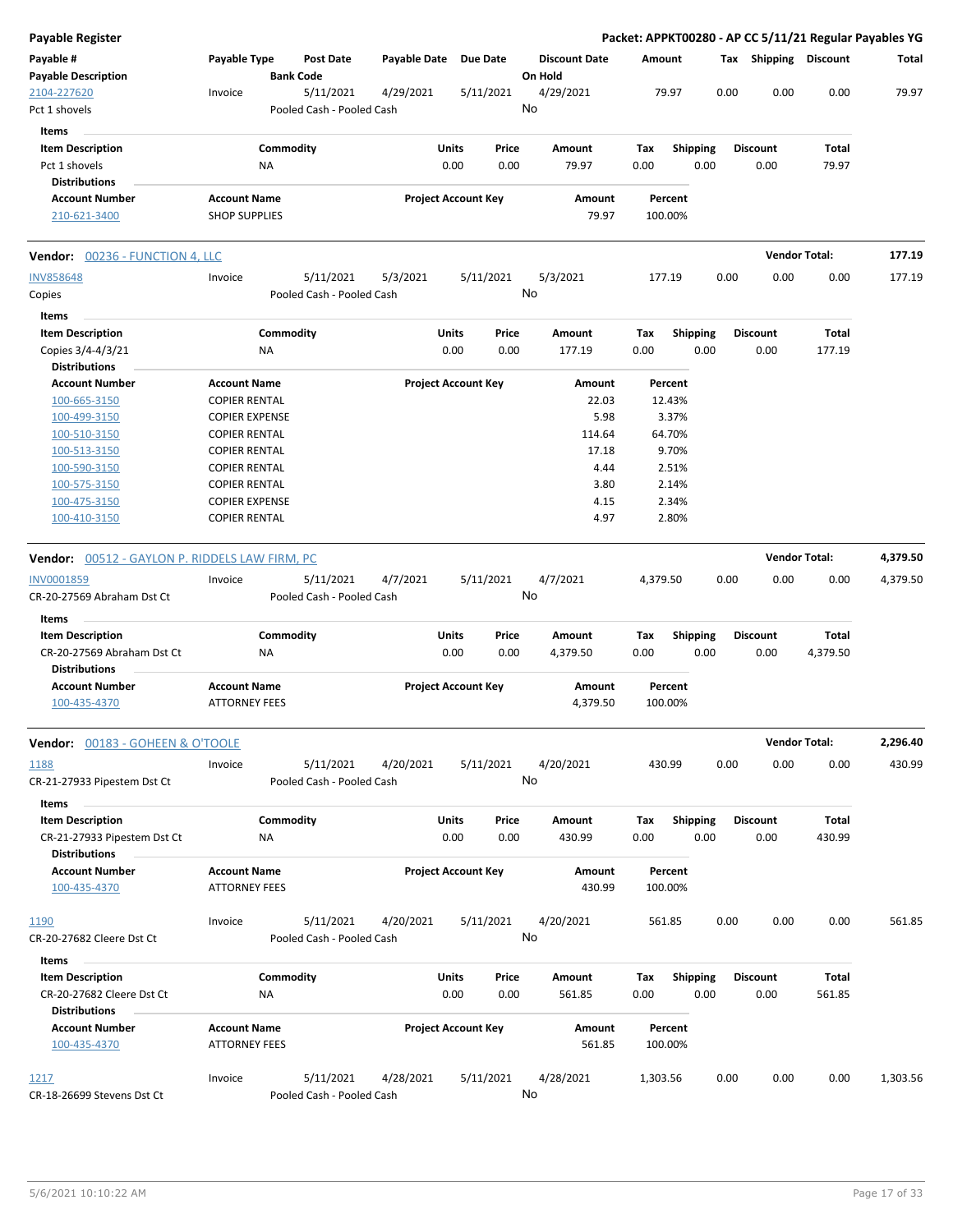| <b>Payable Register</b>                                                        |                                                 |                                        |                       |                                |                                 | Packet: APPKT00280 - AP CC 5/11/21 Regular Payables YG |                         |                         |                      |        |
|--------------------------------------------------------------------------------|-------------------------------------------------|----------------------------------------|-----------------------|--------------------------------|---------------------------------|--------------------------------------------------------|-------------------------|-------------------------|----------------------|--------|
| Payable #<br><b>Payable Description</b>                                        | Payable Type                                    | <b>Post Date</b><br><b>Bank Code</b>   | Payable Date Due Date |                                | <b>Discount Date</b><br>On Hold | Amount                                                 |                         | Tax Shipping Discount   |                      | Total  |
| Items                                                                          |                                                 |                                        |                       |                                |                                 |                                                        |                         |                         |                      |        |
| <b>Item Description</b><br>CR-18-26699 Stevens Dst Ct<br><b>Distributions</b>  | ΝA                                              | Commodity                              |                       | Units<br>Price<br>0.00<br>0.00 | Amount<br>1,303.56              | Tax<br>0.00                                            | <b>Shipping</b><br>0.00 | <b>Discount</b><br>0.00 | Total<br>1,303.56    |        |
| <b>Account Number</b><br>100-435-4370                                          | <b>Account Name</b><br><b>ATTORNEY FEES</b>     |                                        |                       | <b>Project Account Key</b>     | Amount<br>1,303.56              | Percent<br>100.00%                                     |                         |                         |                      |        |
| <b>Vendor: 00522 - HAGGARD, LLOYD</b>                                          |                                                 |                                        |                       |                                |                                 |                                                        |                         |                         | <b>Vendor Total:</b> | 75.00  |
| 823033                                                                         | Invoice                                         | 5/11/2021                              | 4/29/2021             | 5/11/2021                      | 4/29/2021                       | 75.00                                                  | 0.00                    | 0.00                    | 0.00                 | 75.00  |
| S Annex roof repair                                                            |                                                 | Pooled Cash - Pooled Cash              |                       |                                | No                              |                                                        |                         |                         |                      |        |
| Items                                                                          |                                                 |                                        |                       |                                |                                 |                                                        |                         |                         |                      |        |
| <b>Item Description</b>                                                        |                                                 | Commodity                              |                       | Units<br>Price                 | Amount                          | Tax                                                    | <b>Shipping</b>         | <b>Discount</b>         | Total                |        |
| S Annex roof repair                                                            | ΝA                                              |                                        |                       | 0.00<br>0.00                   | 75.00                           | 0.00                                                   | 0.00                    | 0.00                    | 75.00                |        |
| <b>Distributions</b><br><b>Account Number</b><br>100-513-4500                  | <b>Account Name</b><br><b>R&amp;M BUILDING</b>  |                                        |                       | <b>Project Account Key</b>     | Amount<br>75.00                 | Percent<br>100.00%                                     |                         |                         |                      |        |
| Vendor: 00010 - HOLLAND, JORDAN PLLC                                           |                                                 |                                        |                       |                                |                                 |                                                        |                         |                         | <b>Vendor Total:</b> | 448.80 |
| INV0001863<br>CR-21-28007 Palmer Dst Ct                                        | Invoice                                         | 5/11/2021<br>Pooled Cash - Pooled Cash | 4/14/2021             | 5/11/2021                      | 4/14/2021<br>No                 | 448.80                                                 | 0.00                    | 0.00                    | 0.00                 | 448.80 |
| Items<br><b>Item Description</b><br>CR-21-28007 Palmer Dst Ct                  | ΝA                                              | Commodity                              |                       | Units<br>Price<br>0.00<br>0.00 | Amount<br>448.80                | Tax<br>0.00                                            | <b>Shipping</b><br>0.00 | <b>Discount</b><br>0.00 | Total<br>448.80      |        |
| <b>Distributions</b><br><b>Account Number</b><br>100-435-4370                  | <b>Account Name</b><br><b>ATTORNEY FEES</b>     |                                        |                       | <b>Project Account Key</b>     | Amount<br>448.80                | Percent<br>100.00%                                     |                         |                         |                      |        |
| <b>Vendor: 00397 - JESSICA MCDONALD &amp; ASSOC.</b>                           |                                                 |                                        |                       |                                |                                 |                                                        |                         |                         | <b>Vendor Total:</b> | 370.00 |
| INV0001858<br>FA-21-45118 Triphahn DSt Ct                                      | Invoice                                         | 5/11/2021<br>Pooled Cash - Pooled Cash | 4/9/2021              | 5/11/2021                      | 4/9/2021<br>No                  | 370.00                                                 | 0.00                    | 0.00                    | 0.00                 | 370.00 |
| Items                                                                          |                                                 |                                        |                       |                                |                                 |                                                        |                         |                         |                      |        |
| <b>Item Description</b><br>FA-21-45118 Triphahn DSt Ct<br><b>Distributions</b> | ΝA                                              | Commodity                              |                       | Units<br>Price<br>0.00<br>0.00 | Amount<br>370.00                | Tax<br>0.00                                            | <b>Shipping</b><br>0.00 | <b>Discount</b><br>0.00 | Total<br>370.00      |        |
| <b>Account Number</b><br>100-435-4360                                          | <b>Account Name</b><br>ATTORNEY FEES- CPS CASES |                                        |                       | <b>Project Account Key</b>     | Amount<br>370.00                | Percent<br>100.00%                                     |                         |                         |                      |        |
| Vendor: 00048 - LEONARD, CITY OF                                               |                                                 |                                        |                       |                                |                                 |                                                        |                         |                         | <b>Vendor Total:</b> | 91.21  |
| INV0001890<br>Pct 2 water 4/5-4/15/21                                          | Invoice                                         | 5/11/2021<br>Pooled Cash - Pooled Cash | 4/15/2021             | 5/11/2021                      | 4/15/2021<br>No                 | 91.21                                                  | 0.00                    | 0.00                    | 0.00                 | 91.21  |
| Items                                                                          |                                                 |                                        |                       |                                |                                 |                                                        |                         |                         |                      |        |
| <b>Item Description</b><br>Pct 2 water 4/5-4/15/21<br><b>Distributions</b>     | NA                                              | Commodity                              |                       | Units<br>Price<br>0.00<br>0.00 | Amount<br>91.21                 | Tax<br>0.00                                            | Shipping<br>0.00        | <b>Discount</b><br>0.00 | Total<br>91.21       |        |
| <b>Account Number</b><br>220-622-4420                                          | <b>Account Name</b><br>UTILITY WATER            |                                        |                       | <b>Project Account Key</b>     | Amount<br>91.21                 | Percent<br>100.00%                                     |                         |                         |                      |        |
| Vendor: 00273 - LEXISNEXIS RISK DATA MANAGEMENT INC                            |                                                 |                                        |                       |                                |                                 |                                                        |                         |                         | <b>Vendor Total:</b> | 50.00  |
| 1394504-20210430                                                               | Invoice                                         | 5/11/2021                              | 4/30/2021             | 5/11/2021                      | 4/30/2021                       | 50.00                                                  | 0.00                    | 0.00                    | 0.00                 | 50.00  |
| April 2021 Const #1 online                                                     |                                                 | Pooled Cash - Pooled Cash              |                       |                                | No                              |                                                        |                         |                         |                      |        |
| Items                                                                          |                                                 |                                        |                       |                                |                                 |                                                        |                         |                         |                      |        |
| <b>Item Description</b><br>April 2021 Const #1 online<br><b>Distributions</b>  | NA                                              | Commodity                              |                       | Units<br>Price<br>0.00<br>0.00 | Amount<br>50.00                 | Tax<br>0.00                                            | <b>Shipping</b><br>0.00 | <b>Discount</b><br>0.00 | Total<br>50.00       |        |
| <b>Account Number</b><br>100-551-5910                                          | <b>Account Name</b><br><b>ONLINE RESEARCH</b>   |                                        |                       | <b>Project Account Key</b>     | Amount<br>50.00                 | Percent<br>100.00%                                     |                         |                         |                      |        |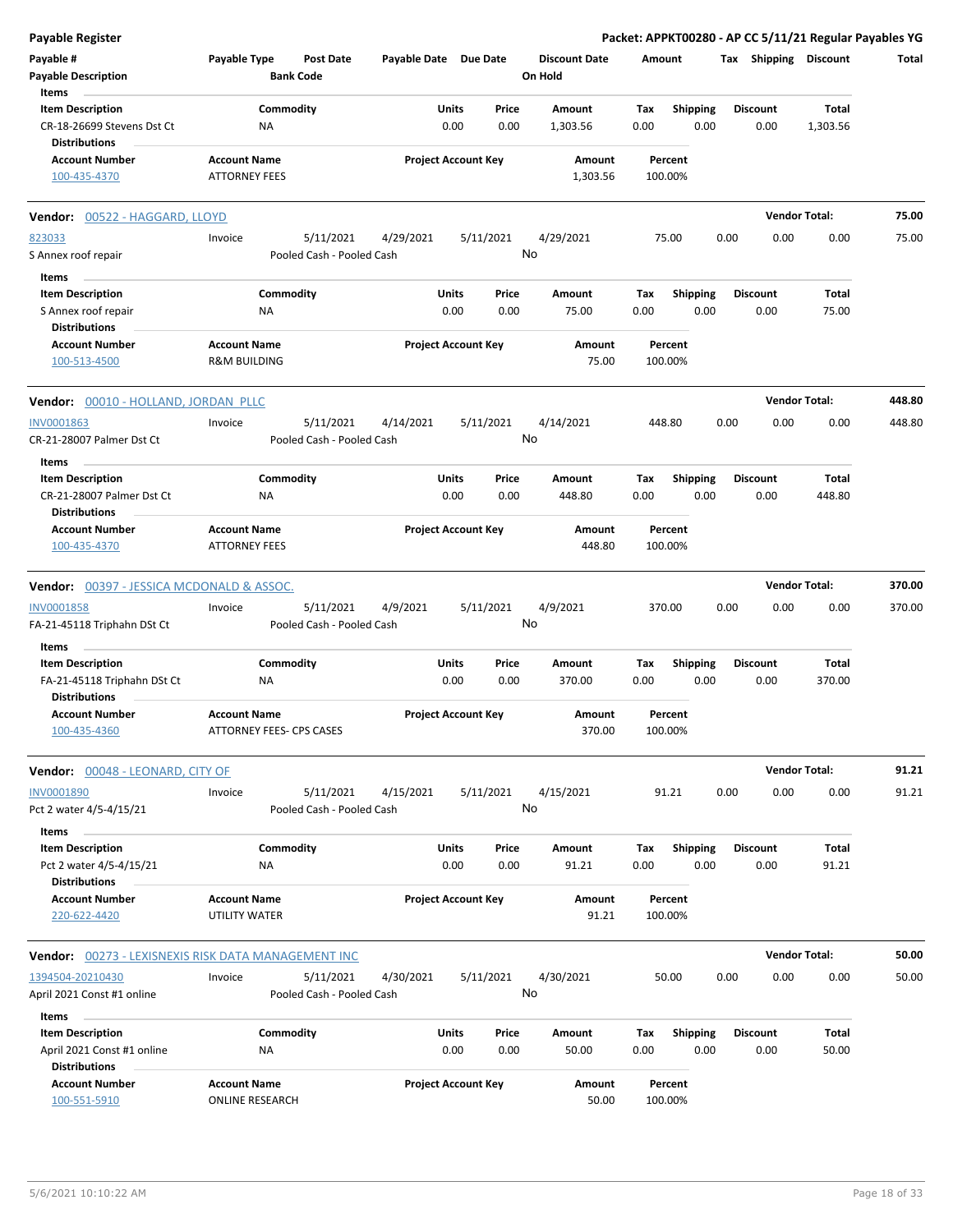| <b>Payable Register</b>                                                                |                                                       |                                        |                       |                                       |    |                                 |                    |                         |      |                              | Packet: APPKT00280 - AP CC 5/11/21 Regular Payables YG |          |
|----------------------------------------------------------------------------------------|-------------------------------------------------------|----------------------------------------|-----------------------|---------------------------------------|----|---------------------------------|--------------------|-------------------------|------|------------------------------|--------------------------------------------------------|----------|
| Payable #<br><b>Payable Description</b>                                                | Payable Type                                          | <b>Post Date</b><br><b>Bank Code</b>   | Payable Date Due Date |                                       |    | <b>Discount Date</b><br>On Hold | Amount             |                         |      | <b>Tax Shipping Discount</b> |                                                        | Total    |
|                                                                                        |                                                       |                                        |                       |                                       |    |                                 |                    |                         |      | <b>Vendor Total:</b>         |                                                        | 384.00   |
| 3093217966<br>April 2021 DA online research                                            | Invoice                                               | 5/11/2021<br>Pooled Cash - Pooled Cash | 4/30/2021             | 5/11/2021                             | No | 4/30/2021                       | 384.00             |                         | 0.00 | 0.00                         | 0.00                                                   | 384.00   |
| Items<br><b>Item Description</b><br>April 2021 DA online research                      | ΝA                                                    | Commodity                              |                       | Units<br>Price<br>0.00<br>0.00        |    | Amount<br>384.00                | Tax<br>0.00        | <b>Shipping</b><br>0.00 |      | <b>Discount</b><br>0.00      | Total<br>384.00                                        |          |
| <b>Distributions</b><br><b>Account Number</b><br>100-475-5910                          | <b>Account Name</b><br><b>ONLINE RESEARCH</b>         |                                        |                       | <b>Project Account Key</b>            |    | Amount<br>384.00                | Percent<br>100.00% |                         |      |                              |                                                        |          |
| <b>Vendor:</b> VEN02373 - Lindsey, Walter                                              |                                                       |                                        |                       |                                       |    |                                 |                    |                         |      |                              | <b>Vendor Total:</b>                                   | 43.50    |
| INV0001853<br>refund balance from truck repair<br>Items                                | Invoice                                               | 5/11/2021<br>Pooled Cash - Pooled Cash | 4/30/2021             | 5/11/2021                             | No | 4/30/2021                       | 43.50              |                         | 0.00 | 0.00                         | 0.00                                                   | 43.50    |
| <b>Item Description</b><br>refund balance from truck repair<br><b>Distributions</b>    | NA                                                    | Commodity                              |                       | Units<br>Price<br>0.00<br>0.00        |    | Amount<br>43.50                 | Tax<br>0.00        | <b>Shipping</b><br>0.00 |      | <b>Discount</b><br>0.00      | Total<br>43.50                                         |          |
| <b>Account Number</b><br>210-621-4580                                                  | <b>Account Name</b><br><b>R&amp;M MACHINERY PARTS</b> |                                        |                       | <b>Project Account Key</b>            |    | Amount<br>43.50                 | Percent<br>100.00% |                         |      |                              |                                                        |          |
| Vendor: 00337 - MIEARS, STEVEN R.                                                      |                                                       |                                        |                       |                                       |    |                                 |                    |                         |      |                              | <b>Vendor Total:</b>                                   | 1,100.00 |
| <b>INV0001857</b><br>FA-20-44899 JC Dst Ct                                             | Invoice                                               | 5/11/2021<br>Pooled Cash - Pooled Cash | 4/16/2021             | 5/11/2021                             | No | 4/16/2021                       | 1,100.00           |                         | 0.00 | 0.00                         | 0.00                                                   | 1,100.00 |
| Items<br><b>Item Description</b><br>FA-20-44899 JC Dst Ct<br><b>Distributions</b>      | NA                                                    | Commodity                              |                       | Units<br>Price<br>0.00<br>0.00        |    | Amount<br>1,100.00              | Tax<br>0.00        | <b>Shipping</b><br>0.00 |      | <b>Discount</b><br>0.00      | Total<br>1,100.00                                      |          |
| <b>Account Number</b><br>100-435-4360                                                  | <b>Account Name</b><br>ATTORNEY FEES- CPS CASES       |                                        |                       | <b>Project Account Key</b>            |    | Amount<br>1,100.00              | Percent<br>100.00% |                         |      |                              |                                                        |          |
| <b>Vendor:</b> VEN02385 - Nall Jr, Rayburn M.                                          |                                                       |                                        |                       |                                       |    |                                 |                    |                         |      |                              | <b>Vendor Total:</b>                                   | 36.96    |
| <b>INV0001896</b><br>Dst Ct visiting judge miles 4/21/21<br>Items                      | Invoice                                               | 5/11/2021<br>Pooled Cash - Pooled Cash | 4/27/2021             | 5/11/2021                             | No | 4/27/2021                       | 36.96              |                         | 0.00 | 0.00                         | 0.00                                                   | 36.96    |
| <b>Item Description</b><br>Dst Ct visiting judge miles 4/21/21<br><b>Distributions</b> | NA                                                    | Commodity                              |                       | <b>Units</b><br>Price<br>0.00<br>0.00 |    | Amount<br>36.96                 | Tax<br>0.00        | 0.00                    |      | Shipping Discount<br>0.00    | Total<br>36.96                                         |          |
| <b>Account Number</b><br>100-435-4670                                                  | <b>Account Name</b><br><b>VISITING JUDGE</b>          |                                        |                       | <b>Project Account Key</b>            |    | Amount<br>36.96                 | Percent<br>100.00% |                         |      |                              |                                                        |          |
| Vendor: 00420 - NOBLE RESOURCES PEST CONTROL                                           |                                                       |                                        |                       |                                       |    |                                 |                    |                         |      |                              | <b>Vendor Total:</b>                                   | 145.00   |
| 328878<br>200 E 1st Pest control                                                       | Invoice                                               | 5/11/2021<br>Pooled Cash - Pooled Cash | 5/5/2021              | 5/11/2021                             | No | 5/5/2021                        | 145.00             |                         | 0.00 | 0.00                         | 0.00                                                   | 145.00   |
| Items<br><b>Item Description</b>                                                       |                                                       | Commodity                              |                       | Units<br>Price                        |    | Amount                          | Tax                | <b>Shipping</b>         |      | <b>Discount</b>              | Total                                                  |          |
| 200 E 1st Pest control<br><b>Distributions</b>                                         | NA                                                    |                                        |                       | 0.00<br>0.00                          |    | 145.00                          | 0.00               | 0.00                    |      | 0.00                         | 145.00                                                 |          |
| <b>Account Number</b><br>100-518-4501                                                  | <b>Account Name</b><br>PEST CONTROL                   |                                        |                       | <b>Project Account Key</b>            |    | Amount<br>145.00                | Percent<br>100.00% |                         |      |                              |                                                        |          |
| Vendor: 00216 - OFFICE DEPOT                                                           |                                                       |                                        |                       |                                       |    |                                 |                    |                         |      |                              | <b>Vendor Total:</b>                                   | $-37.16$ |
| 167556929001<br>Presentation Binder return                                             | Credit Memo                                           | 5/11/2021<br>Pooled Cash - Pooled Cash | 4/20/2021             | 4/20/2021                             | No | 4/20/2021                       | $-37.16$           |                         | 0.00 | 0.00                         | 0.00                                                   | $-37.16$ |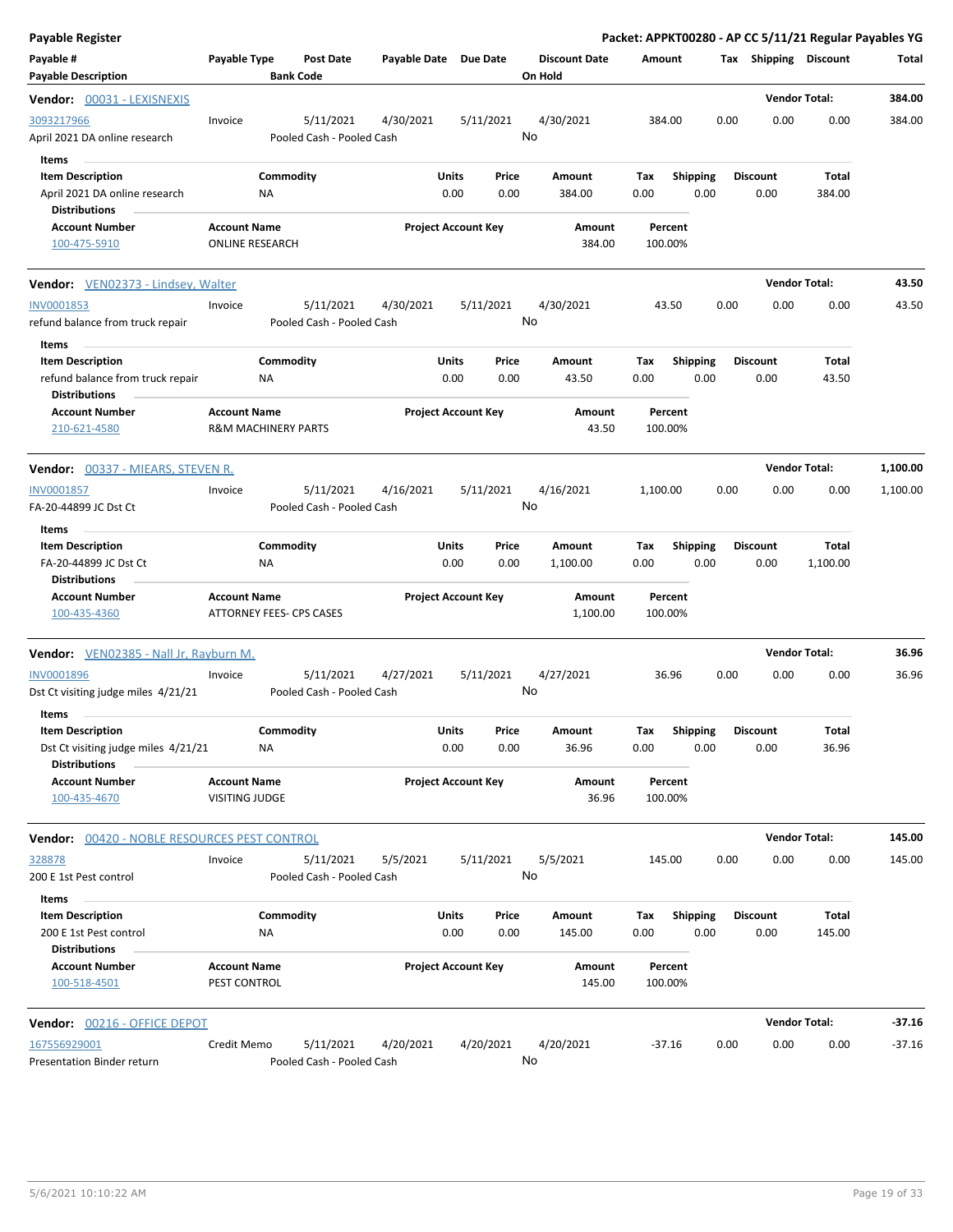| Payable Register                                                              |                                                      |                                        |                       |                            |               |                                 |                    |                         |      |                         |                       | Packet: APPKT00280 - AP CC 5/11/21 Regular Payables YG |
|-------------------------------------------------------------------------------|------------------------------------------------------|----------------------------------------|-----------------------|----------------------------|---------------|---------------------------------|--------------------|-------------------------|------|-------------------------|-----------------------|--------------------------------------------------------|
| Payable #<br><b>Payable Description</b>                                       | Payable Type                                         | <b>Post Date</b><br><b>Bank Code</b>   | Payable Date Due Date |                            |               | <b>Discount Date</b><br>On Hold | Amount             |                         |      |                         | Tax Shipping Discount | Total                                                  |
| Items                                                                         |                                                      |                                        |                       |                            |               |                                 |                    |                         |      |                         |                       |                                                        |
| <b>Item Description</b><br>Presentation Binder return<br><b>Distributions</b> | ΝA                                                   | Commodity                              |                       | Units<br>0.00              | Price<br>0.00 | Amount<br>$-37.16$              | Tax<br>0.00        | <b>Shipping</b><br>0.00 |      | <b>Discount</b><br>0.00 | Total<br>$-37.16$     |                                                        |
| <b>Account Number</b>                                                         | <b>Account Name</b>                                  |                                        |                       | <b>Project Account Key</b> |               | Amount                          | Percent            |                         |      |                         |                       |                                                        |
| 100-403-3100                                                                  | <b>OFFICE SUPPLIES</b>                               |                                        |                       |                            |               | $-37.16$                        | 100.00%            |                         |      |                         |                       |                                                        |
| <b>Vendor: 00566 - OTIS ELEVATOR COMPANY</b>                                  |                                                      |                                        |                       |                            |               |                                 |                    |                         |      |                         | <b>Vendor Total:</b>  | 86,229.74                                              |
| 210088930100                                                                  | Invoice                                              | 5/11/2021                              | 4/9/2021              | 5/11/2021                  |               | 4/9/2021                        | 86,229.74          |                         | 0.00 | 0.00                    | 0.00                  | 86,229.74                                              |
| Courthouse elevator                                                           |                                                      | Pooled Cash - Pooled Cash              |                       |                            |               | No                              |                    |                         |      |                         |                       |                                                        |
| Items                                                                         |                                                      |                                        |                       |                            |               |                                 |                    |                         |      |                         |                       |                                                        |
| <b>Item Description</b>                                                       |                                                      | Commodity                              |                       | Units                      | Price         | Amount                          | Tax                | <b>Shipping</b>         |      | <b>Discount</b>         | Total                 |                                                        |
| Courthouse elevator<br><b>Distributions</b>                                   | <b>NA</b>                                            |                                        |                       | 0.00                       | 0.00          | 86,229.74                       | 0.00               | 0.00                    |      | 0.00                    | 86,229.74             |                                                        |
| <b>Account Number</b><br>690-669-1650                                         | <b>Account Name</b><br><b>CONSTRUCTION</b>           |                                        |                       | <b>Project Account Key</b> |               | Amount<br>86,229.74             | Percent<br>100.00% |                         |      |                         |                       |                                                        |
| <b>Vendor:</b> 00532 - PARHAM, WILLIAM                                        |                                                      |                                        |                       |                            |               |                                 |                    |                         |      |                         | <b>Vendor Total:</b>  | 1,200.00                                               |
| INV0001861                                                                    | Invoice                                              | 5/11/2021                              | 4/30/2021             | 5/11/2021                  |               | 4/30/2021                       | 500.00             |                         | 0.00 | 0.00                    | 0.00                  | 500.00                                                 |
| 50524 Stanbury Co Ct@Law                                                      |                                                      | Pooled Cash - Pooled Cash              |                       |                            |               | No                              |                    |                         |      |                         |                       |                                                        |
| Items                                                                         |                                                      |                                        |                       |                            |               |                                 |                    |                         |      |                         |                       |                                                        |
| <b>Item Description</b><br>50524 Stanbury Co Ct@Law<br><b>Distributions</b>   | ΝA                                                   | Commodity                              |                       | Units<br>0.00              | Price<br>0.00 | Amount<br>500.00                | Tax<br>0.00        | <b>Shipping</b><br>0.00 |      | <b>Discount</b><br>0.00 | Total<br>500.00       |                                                        |
| <b>Account Number</b>                                                         | <b>Account Name</b>                                  |                                        |                       | <b>Project Account Key</b> |               | Amount                          | Percent            |                         |      |                         |                       |                                                        |
| 100-410-4240                                                                  | <b>INDIGENT ATTORNEY FEES</b>                        |                                        |                       |                            |               | 500.00                          | 100.00%            |                         |      |                         |                       |                                                        |
| INV0001862<br>unfiled Price Co Ct@Law                                         | Invoice                                              | 5/11/2021<br>Pooled Cash - Pooled Cash | 4/30/2021             | 5/11/2021                  |               | 4/30/2021<br>No                 | 300.00             |                         | 0.00 | 0.00                    | 0.00                  | 300.00                                                 |
|                                                                               |                                                      |                                        |                       |                            |               |                                 |                    |                         |      |                         |                       |                                                        |
| Items<br><b>Item Description</b>                                              |                                                      | Commodity                              |                       | Units                      | Price         | Amount                          | Tax                | <b>Shipping</b>         |      | <b>Discount</b>         | Total                 |                                                        |
| unfiled Price Co Ct@Law<br><b>Distributions</b>                               | <b>NA</b>                                            |                                        |                       | 0.00                       | 0.00          | 300.00                          | 0.00               | 0.00                    |      | 0.00                    | 300.00                |                                                        |
| <b>Account Number</b><br>100-410-4240                                         | <b>Account Name</b><br><b>INDIGENT ATTORNEY FEES</b> |                                        |                       | <b>Project Account Key</b> |               | Amount<br>300.00                | Percent<br>100.00% |                         |      |                         |                       |                                                        |
| INV0001869                                                                    | Invoice                                              | 5/11/2021                              | 4/30/2021             | 5/11/2021                  |               | 4/30/2021                       | 400.00             |                         | 0.00 | 0.00                    | 0.00                  | 400.00                                                 |
| 50852 Haggard Co Ct@Law                                                       |                                                      | Pooled Cash - Pooled Cash              |                       |                            |               | No                              |                    |                         |      |                         |                       |                                                        |
| Items<br><b>Item Description</b>                                              |                                                      | Commodity                              |                       | Units                      | Price         | Amount                          | Tax                | Shipping                |      | <b>Discount</b>         | Total                 |                                                        |
| 50852 Haggard Co Ct@Law<br><b>Distributions</b>                               | ΝA                                                   |                                        |                       | 0.00                       | 0.00          | 400.00                          | 0.00               | 0.00                    |      | 0.00                    | 400.00                |                                                        |
| <b>Account Number</b><br>100-410-4240                                         | <b>Account Name</b><br><b>INDIGENT ATTORNEY FEES</b> |                                        |                       | <b>Project Account Key</b> |               | <b>Amount</b><br>400.00         | Percent<br>100.00% |                         |      |                         |                       |                                                        |
| Vendor: 00782 - QUADIENT LEASING USA, INC                                     |                                                      |                                        |                       |                            |               |                                 |                    |                         |      |                         | <b>Vendor Total:</b>  | 243.01                                                 |
| N8851375                                                                      | Invoice                                              | 5/11/2021                              | 5/2/2021              | 5/11/2021                  |               | 5/2/2021                        | 165.26             |                         | 0.00 | 0.00                    | 0.00                  | 165.26                                                 |
| Courthouse postage lease June 2021                                            |                                                      | Pooled Cash - Pooled Cash              |                       |                            |               | No                              |                    |                         |      |                         |                       |                                                        |
| Items                                                                         |                                                      |                                        |                       |                            |               |                                 |                    |                         |      |                         |                       |                                                        |
| <b>Item Description</b><br>Courthouse postage lease June 2021                 | ΝA                                                   | Commodity                              |                       | <b>Units</b><br>0.00       | Price<br>0.00 | Amount<br>165.26                | Tax<br>0.00        | <b>Shipping</b><br>0.00 |      | <b>Discount</b><br>0.00 | Total<br>165.26       |                                                        |
| <b>Distributions</b><br><b>Account Number</b>                                 | <b>Account Name</b>                                  |                                        |                       | <b>Project Account Key</b> |               | Amount                          | Percent            |                         |      |                         |                       |                                                        |
| 100-510-3110                                                                  | POSTAGE                                              |                                        |                       |                            |               | 165.26                          | 100.00%            |                         |      |                         |                       |                                                        |
| N8851376<br>S Annex postage lease June 2021                                   | Invoice                                              | 5/11/2021<br>Pooled Cash - Pooled Cash | 5/2/2021              | 5/11/2021                  |               | 5/2/2021<br>No                  | 77.75              |                         | 0.00 | 0.00                    | 0.00                  | 77.75                                                  |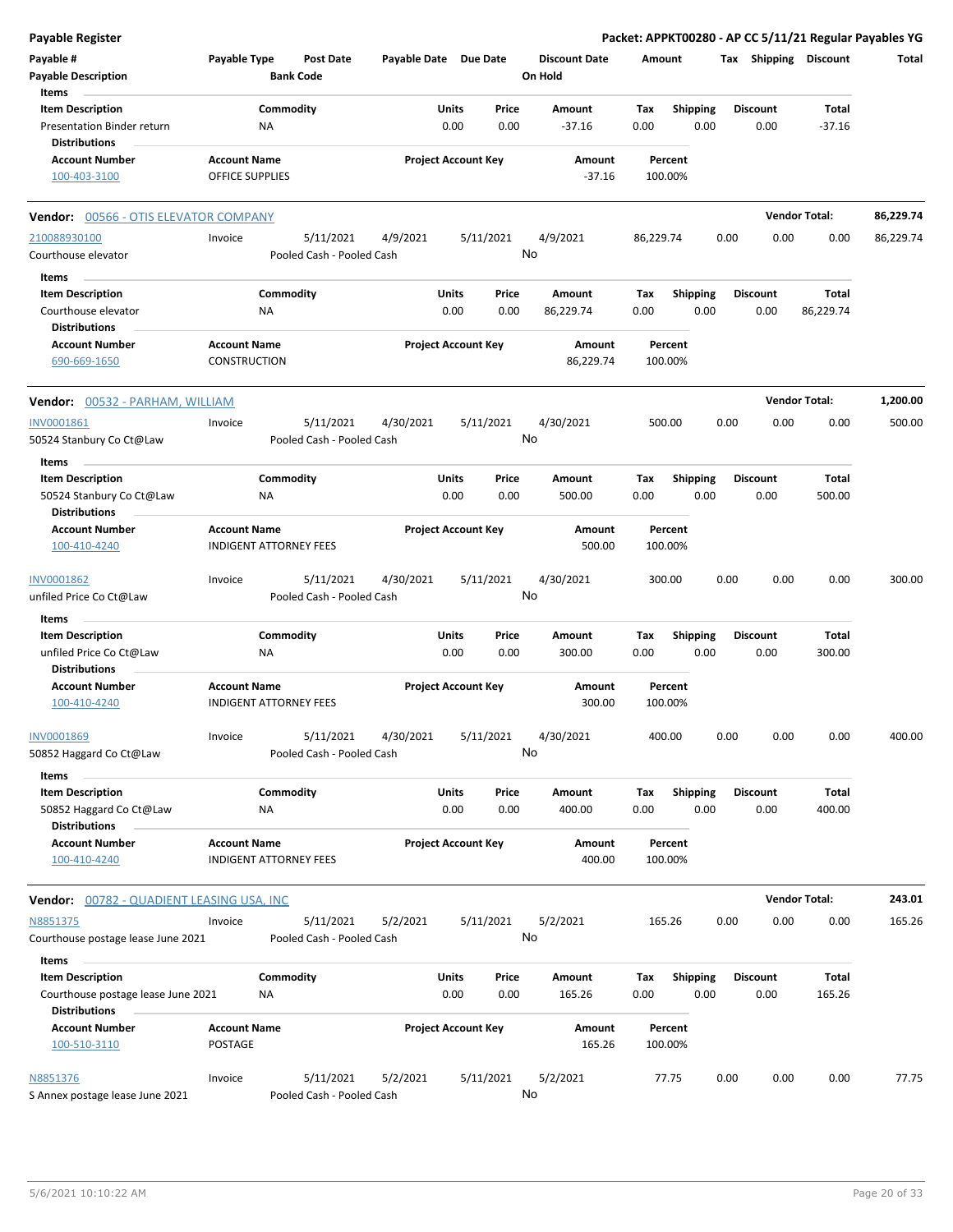| <b>Payable Register</b>               |                     |                           |                       |                            |           |                      |             |                         |      |                         |                      | Packet: APPKT00280 - AP CC 5/11/21 Regular Payables YG |
|---------------------------------------|---------------------|---------------------------|-----------------------|----------------------------|-----------|----------------------|-------------|-------------------------|------|-------------------------|----------------------|--------------------------------------------------------|
| Payable #                             | Payable Type        | <b>Post Date</b>          | Payable Date Due Date |                            |           | <b>Discount Date</b> | Amount      |                         |      | Tax Shipping Discount   |                      | Total                                                  |
| <b>Payable Description</b>            |                     | <b>Bank Code</b>          |                       |                            |           | On Hold              |             |                         |      |                         |                      |                                                        |
| Items<br><b>Item Description</b>      |                     |                           |                       |                            | Price     |                      |             |                         |      |                         | Total                |                                                        |
| S Annex postage lease June 2021       |                     | Commodity<br>ΝA           |                       | Units<br>0.00              | 0.00      | Amount<br>77.75      | Tax<br>0.00 | <b>Shipping</b><br>0.00 |      | <b>Discount</b><br>0.00 | 77.75                |                                                        |
| <b>Distributions</b>                  |                     |                           |                       |                            |           |                      |             |                         |      |                         |                      |                                                        |
| <b>Account Number</b>                 | <b>Account Name</b> |                           |                       | <b>Project Account Key</b> |           | Amount               |             | Percent                 |      |                         |                      |                                                        |
| 100-513-3110                          | <b>POSTAGE</b>      |                           |                       |                            |           | 77.75                |             | 100.00%                 |      |                         |                      |                                                        |
| <b>Vendor:</b> 00638 - R.K. HALL, LLC |                     |                           |                       |                            |           |                      |             |                         |      |                         | <b>Vendor Total:</b> | 12,487.13                                              |
| 282477                                | Invoice             | 5/11/2021                 | 4/6/2021              |                            | 5/11/2021 | 4/6/2021             |             | 406.31                  | 0.00 | 0.00                    | 0.00                 | 406.31                                                 |
| #1474 Pct 3 Rock & gravel             |                     | Pooled Cash - Pooled Cash |                       |                            |           | No                   |             |                         |      |                         |                      |                                                        |
| Items                                 |                     |                           |                       |                            |           |                      |             |                         |      |                         |                      |                                                        |
| <b>Item Description</b>               |                     | Commodity                 |                       | Units                      | Price     | Amount               | Tax         | <b>Shipping</b>         |      | <b>Discount</b>         | Total                |                                                        |
| #1474 Pct 3 Rock & gravel             |                     | ΝA                        |                       | 0.00                       | 0.00      | 406.31               | 0.00        | 0.00                    |      | 0.00                    | 406.31               |                                                        |
| <b>Distributions</b>                  |                     |                           |                       |                            |           |                      |             |                         |      |                         |                      |                                                        |
| <b>Account Number</b>                 | <b>Account Name</b> |                           |                       | <b>Project Account Key</b> |           | Amount               |             | Percent                 |      |                         |                      |                                                        |
| 230-623-3410                          |                     | R&B MAT. ROCK & GRAVEL    |                       |                            |           | 406.31               |             | 100.00%                 |      |                         |                      |                                                        |
|                                       |                     |                           |                       |                            |           |                      |             |                         |      |                         |                      |                                                        |
| 282551                                | Invoice             | 5/11/2021                 | 4/7/2021              |                            | 5/11/2021 | 4/7/2021             |             | 403.92                  | 0.00 | 0.00                    | 0.00                 | 403.92                                                 |
| #1474 Pct 3 Rock & gravel             |                     | Pooled Cash - Pooled Cash |                       |                            |           | No                   |             |                         |      |                         |                      |                                                        |
| Items                                 |                     |                           |                       |                            |           |                      |             |                         |      |                         |                      |                                                        |
| <b>Item Description</b>               |                     | Commodity                 |                       | Units                      | Price     | Amount               | Tax         | <b>Shipping</b>         |      | <b>Discount</b>         | <b>Total</b>         |                                                        |
| #1474 Pct 3 Rock & gravel             |                     | ΝA                        |                       | 0.00                       | 0.00      | 403.92               | 0.00        | 0.00                    |      | 0.00                    | 403.92               |                                                        |
| <b>Distributions</b>                  |                     |                           |                       |                            |           |                      |             |                         |      |                         |                      |                                                        |
| <b>Account Number</b>                 | <b>Account Name</b> |                           |                       | <b>Project Account Key</b> |           | Amount               |             | Percent                 |      |                         |                      |                                                        |
| 230-623-3410                          |                     | R&B MAT. ROCK & GRAVEL    |                       |                            |           | 403.92               |             | 100.00%                 |      |                         |                      |                                                        |
|                                       |                     |                           |                       |                            |           |                      |             |                         |      |                         |                      |                                                        |
| 282901                                | Invoice             | 5/11/2021                 | 4/8/2021              |                            | 5/11/2021 | 4/8/2021             |             | 406.82                  | 0.00 | 0.00                    | 0.00                 | 406.82                                                 |
| #1474 Pct 3 Rock & gravel             |                     | Pooled Cash - Pooled Cash |                       |                            |           | No                   |             |                         |      |                         |                      |                                                        |
| Items                                 |                     |                           |                       |                            |           |                      |             |                         |      |                         |                      |                                                        |
| <b>Item Description</b>               |                     | Commodity                 |                       | Units                      | Price     | Amount               | Tax         | <b>Shipping</b>         |      | <b>Discount</b>         | Total                |                                                        |
| #1474 Pct 3 Rock & gravel             |                     | ΝA                        |                       | 0.00                       | 0.00      | 406.82               | 0.00        | 0.00                    |      | 0.00                    | 406.82               |                                                        |
| <b>Distributions</b>                  |                     |                           |                       |                            |           |                      |             |                         |      |                         |                      |                                                        |
| <b>Account Number</b>                 | <b>Account Name</b> |                           |                       | <b>Project Account Key</b> |           | Amount               |             | Percent                 |      |                         |                      |                                                        |
| 230-623-3410                          |                     | R&B MAT. ROCK & GRAVEL    |                       |                            |           | 406.82               |             | 100.00%                 |      |                         |                      |                                                        |
|                                       |                     |                           |                       |                            |           |                      |             |                         |      |                         |                      |                                                        |
| 283076                                | Invoice             | 5/11/2021                 | 4/8/2021              |                            | 5/11/2021 | 4/8/2021             | 1,065.35    |                         | 0.00 | 0.00                    | 0.00                 | 1,065.35                                               |
| #1475 Pct 2 Oil sand                  |                     | Pooled Cash - Pooled Cash |                       |                            |           | No                   |             |                         |      |                         |                      |                                                        |
| Items                                 |                     |                           |                       |                            |           |                      |             |                         |      |                         |                      |                                                        |
| <b>Item Description</b>               |                     | Commodity                 |                       | <b>Units</b>               | Price     | Amount               | Tax         | Shipping                |      | <b>Discount</b>         | Total                |                                                        |
| #1475 Pct 2 Oil sand                  |                     | ΝA                        |                       | 0.00                       | 0.00      | 1,065.35             | 0.00        | 0.00                    |      | 0.00                    | 1,065.35             |                                                        |
| <b>Distributions</b>                  |                     |                           |                       |                            |           |                      |             |                         |      |                         |                      |                                                        |
| <b>Account Number</b>                 | <b>Account Name</b> |                           |                       | <b>Project Account Key</b> |           | Amount               |             | Percent                 |      |                         |                      |                                                        |
| 220-622-3440                          |                     | R&B MAT. ASPHALT/RD OIL   |                       |                            |           | 1,065.35             |             | 100.00%                 |      |                         |                      |                                                        |
|                                       |                     |                           |                       |                            |           |                      |             |                         |      |                         |                      |                                                        |
| 284311                                | Invoice             | 5/11/2021                 | 4/15/2021             |                            | 5/11/2021 | 4/15/2021            |             | 874.25                  | 0.00 | 0.00                    | 0.00                 | 874.25                                                 |
| #1475 Pct 2 Oil sand                  |                     | Pooled Cash - Pooled Cash |                       |                            |           | No                   |             |                         |      |                         |                      |                                                        |
|                                       |                     |                           |                       |                            |           |                      |             |                         |      |                         |                      |                                                        |
| Items                                 |                     |                           |                       |                            |           |                      |             |                         |      | <b>Discount</b>         |                      |                                                        |
| <b>Item Description</b>               |                     | Commodity                 |                       | Units                      | Price     | Amount               | Tax         | <b>Shipping</b>         |      |                         | Total                |                                                        |
| #1475 Pct 2 Oil sand                  |                     | NA                        |                       | 0.00                       | 0.00      | 874.25               | 0.00        | 0.00                    |      | 0.00                    | 874.25               |                                                        |
| <b>Distributions</b>                  |                     |                           |                       |                            |           |                      |             |                         |      |                         |                      |                                                        |
| <b>Account Number</b>                 | <b>Account Name</b> |                           |                       | <b>Project Account Key</b> |           | Amount               |             | Percent                 |      |                         |                      |                                                        |
| 220-622-3440                          |                     | R&B MAT. ASPHALT/RD OIL   |                       |                            |           | 874.25               |             | 100.00%                 |      |                         |                      |                                                        |
| 284623                                | Invoice             | 5/11/2021                 | 4/20/2021             |                            | 5/11/2021 | 4/20/2021            |             | 613.62                  | 0.00 | 0.00                    | 0.00                 | 613.62                                                 |
| #1474 Pct 3 Rock & gravel             |                     | Pooled Cash - Pooled Cash |                       |                            |           | No                   |             |                         |      |                         |                      |                                                        |
|                                       |                     |                           |                       |                            |           |                      |             |                         |      |                         |                      |                                                        |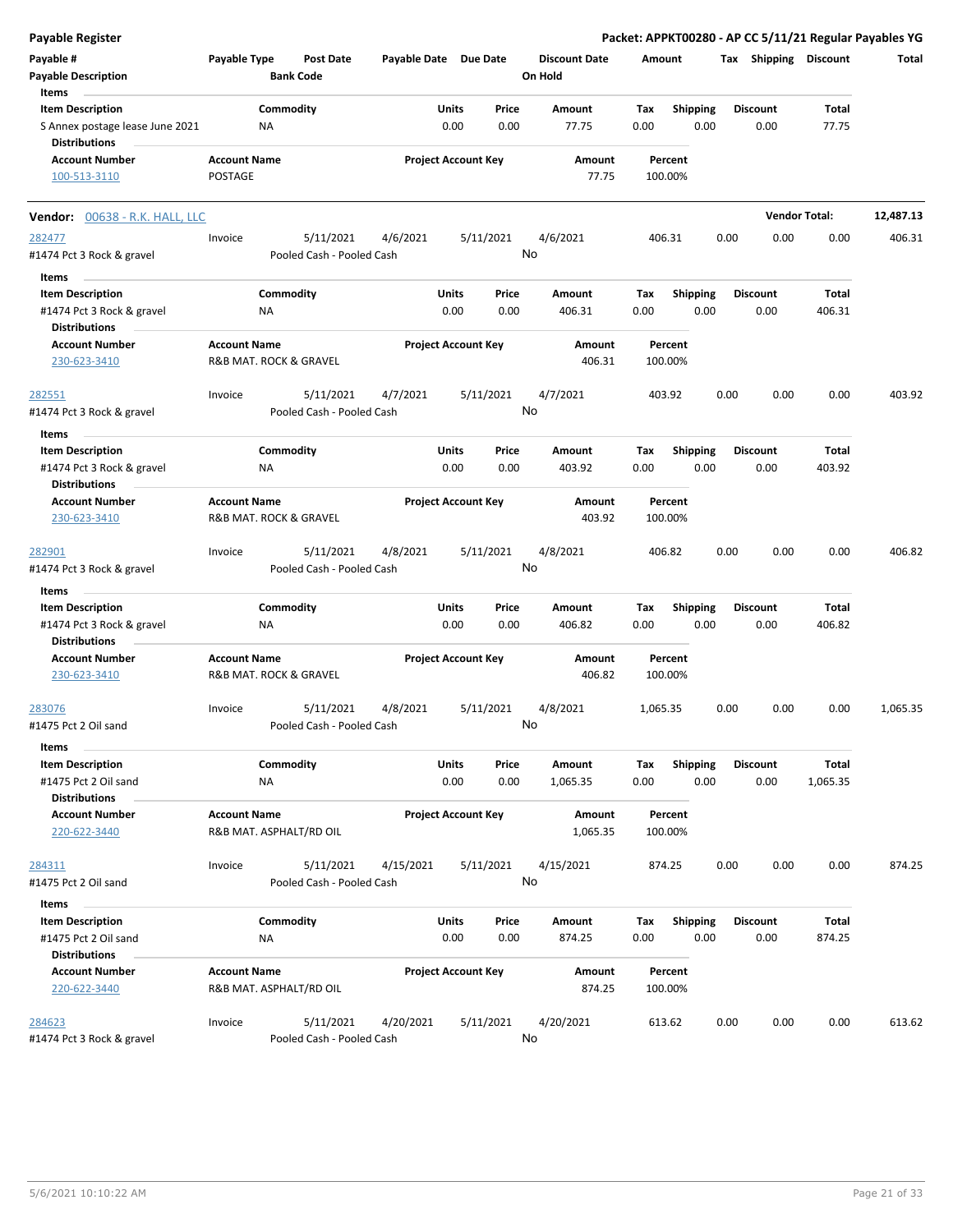|  |  | Payable Register |
|--|--|------------------|
|  |  |                  |

| Payable #                                         | Payable Type            | <b>Post Date</b>          | Payable Date Due Date |                            |       | <b>Discount Date</b> | Amount      |                 |      | <b>Tax Shipping Discount</b> |              | Total    |
|---------------------------------------------------|-------------------------|---------------------------|-----------------------|----------------------------|-------|----------------------|-------------|-----------------|------|------------------------------|--------------|----------|
| <b>Payable Description</b><br>Items               |                         | <b>Bank Code</b>          |                       |                            |       | On Hold              |             |                 |      |                              |              |          |
| <b>Item Description</b>                           |                         | Commodity                 |                       | Units                      | Price | Amount               | Tax         | <b>Shipping</b> |      | <b>Discount</b>              | <b>Total</b> |          |
| #1474 Pct 3 Rock & gravel                         | ΝA                      |                           |                       | 0.00                       | 0.00  | 613.62               | 0.00        | 0.00            |      | 0.00                         | 613.62       |          |
| <b>Distributions</b>                              |                         |                           |                       |                            |       |                      |             |                 |      |                              |              |          |
| <b>Account Number</b>                             | <b>Account Name</b>     |                           |                       | <b>Project Account Key</b> |       | Amount               | Percent     |                 |      |                              |              |          |
| 230-623-3410                                      | R&B MAT. ROCK & GRAVEL  |                           |                       |                            |       | 613.62               | 100.00%     |                 |      |                              |              |          |
| 285113                                            | Invoice                 | 5/11/2021                 | 5/5/2021              | 5/11/2021                  |       | 5/5/2021             | 612.94      |                 | 0.00 | 0.00                         | 0.00         | 612.94   |
| #1474 Pct 3 Rock & gravel                         |                         | Pooled Cash - Pooled Cash |                       |                            | No    |                      |             |                 |      |                              |              |          |
| Items                                             |                         |                           |                       |                            |       |                      |             |                 |      |                              |              |          |
| <b>Item Description</b>                           |                         | Commodity                 |                       | Units                      | Price | Amount               | Tax         | Shipping        |      | <b>Discount</b>              | Total        |          |
| #1474 Pct 3 Rock & gravel                         | ΝA                      |                           |                       | 0.00                       | 0.00  | 612.94               | 0.00        | 0.00            |      | 0.00                         | 612.94       |          |
| <b>Distributions</b>                              |                         |                           |                       |                            |       |                      |             |                 |      |                              |              |          |
| <b>Account Number</b>                             | <b>Account Name</b>     |                           |                       | <b>Project Account Key</b> |       | Amount               | Percent     |                 |      |                              |              |          |
| 230-623-3410                                      | R&B MAT. ROCK & GRAVEL  |                           |                       |                            |       | 612.94               | 100.00%     |                 |      |                              |              |          |
| 285407                                            | Invoice                 | 5/11/2021                 | 4/22/2021             | 5/11/2021                  |       | 4/22/2021            | 614.98      |                 | 0.00 | 0.00                         | 0.00         | 614.98   |
| #1474 Pct 3 Rock & gravel                         |                         | Pooled Cash - Pooled Cash |                       |                            | No    |                      |             |                 |      |                              |              |          |
| Items                                             |                         |                           |                       |                            |       |                      |             |                 |      |                              |              |          |
| <b>Item Description</b>                           |                         | Commodity                 |                       | Units                      | Price | Amount               | Tax         | <b>Shipping</b> |      | <b>Discount</b>              | Total        |          |
| #1474 Pct 3 Rock & gravel                         | ΝA                      |                           |                       | 0.00                       | 0.00  | 614.98               | 0.00        | 0.00            |      | 0.00                         | 614.98       |          |
| <b>Distributions</b>                              |                         |                           |                       |                            |       |                      |             |                 |      |                              |              |          |
| <b>Account Number</b>                             | <b>Account Name</b>     |                           |                       | <b>Project Account Key</b> |       | Amount               | Percent     |                 |      |                              |              |          |
| 230-623-3410                                      | R&B MAT. ROCK & GRAVEL  |                           |                       |                            |       | 614.98               | 100.00%     |                 |      |                              |              |          |
| 285874                                            | Invoice                 | 5/11/2021                 | 4/26/2021             | 5/11/2021                  |       | 4/26/2021            | 3,219.45    |                 | 0.00 | 0.00                         | 0.00         | 3,219.45 |
| #1474 Pct 3 Oil sand                              |                         | Pooled Cash - Pooled Cash |                       |                            | No    |                      |             |                 |      |                              |              |          |
| Items                                             |                         |                           |                       |                            |       |                      |             |                 |      |                              |              |          |
| <b>Item Description</b>                           |                         | Commodity                 |                       | <b>Units</b>               | Price | Amount               | Tax         | <b>Shipping</b> |      | <b>Discount</b>              | <b>Total</b> |          |
| #1474 Pct 3 Oil sand                              | ΝA                      |                           |                       | 0.00                       | 0.00  | 3,219.45             | 0.00        | 0.00            |      | 0.00                         | 3,219.45     |          |
| <b>Distributions</b>                              |                         |                           |                       |                            |       |                      |             |                 |      |                              |              |          |
| <b>Account Number</b>                             | <b>Account Name</b>     |                           |                       | <b>Project Account Key</b> |       | Amount               | Percent     |                 |      |                              |              |          |
| 230-623-3440                                      | R&B MAT. ASPHALT/RD OIL |                           |                       |                            |       | 3,219.45             | 100.00%     |                 |      |                              |              |          |
| 285902                                            | Invoice                 | 5/11/2021                 | 4/26/2021             | 5/11/2021                  |       | 4/26/2021            | 200.43      |                 | 0.00 | 0.00                         | 0.00         | 200.43   |
| #1474 Pct 3 Rock & gravel                         |                         | Pooled Cash - Pooled Cash |                       |                            | No    |                      |             |                 |      |                              |              |          |
| Items                                             |                         |                           |                       |                            |       |                      |             |                 |      |                              |              |          |
| <b>Item Description</b>                           |                         | Commodity                 |                       | Units                      | Price | Amount               | Тах         | <b>Shipping</b> |      | <b>Discount</b>              | <b>Total</b> |          |
| #1474 Pct 3 Rock & gravel                         | <b>NA</b>               |                           |                       | 0.00                       | 0.00  | 200.43               | 0.00        | 0.00            |      | 0.00                         | 200.43       |          |
| <b>Distributions</b>                              |                         |                           |                       |                            |       |                      |             |                 |      |                              |              |          |
| <b>Account Number</b>                             | <b>Account Name</b>     |                           |                       | <b>Project Account Key</b> |       | Amount               | Percent     |                 |      |                              |              |          |
| 230-623-3410                                      | R&B MAT. ROCK & GRAVEL  |                           |                       |                            |       | 200.43               | 100.00%     |                 |      |                              |              |          |
| 285943                                            | Invoice                 | 5/11/2021                 | 4/27/2021             | 5/11/2021                  |       | 4/27/2021            | 407.58      |                 | 0.00 | 0.00                         | 0.00         | 407.58   |
| #1474 Pct 3 Rock & gravel                         |                         | Pooled Cash - Pooled Cash |                       |                            | No    |                      |             |                 |      |                              |              |          |
|                                                   |                         |                           |                       |                            |       |                      |             |                 |      |                              |              |          |
| Items<br><b>Item Description</b>                  |                         | Commodity                 |                       | Units                      | Price |                      |             | Shipping        |      | <b>Discount</b>              | <b>Total</b> |          |
|                                                   |                         |                           |                       | 0.00                       | 0.00  | Amount<br>407.58     | Tax<br>0.00 | 0.00            |      | 0.00                         | 407.58       |          |
| #1474 Pct 3 Rock & gravel<br><b>Distributions</b> | ΝA                      |                           |                       |                            |       |                      |             |                 |      |                              |              |          |
| <b>Account Number</b>                             | <b>Account Name</b>     |                           |                       | <b>Project Account Key</b> |       | Amount               | Percent     |                 |      |                              |              |          |
| 230-623-3410                                      | R&B MAT. ROCK & GRAVEL  |                           |                       |                            |       | 407.58               | 100.00%     |                 |      |                              |              |          |
| 286215                                            | Invoice                 | 5/11/2021                 | 4/27/2021             | 5/11/2021                  |       | 4/27/2021            | 1,615.25    |                 | 0.00 | 0.00                         | 0.00         | 1,615.25 |
| #1474 Pct 3 Oil sand                              |                         | Pooled Cash - Pooled Cash |                       |                            | No    |                      |             |                 |      |                              |              |          |
| Items                                             |                         |                           |                       |                            |       |                      |             |                 |      |                              |              |          |
| <b>Item Description</b>                           |                         | Commodity                 |                       | <b>Units</b>               | Price | Amount               | Tax         | Shipping        |      | <b>Discount</b>              | Total        |          |
| #1474 Pct 3 Oil sand                              | NA                      |                           |                       | 0.00                       | 0.00  | 1,615.25             | 0.00        | 0.00            |      | 0.00                         | 1,615.25     |          |
| <b>Distributions</b>                              |                         |                           |                       |                            |       |                      |             |                 |      |                              |              |          |
| <b>Account Number</b>                             | <b>Account Name</b>     |                           |                       | <b>Project Account Key</b> |       | Amount               | Percent     |                 |      |                              |              |          |
| 230-623-3440                                      | R&B MAT. ASPHALT/RD OIL |                           |                       |                            |       | 1,615.25             | 100.00%     |                 |      |                              |              |          |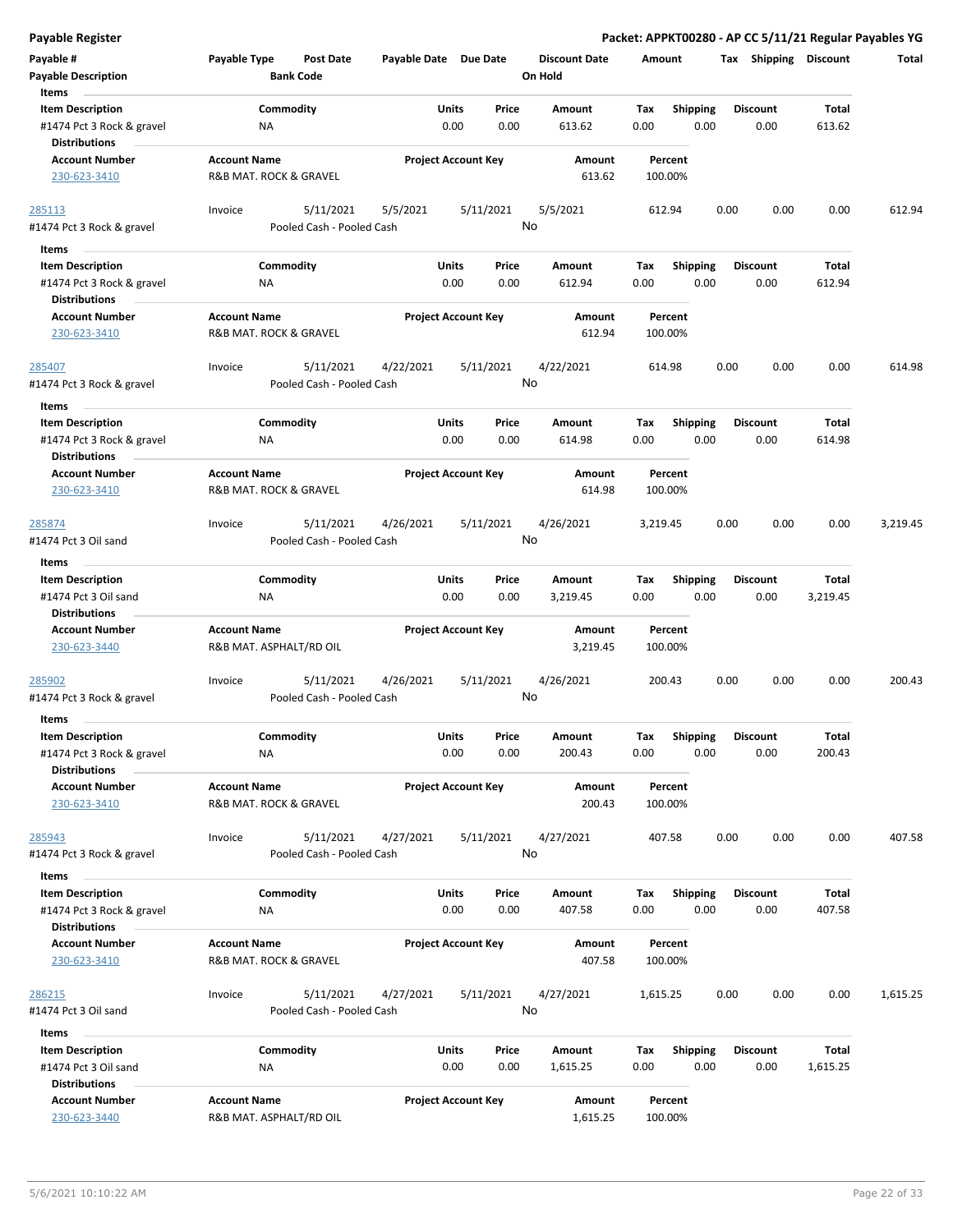| <b>Payable Register</b>                                                                                |                                                       |                  |                                        |                       |                            |               |                                 |                    |             |                    |      |                 |                      |                       | Packet: APPKT00280 - AP CC 5/11/21 Regular Payables YG |
|--------------------------------------------------------------------------------------------------------|-------------------------------------------------------|------------------|----------------------------------------|-----------------------|----------------------------|---------------|---------------------------------|--------------------|-------------|--------------------|------|-----------------|----------------------|-----------------------|--------------------------------------------------------|
| Payable #<br><b>Payable Description</b>                                                                | Payable Type                                          | <b>Bank Code</b> | <b>Post Date</b>                       | Payable Date Due Date |                            |               | <b>Discount Date</b><br>On Hold |                    | Amount      |                    |      |                 |                      | Tax Shipping Discount | Total                                                  |
| 286296<br>#1474 Pct 3 Rock & gravel                                                                    | Invoice                                               |                  | 5/11/2021<br>Pooled Cash - Pooled Cash | 4/28/2021             |                            | 5/11/2021     | 4/28/2021<br>No                 |                    | 1,022.82    |                    |      | 0.00            | 0.00                 | 0.00                  | 1,022.82                                               |
| Items<br><b>Item Description</b><br>#1474 Pct 3 Rock & gravel                                          |                                                       | Commodity<br>NA  |                                        |                       | Units<br>0.00              | Price<br>0.00 | Amount<br>1,022.82              |                    | Tax<br>0.00 | <b>Shipping</b>    | 0.00 | <b>Discount</b> | 0.00                 | Total<br>1,022.82     |                                                        |
| <b>Distributions</b><br><b>Account Number</b><br>230-623-3410                                          | <b>Account Name</b><br>R&B MAT. ROCK & GRAVEL         |                  |                                        |                       | <b>Project Account Key</b> |               |                                 | Amount<br>1,022.82 |             | Percent<br>100.00% |      |                 |                      |                       |                                                        |
| 286487<br>#1474 Pct 3 Rock & gravel                                                                    | Invoice                                               |                  | 5/11/2021<br>Pooled Cash - Pooled Cash | 4/29/2021             |                            | 5/11/2021     | 4/29/2021<br>No                 |                    | 1,023.41    |                    |      | 0.00            | 0.00                 | 0.00                  | 1,023.41                                               |
| Items<br><b>Item Description</b><br>#1474 Pct 3 Rock & gravel<br><b>Distributions</b>                  |                                                       | Commodity<br>NA  |                                        |                       | Units<br>0.00              | Price<br>0.00 | Amount<br>1,023.41              |                    | Tax<br>0.00 | <b>Shipping</b>    | 0.00 | <b>Discount</b> | 0.00                 | Total<br>1,023.41     |                                                        |
| <b>Account Number</b><br>230-623-3410                                                                  | <b>Account Name</b><br>R&B MAT. ROCK & GRAVEL         |                  |                                        |                       | <b>Project Account Key</b> |               |                                 | Amount<br>1,023.41 |             | Percent<br>100.00% |      |                 |                      |                       |                                                        |
| Vendor: 00353 - RDO EQUIPMENT CO                                                                       |                                                       |                  |                                        |                       |                            |               |                                 |                    |             |                    |      |                 | <b>Vendor Total:</b> |                       | 3,087.42                                               |
| P7754224<br>#7451002 Pct 3 rubber track/filters                                                        | Invoice                                               |                  | 5/11/2021<br>Pooled Cash - Pooled Cash | 5/3/2021              |                            | 5/11/2021     | 5/3/2021<br>No                  |                    | 3,087.42    |                    |      | 0.00            | 0.00                 | 0.00                  | 3,087.42                                               |
| Items<br><b>Item Description</b><br>#7451002 Pct 3 rubber track/filters<br><b>Distributions</b>        |                                                       | Commodity<br>NA  |                                        |                       | Units<br>0.00              | Price<br>0.00 | Amount<br>3,087.42              |                    | Tax<br>0.00 | <b>Shipping</b>    | 0.00 | <b>Discount</b> | 0.00                 | Total<br>3,087.42     |                                                        |
| <b>Account Number</b><br>230-623-4580                                                                  | <b>Account Name</b><br><b>R&amp;M MACHINERY PARTS</b> |                  |                                        |                       | <b>Project Account Key</b> |               |                                 | Amount<br>3,087.42 |             | Percent<br>100.00% |      |                 |                      |                       |                                                        |
| <b>Vendor:</b> VEN02374 - Reed's Automotive                                                            |                                                       |                  |                                        |                       |                            |               |                                 |                    |             |                    |      |                 | <b>Vendor Total:</b> |                       | 158.55                                                 |
| 3567<br>Pct 1 2006 Dodge repair                                                                        | Invoice                                               |                  | 5/11/2021<br>Pooled Cash - Pooled Cash | 4/12/2021             |                            | 5/11/2021     | 4/12/2021<br>No                 |                    |             | 158.55             |      | 0.00            | 0.00                 | 0.00                  | 158.55                                                 |
| Items<br><b>Item Description</b><br>Pct 1 2006 Dodge repair<br><b>Distributions</b>                    |                                                       | Commodity<br>NA  |                                        |                       | Units<br>0.00              | Price<br>0.00 | Amount<br>158.55                |                    | Tax<br>0.00 | <b>Shipping</b>    | 0.00 | <b>Discount</b> | 0.00                 | Total<br>158.55       |                                                        |
| <b>Account Number</b><br>210-621-4580                                                                  | <b>Account Name</b><br><b>R&amp;M MACHINERY PARTS</b> |                  |                                        |                       | <b>Project Account Key</b> |               |                                 | Amount<br>158.55   |             | Percent<br>100.00% |      |                 |                      |                       |                                                        |
| <b>Vendor: 00365 - RLI</b>                                                                             |                                                       |                  |                                        |                       |                            |               |                                 |                    |             |                    |      |                 |                      | <b>Vendor Total:</b>  | 50.00                                                  |
| 1262127<br>Bond LSM1262127 S Dennis renewal exp 6-20 Pooled Cash - Pooled Cash                         | Invoice                                               |                  | 5/11/2021                              | 4/22/2021             |                            | 5/11/2021     | 4/22/2021<br>No                 |                    |             | 50.00              |      | 0.00            | 0.00                 | 0.00                  | 50.00                                                  |
| Items<br><b>Item Description</b><br>Bond LSM1262127 S Dennis renewal exp 6 NA<br><b>Distributions</b>  |                                                       | Commodity        |                                        |                       | Units<br>0.00              | Price<br>0.00 | Amount                          | 50.00              | Tax<br>0.00 | <b>Shipping</b>    | 0.00 | <b>Discount</b> | 0.00                 | Total<br>50.00        |                                                        |
| <b>Account Number</b><br>100-457-4800                                                                  | <b>Account Name</b><br><b>BOND</b>                    |                  |                                        |                       | <b>Project Account Key</b> |               |                                 | Amount<br>50.00    |             | Percent<br>100.00% |      |                 |                      |                       |                                                        |
| Vendor: VEN02094 - Robinson, Laura                                                                     |                                                       |                  |                                        |                       |                            |               |                                 |                    |             |                    |      |                 | <b>Vendor Total:</b> |                       | 109.68                                                 |
| INV0001872<br>Windom travel 2020 miles 54.4/2021 miles 140. Pooled Cash - Pooled Cash                  | Invoice                                               |                  | 5/11/2021                              | 5/3/2021              |                            | 5/11/2021     | 5/3/2021<br>No                  |                    |             | 109.68             |      | 0.00            | 0.00                 | 0.00                  | 109.68                                                 |
| Items<br><b>Item Description</b><br>Windom travel 2020 miles 54.4/2021 mile NA<br><b>Distributions</b> |                                                       | Commodity        |                                        |                       | Units<br>0.00              | Price<br>0.00 | Amount<br>109.68                |                    | Tax<br>0.00 | <b>Shipping</b>    | 0.00 | <b>Discount</b> | 0.00                 | Total<br>109.68       |                                                        |
| <b>Account Number</b><br>100-403-4270                                                                  | <b>Account Name</b>                                   |                  | OUT OF COUNTY TRAVEL/TRAINING          |                       | <b>Project Account Key</b> |               |                                 | Amount<br>109.68   |             | Percent<br>100.00% |      |                 |                      |                       |                                                        |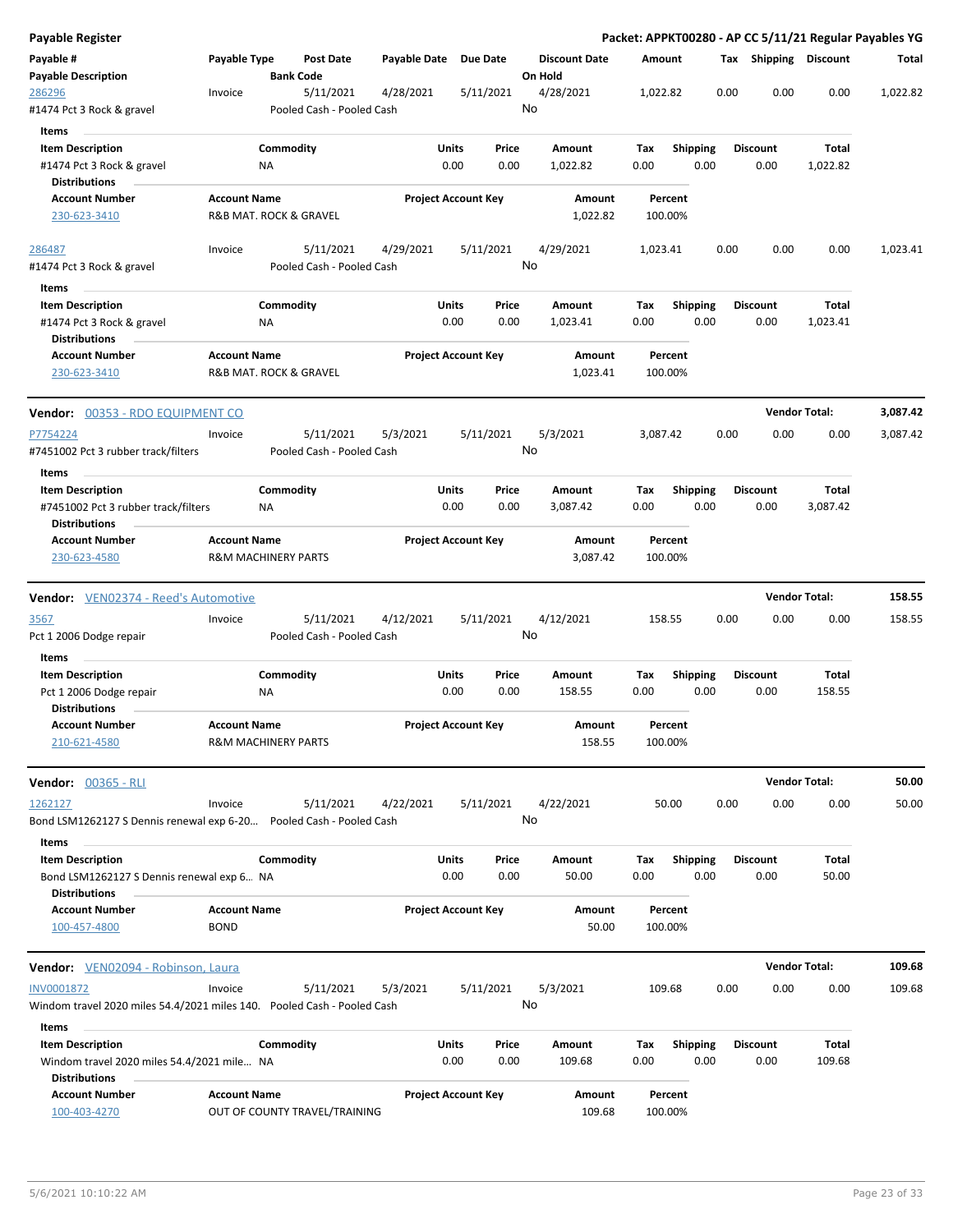| Payable Register                                                                                        |                                                       |                                        |                       |                            |               |                                 |             |                         |      |                         | Packet: APPKT00280 - AP CC 5/11/21 Regular Payables YG |          |
|---------------------------------------------------------------------------------------------------------|-------------------------------------------------------|----------------------------------------|-----------------------|----------------------------|---------------|---------------------------------|-------------|-------------------------|------|-------------------------|--------------------------------------------------------|----------|
| Payable #<br><b>Payable Description</b>                                                                 | Payable Type                                          | <b>Post Date</b><br><b>Bank Code</b>   | Payable Date Due Date |                            |               | <b>Discount Date</b><br>On Hold | Amount      |                         |      | Tax Shipping Discount   |                                                        | Total    |
| <b>Vendor:</b> 00349 - SANITATION SOLUTIONS, INC.                                                       |                                                       |                                        |                       |                            |               |                                 |             |                         |      |                         | <b>Vendor Total:</b>                                   | 2,408.60 |
| 3423612<br>#5200-29625 Pct 3 trash April 2021                                                           | Invoice                                               | 5/11/2021<br>Pooled Cash - Pooled Cash | 5/1/2021              |                            | 5/11/2021     | 5/1/2021<br>No                  |             | 90.83                   | 0.00 | 0.00                    | 0.00                                                   | 90.83    |
| Items<br><b>Item Description</b><br>#5200-29625 Pct 3 trash April 2021<br><b>Distributions</b>          | ΝA                                                    | Commodity                              |                       | Units<br>0.00              | Price<br>0.00 | Amount<br>90.83                 | Tax<br>0.00 | <b>Shipping</b><br>0.00 |      | <b>Discount</b><br>0.00 | <b>Total</b><br>90.83                                  |          |
| <b>Account Number</b>                                                                                   | <b>Account Name</b>                                   |                                        |                       | <b>Project Account Key</b> |               | Amount                          |             | Percent                 |      |                         |                                                        |          |
| 230-623-4430                                                                                            | <b>TRASH PICK-UP</b>                                  |                                        |                       |                            |               | 90.83                           | 100.00%     |                         |      |                         |                                                        |          |
| 3423702<br>#5200-30700 Pct 3 debris removal April 2021                                                  | Invoice                                               | 5/11/2021<br>Pooled Cash - Pooled Cash | 5/1/2021              |                            | 5/11/2021     | 5/1/2021<br>No                  | 427.51      |                         | 0.00 | 0.00                    | 0.00                                                   | 427.51   |
| Items<br><b>Item Description</b><br>#5200-30700 Pct 3 debris removal April 2 NA<br><b>Distributions</b> |                                                       | Commodity                              |                       | Units<br>0.00              | Price<br>0.00 | Amount<br>427.51                | Tax<br>0.00 | <b>Shipping</b><br>0.00 |      | <b>Discount</b><br>0.00 | Total<br>427.51                                        |          |
| <b>Account Number</b><br>230-623-3500                                                                   | <b>Account Name</b><br><b>DEBRIS REMOVAL</b>          |                                        |                       | <b>Project Account Key</b> |               | Amount<br>427.51                | 100.00%     | Percent                 |      |                         |                                                        |          |
| 3423738<br>#5200-31166 Pct 1 trash April 2021                                                           | Invoice                                               | 5/11/2021<br>Pooled Cash - Pooled Cash | 5/1/2021              |                            | 5/11/2021     | 5/1/2021<br>No                  |             | 90.83                   | 0.00 | 0.00                    | 0.00                                                   | 90.83    |
| Items                                                                                                   |                                                       |                                        |                       |                            |               |                                 |             |                         |      |                         |                                                        |          |
| <b>Item Description</b><br>#5200-31166 Pct 1 trash April 2021<br><b>Distributions</b>                   | ΝA                                                    | Commodity                              |                       | Units<br>0.00              | Price<br>0.00 | Amount<br>90.83                 | Tax<br>0.00 | <b>Shipping</b><br>0.00 |      | <b>Discount</b><br>0.00 | Total<br>90.83                                         |          |
| <b>Account Number</b><br>210-621-4430                                                                   | <b>Account Name</b><br><b>TRASH PICKUP</b>            |                                        |                       | <b>Project Account Key</b> |               | Amount<br>90.83                 | 100.00%     | Percent                 |      |                         |                                                        |          |
| 3428146<br>#5200-50863 Courthouse trash April 2021                                                      | Invoice                                               | 5/11/2021<br>Pooled Cash - Pooled Cash | 5/1/2021              |                            | 5/11/2021     | 5/1/2021<br>No                  | 1,799.43    |                         | 0.00 | 0.00                    | 0.00                                                   | 1,799.43 |
| Items<br><b>Item Description</b><br>#5200-50863 Courthouse trash April 2021<br><b>Distributions</b>     | ΝA                                                    | Commodity                              |                       | Units<br>0.00              | Price<br>0.00 | Amount<br>1,799.43              | Tax<br>0.00 | <b>Shipping</b><br>0.00 |      | <b>Discount</b><br>0.00 | Total<br>1,799.43                                      |          |
| <b>Account Number</b><br>690-669-4430                                                                   | <b>Account Name</b><br><b>TRASH PICK UP</b>           |                                        |                       | <b>Project Account Key</b> |               | Amount<br>1,799.43              | 100.00%     | Percent                 |      |                         |                                                        |          |
| Vendor: 00191 - SANSOM TRUCK PARTS                                                                      |                                                       |                                        |                       |                            |               |                                 |             |                         |      |                         | <b>Vendor Total:</b>                                   | 419.58   |
| 221866<br>Pct 3 air horn                                                                                | Credit Memo                                           | 5/11/2021<br>Pooled Cash - Pooled Cash | 4/1/2021              |                            | 4/1/2021      | 4/1/2021<br>No                  | $-38.50$    |                         | 0.00 | 0.00                    | 0.00                                                   | $-38.50$ |
| Items                                                                                                   |                                                       |                                        |                       |                            |               |                                 |             |                         |      |                         |                                                        |          |
| <b>Item Description</b><br>Pct 3 air horn<br><b>Distributions</b>                                       | <b>NA</b>                                             | Commodity                              |                       | Units<br>0.00              | Price<br>0.00 | Amount<br>$-38.50$              | Tax<br>0.00 | Shipping<br>0.00        |      | <b>Discount</b><br>0.00 | Total<br>$-38.50$                                      |          |
| <b>Account Number</b><br>230-623-4580                                                                   | <b>Account Name</b><br><b>R&amp;M MACHINERY PARTS</b> |                                        |                       | <b>Project Account Key</b> |               | Amount<br>$-38.50$              | 100.00%     | Percent                 |      |                         |                                                        |          |
| <u>62111</u><br>Pct 3 #306 truck repair                                                                 | Invoice                                               | 5/11/2021<br>Pooled Cash - Pooled Cash | 4/6/2021              |                            | 5/11/2021     | 4/6/2021<br>No                  |             | 50.00                   | 0.00 | 0.00                    | 0.00                                                   | 50.00    |
| <b>Items</b>                                                                                            |                                                       |                                        |                       |                            |               |                                 |             |                         |      |                         |                                                        |          |
| <b>Item Description</b><br>Pct 3 #306 truck repair<br><b>Distributions</b>                              | ΝA                                                    | Commodity                              |                       | Units<br>0.00              | Price<br>0.00 | Amount<br>50.00                 | Tax<br>0.00 | <b>Shipping</b><br>0.00 |      | <b>Discount</b><br>0.00 | <b>Total</b><br>50.00                                  |          |
| <b>Account Number</b><br>230-623-4580                                                                   | <b>Account Name</b><br><b>R&amp;M MACHINERY PARTS</b> |                                        |                       | <b>Project Account Key</b> |               | Amount<br>50.00                 | 100.00%     | Percent                 |      |                         |                                                        |          |
| 62142<br>Pct 3 1999 Volvo repair                                                                        | Invoice                                               | 5/11/2021<br>Pooled Cash - Pooled Cash | 4/14/2021             |                            | 5/11/2021     | 4/14/2021<br>No                 | 408.08      |                         | 0.00 | 0.00                    | 0.00                                                   | 408.08   |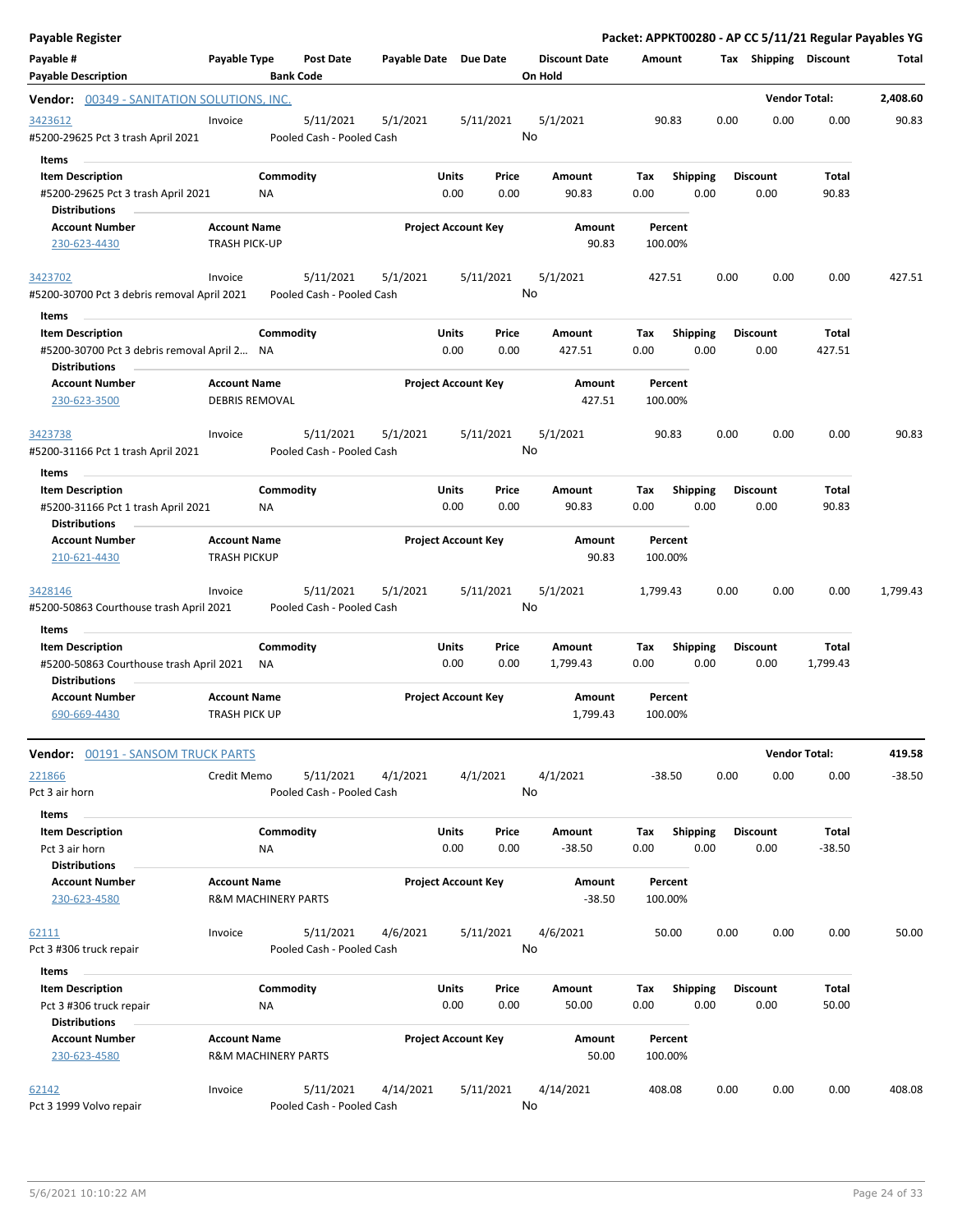| Payable Register                                                                             |                                                       |                        |                                        |                       |               |                            |               |                                 |             |                         |      |                         | Packet: APPKT00280 - AP CC 5/11/21 Regular Payables YG |          |
|----------------------------------------------------------------------------------------------|-------------------------------------------------------|------------------------|----------------------------------------|-----------------------|---------------|----------------------------|---------------|---------------------------------|-------------|-------------------------|------|-------------------------|--------------------------------------------------------|----------|
| Payable #<br><b>Payable Description</b>                                                      | Payable Type                                          | <b>Bank Code</b>       | <b>Post Date</b>                       | Payable Date Due Date |               |                            |               | <b>Discount Date</b><br>On Hold | Amount      |                         |      | Tax Shipping Discount   |                                                        | Total    |
| Items                                                                                        |                                                       |                        |                                        |                       |               |                            |               |                                 |             |                         |      |                         |                                                        |          |
| <b>Item Description</b><br>Pct 3 1999 Volvo repair<br><b>Distributions</b>                   |                                                       | Commodity<br>ΝA        |                                        |                       | Units<br>0.00 |                            | Price<br>0.00 | Amount<br>408.08                | Tax<br>0.00 | Shipping<br>0.00        |      | <b>Discount</b><br>0.00 | Total<br>408.08                                        |          |
| <b>Account Number</b><br>230-623-4580                                                        | <b>Account Name</b><br><b>R&amp;M MACHINERY PARTS</b> |                        |                                        |                       |               | <b>Project Account Key</b> |               | Amount<br>408.08                | 100.00%     | Percent                 |      |                         |                                                        |          |
| <b>Vendor:</b> VEN02291 - Setterberg, Brad                                                   |                                                       |                        |                                        |                       |               |                            |               |                                 |             |                         |      |                         | <b>Vendor Total:</b>                                   | 240.00   |
| <b>INV0001897</b>                                                                            | Invoice                                               |                        | 5/11/2021                              | 5/5/2021              |               | 5/11/2021                  |               | 5/5/2021                        | 240.00      |                         | 0.00 | 0.00                    | 0.00                                                   | 240.00   |
| Setterberg TX bar dues                                                                       |                                                       |                        | Pooled Cash - Pooled Cash              |                       |               |                            | No            |                                 |             |                         |      |                         |                                                        |          |
| Items                                                                                        |                                                       |                        |                                        |                       |               |                            |               |                                 |             |                         |      |                         |                                                        |          |
| <b>Item Description</b><br>Setterberg TX bar dues<br><b>Distributions</b>                    |                                                       | Commodity<br><b>NA</b> |                                        |                       | Units<br>0.00 |                            | Price<br>0.00 | Amount<br>240.00                | Tax<br>0.00 | <b>Shipping</b><br>0.00 |      | <b>Discount</b><br>0.00 | Total<br>240.00                                        |          |
| <b>Account Number</b><br>100-475-4810                                                        | <b>Account Name</b><br><b>DUES</b>                    |                        |                                        |                       |               | <b>Project Account Key</b> |               | Amount<br>240.00                | 100.00%     | Percent                 |      |                         |                                                        |          |
| Vendor: 00817 - SMITH, THOMAS SCOTT                                                          |                                                       |                        |                                        |                       |               |                            |               |                                 |             |                         |      |                         | <b>Vendor Total:</b>                                   | 4,729.30 |
| <b>INV0001865</b><br>CR-18-26784 Fulbright Dst Ct                                            | Invoice                                               |                        | 5/11/2021<br>Pooled Cash - Pooled Cash | 4/30/2021             |               | 5/11/2021                  | No            | 4/30/2021                       | 1,114.90    |                         | 0.00 | 0.00                    | 0.00                                                   | 1,114.90 |
| Items                                                                                        |                                                       |                        |                                        |                       |               |                            |               |                                 |             |                         |      |                         |                                                        |          |
| <b>Item Description</b>                                                                      |                                                       | Commodity              |                                        |                       | Units         |                            | Price         | Amount                          | Tax         | <b>Shipping</b>         |      | <b>Discount</b>         | Total                                                  |          |
| CR-18-26784 Fulbright Dst Ct<br><b>Distributions</b>                                         |                                                       | ΝA                     |                                        |                       | 0.00          |                            | 0.00          | 1,114.90                        | 0.00        | 0.00                    |      | 0.00                    | 1,114.90                                               |          |
| <b>Account Number</b><br>100-435-4370                                                        | <b>Account Name</b><br><b>ATTORNEY FEES</b>           |                        |                                        |                       |               | <b>Project Account Key</b> |               | Amount<br>1,114.90              | 100.00%     | Percent                 |      |                         |                                                        |          |
| INV0001867<br>CR-12-24385 Corbin Dst Ct                                                      | Invoice                                               |                        | 5/11/2021<br>Pooled Cash - Pooled Cash | 2/5/2021              |               | 5/11/2021                  | No            | 2/5/2021                        | 3,614.40    |                         | 0.00 | 0.00                    | 0.00                                                   | 3,614.40 |
| Items                                                                                        |                                                       |                        |                                        |                       |               |                            |               |                                 |             |                         |      |                         |                                                        |          |
| <b>Item Description</b><br>CR-12-24385 Corbin Dst Ct                                         |                                                       | Commodity<br><b>NA</b> |                                        |                       | Units<br>0.00 |                            | Price<br>0.00 | Amount<br>3,614.40              | Tax<br>0.00 | <b>Shipping</b><br>0.00 |      | <b>Discount</b><br>0.00 | Total<br>3,614.40                                      |          |
| <b>Distributions</b><br><b>Account Number</b><br>100-435-4370                                | <b>Account Name</b><br><b>ATTORNEY FEES</b>           |                        |                                        |                       |               | <b>Project Account Key</b> |               | Amount<br>3,614.40              | 100.00%     | Percent                 |      |                         |                                                        |          |
| Vendor: 00465 - SPRINT                                                                       |                                                       |                        |                                        |                       |               |                            |               |                                 |             |                         |      |                         | <b>Vendor Total:</b>                                   | 149.08   |
| 700059508-035<br>3/17-4/16/21 Sheriff internet                                               | Invoice                                               |                        | 5/11/2021<br>Pooled Cash - Pooled Cash | 4/20/2021             |               | 5/11/2021                  | No            | 4/20/2021                       | 149.08      |                         | 0.00 | 0.00                    | 0.00                                                   | 149.08   |
| Items<br><b>Item Description</b><br>3/17-4/16/21 Sheriff internet<br><b>Distributions</b>    |                                                       | Commodity<br>NA        |                                        |                       | Units<br>0.00 |                            | Price<br>0.00 | Amount<br>149.08                | Тах<br>0.00 | Shipping<br>0.00        |      | <b>Discount</b><br>0.00 | <b>Total</b><br>149.08                                 |          |
| <b>Account Number</b><br>100-560-4210                                                        | <b>Account Name</b><br><b>INTERNET SERVICE</b>        |                        |                                        |                       |               | <b>Project Account Key</b> |               | Amount<br>149.08                | 100.00%     | Percent                 |      |                         |                                                        |          |
| <b>Vendor: 00364 - TDCAA</b>                                                                 |                                                       |                        |                                        |                       |               |                            |               |                                 |             |                         |      |                         | <b>Vendor Total:</b>                                   | 220.00   |
| 183901<br>Membership Dues exp 6/1-22                                                         | Invoice                                               |                        | 5/11/2021<br>Pooled Cash - Pooled Cash | 5/3/2021              |               | 5/11/2021                  | No            | 5/3/2021                        | 220.00      |                         | 0.00 | 0.00                    | 0.00                                                   | 220.00   |
| Items                                                                                        |                                                       |                        |                                        |                       |               |                            |               |                                 |             |                         |      |                         |                                                        |          |
| <b>Item Description</b><br>Membership Dues exp 6/1-22 Aviles #123 NA<br><b>Distributions</b> |                                                       | Commodity              |                                        |                       | Units<br>0.00 |                            | Price<br>0.00 | Amount<br>50.00                 | Tax<br>0.00 | <b>Shipping</b><br>0.00 |      | <b>Discount</b><br>0.00 | <b>Total</b><br>50.00                                  |          |
| <b>Account Number</b><br>100-475-4810                                                        | <b>Account Name</b><br><b>DUES</b>                    |                        |                                        |                       |               | <b>Project Account Key</b> |               | Amount<br>50.00                 | 100.00%     | Percent                 |      |                         |                                                        |          |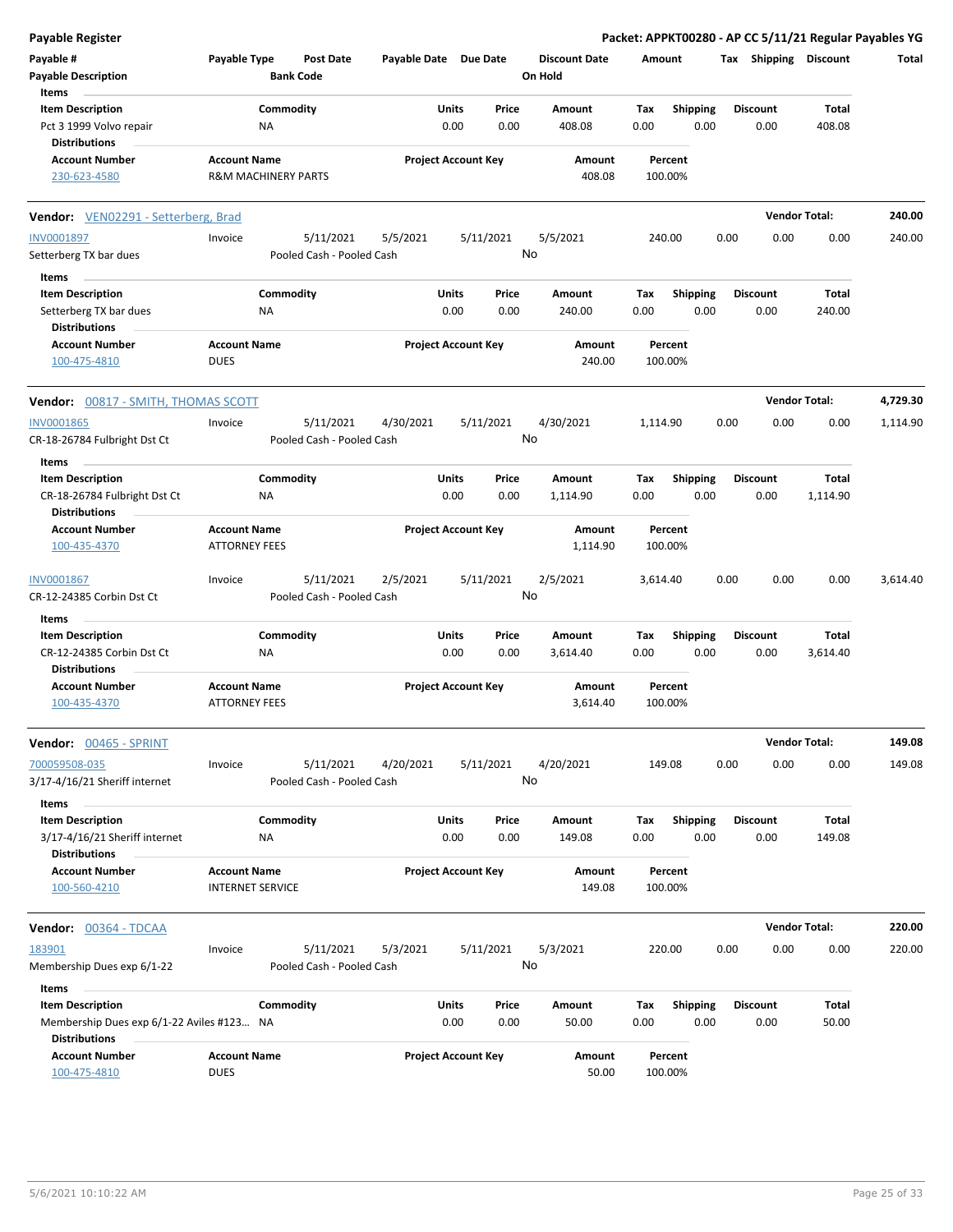| <b>Payable Register</b>                         |                           |                           |                       |                            |                      |           |                         | Packet: APPKT00280 - AP CC 5/11/21 Regular Payables YG |                      |           |
|-------------------------------------------------|---------------------------|---------------------------|-----------------------|----------------------------|----------------------|-----------|-------------------------|--------------------------------------------------------|----------------------|-----------|
| Payable #                                       | Payable Type              | <b>Post Date</b>          | Payable Date Due Date |                            | <b>Discount Date</b> | Amount    |                         | Tax Shipping Discount                                  |                      | Total     |
| <b>Payable Description</b>                      |                           | <b>Bank Code</b>          |                       |                            | On Hold              |           |                         |                                                        |                      |           |
| Items                                           |                           |                           |                       |                            |                      |           |                         |                                                        |                      |           |
| <b>Item Description</b>                         |                           | Commodity                 |                       | Units<br>Price             | Amount               | Tax       | Shipping                | <b>Discount</b>                                        | Total                |           |
| Membership Dues exp 6/1-22 Briley #123 NA       |                           |                           |                       | 0.00<br>0.00               | 60.00                | 0.00      | 0.00                    | 0.00                                                   | 60.00                |           |
| <b>Distributions</b>                            |                           |                           |                       |                            |                      |           |                         |                                                        |                      |           |
| <b>Account Number</b>                           | <b>Account Name</b>       |                           |                       | <b>Project Account Key</b> | Amount               | Percent   |                         |                                                        |                      |           |
| 100-475-4810                                    | <b>DUES</b>               |                           |                       |                            | 60.00                | 100.00%   |                         |                                                        |                      |           |
| Items                                           |                           |                           |                       |                            |                      |           |                         |                                                        |                      |           |
| <b>Item Description</b>                         |                           | Commodity                 |                       | Units<br>Price             | Amount               | Tax       | <b>Shipping</b>         | <b>Discount</b>                                        | Total                |           |
| Membership Dues exp 6/1-22 Porter #392 NA       |                           |                           |                       | 0.00<br>0.00               | 60.00                | 0.00      | 0.00                    | 0.00                                                   | 60.00                |           |
| <b>Distributions</b>                            |                           |                           |                       |                            |                      |           |                         |                                                        |                      |           |
| <b>Account Number</b>                           | <b>Account Name</b>       |                           |                       | <b>Project Account Key</b> | Amount               | Percent   |                         |                                                        |                      |           |
| 100-475-4810                                    | <b>DUES</b>               |                           |                       |                            | 60.00                | 100.00%   |                         |                                                        |                      |           |
| Items                                           |                           |                           |                       |                            |                      |           |                         |                                                        |                      |           |
| <b>Item Description</b>                         |                           | Commodity                 |                       | Units<br>Price             | Amount               | Tax       | <b>Shipping</b>         | <b>Discount</b>                                        | Total                |           |
| Membership Dues exp 6/1-22 Woods #12 NA         |                           |                           |                       | 0.00<br>0.00               | 50.00                | 0.00      | 0.00                    | 0.00                                                   | 50.00                |           |
| <b>Distributions</b>                            |                           |                           |                       |                            |                      |           |                         |                                                        |                      |           |
| <b>Account Number</b>                           | <b>Account Name</b>       |                           |                       | <b>Project Account Key</b> | Amount               | Percent   |                         |                                                        |                      |           |
| 100-475-4810                                    | <b>DUES</b>               |                           |                       |                            | 50.00                | 100.00%   |                         |                                                        |                      |           |
|                                                 |                           |                           |                       |                            |                      |           |                         |                                                        | <b>Vendor Total:</b> | 15,535.91 |
| <b>Vendor: 00265 - TEXHOMA LIMESTONE, INC.</b>  |                           |                           |                       |                            |                      |           |                         |                                                        |                      |           |
| 8390                                            | Invoice                   | 5/11/2021                 | 5/4/2021              | 5/11/2021                  | 5/4/2021             | 15,535.91 |                         | 0.00<br>0.00                                           | 0.00                 | 15,535.91 |
| Pct 1 Rock & gravel - hauling 4/26-30/21        |                           | Pooled Cash - Pooled Cash |                       |                            | No                   |           |                         |                                                        |                      |           |
| Items                                           |                           |                           |                       |                            |                      |           |                         |                                                        |                      |           |
| <b>Item Description</b>                         |                           | Commodity                 |                       | Units<br>Price             | Amount               | Tax       | <b>Shipping</b>         | <b>Discount</b>                                        | Total                |           |
| Pct 1 Rock & gravel - hauling 4/26-30/21        |                           | ΝA                        |                       | 0.00<br>0.00               | 15,535.91            | 0.00      | 0.00                    | 0.00                                                   | 15,535.91            |           |
| <b>Distributions</b>                            |                           |                           |                       |                            |                      |           |                         |                                                        |                      |           |
| <b>Account Number</b>                           | <b>Account Name</b>       |                           |                       | <b>Project Account Key</b> | Amount               | Percent   |                         |                                                        |                      |           |
| 210-621-3410                                    |                           | R&B MAT. ROCK & GRAVEL    |                       |                            | 15,535.91            | 100.00%   |                         |                                                        |                      |           |
| <b>Vendor: 00627 - THE FANNIN COUNTY LEADER</b> |                           |                           |                       |                            |                      |           |                         |                                                        | <b>Vendor Total:</b> | 160.98    |
|                                                 |                           |                           |                       |                            |                      |           |                         |                                                        |                      |           |
| <b>INV0001864</b>                               | Invoice                   | 5/11/2021                 | 4/30/2021             | 5/11/2021                  | 4/30/2021            | 160.98    |                         | 0.00<br>0.00                                           | 0.00                 | 160.98    |
| April 2021 Notices                              |                           | Pooled Cash - Pooled Cash |                       |                            | No                   |           |                         |                                                        |                      |           |
| Items                                           |                           |                           |                       |                            |                      |           |                         |                                                        |                      |           |
| <b>Item Description</b>                         |                           | Commodity                 |                       | Units<br>Price             | Amount               | Tax       | <b>Shipping</b>         | <b>Discount</b>                                        | Total                |           |
| April 2021 Notices                              |                           | NA                        |                       | 0.00<br>0.00               | 160.98               | 0.00      | 0.00                    | 0.00                                                   | 160.98               |           |
| <b>Distributions</b>                            |                           |                           |                       |                            |                      |           |                         |                                                        |                      |           |
| <b>Account Number</b>                           | <b>Account Name</b>       |                           |                       | <b>Project Account Key</b> | Amount               | Percent   |                         |                                                        |                      |           |
| 100-409-4300                                    | <b>BIDS &amp; NOTICES</b> |                           |                       |                            | 160.98               | 100.00%   |                         |                                                        |                      |           |
| <b>Vendor: 00245 - THE WAREHOUSE</b>            |                           |                           |                       |                            |                      |           |                         |                                                        | <b>Vendor Total:</b> | 33.33     |
|                                                 |                           |                           |                       |                            |                      |           |                         |                                                        |                      |           |
| 96315                                           | Invoice                   | 5/11/2021                 | 5/2/2021              | 5/11/2021                  | 5/2/2021<br>No       | 19.91     |                         | 0.00<br>0.00                                           | 0.00                 | 19.91     |
| #4540 Sheriff postage                           |                           | Pooled Cash - Pooled Cash |                       |                            |                      |           |                         |                                                        |                      |           |
| Items                                           |                           |                           |                       |                            |                      |           |                         |                                                        |                      |           |
| <b>Item Description</b>                         |                           | Commodity                 |                       | <b>Units</b><br>Price      | Amount               | Tax       | <b>Shipping</b>         | <b>Discount</b>                                        | Total                |           |
| #4540 Sheriff postage                           |                           | ΝA                        |                       | 0.00<br>0.00               | 19.91                | 0.00      | 0.00                    | 0.00                                                   | 19.91                |           |
| <b>Distributions</b>                            |                           |                           |                       |                            |                      |           |                         |                                                        |                      |           |
| <b>Account Number</b>                           | <b>Account Name</b>       |                           |                       | <b>Project Account Key</b> | Amount               | Percent   |                         |                                                        |                      |           |
| 100-560-3110                                    | POSTAGE                   |                           |                       |                            | 19.91                | 100.00%   |                         |                                                        |                      |           |
| 96674                                           | Invoice                   | 5/11/2021                 | 5/2/2021              | 5/11/2021                  | 5/2/2021             | 13.42     |                         | 0.00<br>0.00                                           | 0.00                 | 13.42     |
| #1853 Co Clerk postage                          |                           | Pooled Cash - Pooled Cash |                       |                            | No                   |           |                         |                                                        |                      |           |
|                                                 |                           |                           |                       |                            |                      |           |                         |                                                        |                      |           |
| Items                                           |                           |                           |                       |                            |                      |           |                         |                                                        |                      |           |
| <b>Item Description</b>                         |                           | Commodity<br>NA           |                       | Units<br>Price<br>0.00     | Amount               | Tax       | <b>Shipping</b><br>0.00 | <b>Discount</b>                                        | Total<br>30.82       |           |
| #1853 Co Clerk postage<br><b>Distributions</b>  |                           |                           |                       | 0.00                       | 30.82                | 0.00      |                         | 0.00                                                   |                      |           |
| <b>Account Number</b>                           | <b>Account Name</b>       |                           |                       | <b>Project Account Key</b> | Amount               | Percent   |                         |                                                        |                      |           |
| 100-403-3110                                    | POSTAGE                   |                           |                       |                            | 30.82                | 100.00%   |                         |                                                        |                      |           |
|                                                 |                           |                           |                       |                            |                      |           |                         |                                                        |                      |           |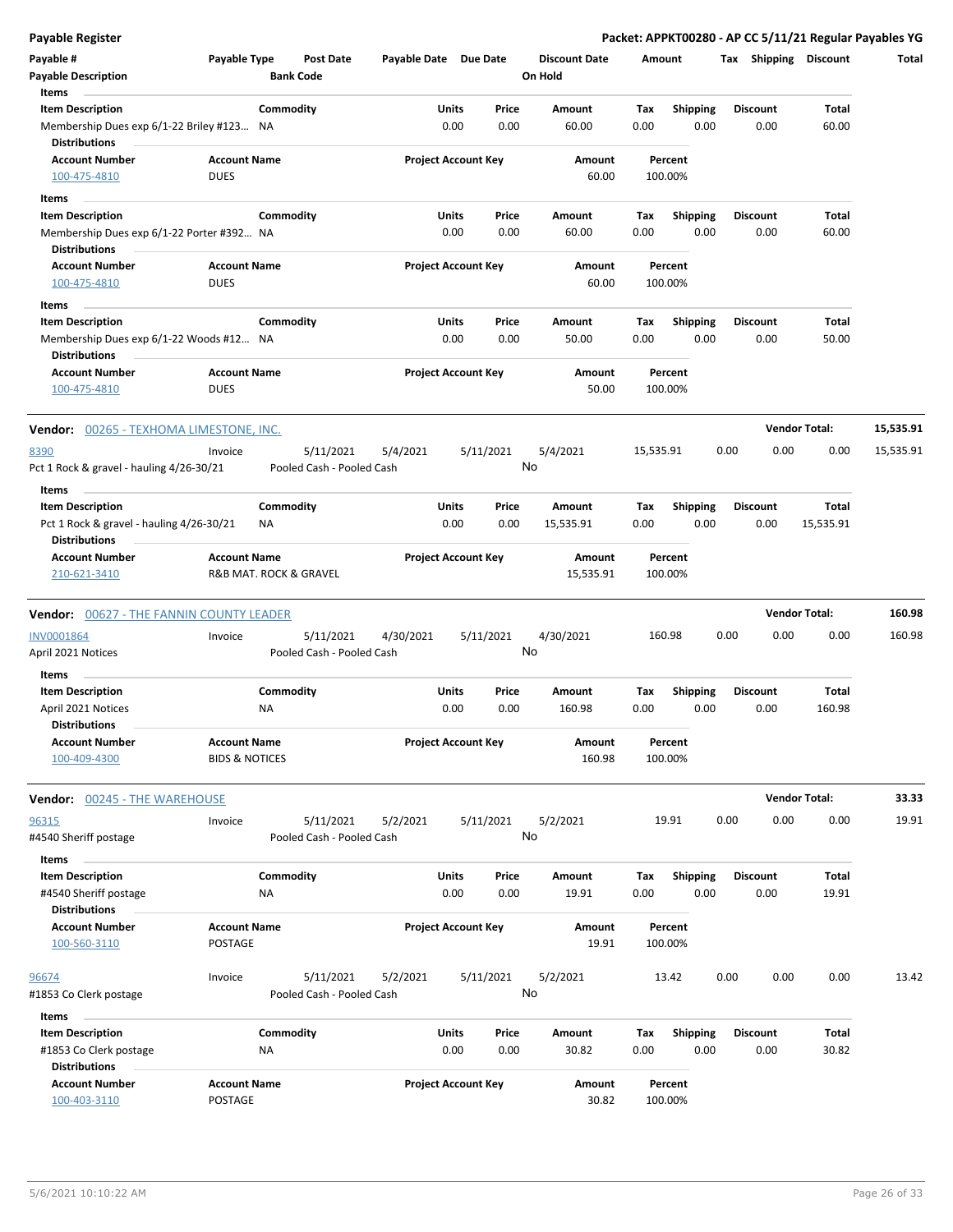| <b>Payable Register</b>                                   |                                |                           |                            |       |           |                      |            |                 |      |                 |                       | Packet: APPKT00280 - AP CC 5/11/21 Regular Payables YG |
|-----------------------------------------------------------|--------------------------------|---------------------------|----------------------------|-------|-----------|----------------------|------------|-----------------|------|-----------------|-----------------------|--------------------------------------------------------|
| Payable #                                                 | Payable Type                   | <b>Post Date</b>          | Payable Date Due Date      |       |           | <b>Discount Date</b> | Amount     |                 |      |                 | Tax Shipping Discount | Total                                                  |
| <b>Payable Description</b>                                |                                | <b>Bank Code</b>          |                            |       |           | On Hold              |            |                 |      |                 |                       |                                                        |
| Items                                                     |                                |                           |                            |       |           |                      |            |                 |      |                 |                       |                                                        |
| <b>Item Description</b>                                   |                                | Commodity                 |                            | Units | Price     | Amount               | Tax        | Shipping        |      | <b>Discount</b> | Total                 |                                                        |
| #1853 Co Clerk postage<br><b>Distributions</b>            | NA                             |                           |                            | 0.00  | 0.00      | $-17.40$             | 0.00       | 0.00            |      | 0.00            | $-17.40$              |                                                        |
| <b>Account Number</b>                                     | <b>Account Name</b>            |                           | <b>Project Account Key</b> |       |           | Amount               |            | Percent         |      |                 |                       |                                                        |
| 100-510-3110                                              | POSTAGE                        |                           |                            |       |           | $-17.40$             |            | 100.00%         |      |                 |                       |                                                        |
| Vendor: 00456 - TOPLINE HYDRAULICS INC                    |                                |                           |                            |       |           |                      |            |                 |      |                 | <b>Vendor Total:</b>  | 320.61                                                 |
| 8572                                                      | Invoice                        | 5/11/2021                 | 4/16/2021                  |       | 5/11/2021 | 4/16/2021            |            | 320.61          | 0.00 | 0.00            | 0.00                  | 320.61                                                 |
| Pct 3 Hydraulic hose                                      |                                | Pooled Cash - Pooled Cash |                            |       |           | No                   |            |                 |      |                 |                       |                                                        |
| Items                                                     |                                |                           |                            |       |           |                      |            |                 |      |                 |                       |                                                        |
| <b>Item Description</b>                                   |                                | Commodity                 |                            | Units | Price     | Amount               | Tax        | <b>Shipping</b> |      | <b>Discount</b> | <b>Total</b>          |                                                        |
| Pct 3 Hydraulic hose                                      | Goods                          |                           |                            | 1.00  | 320.61    | 320.61               | 0.00       | 0.00            |      | 0.00            | 320.61                |                                                        |
| <b>Distributions</b>                                      |                                |                           |                            |       |           |                      |            |                 |      |                 |                       |                                                        |
| <b>Account Number</b>                                     | <b>Account Name</b>            |                           | <b>Project Account Key</b> |       |           | Amount               |            | Percent         |      |                 |                       |                                                        |
| 230-623-4580                                              | <b>R&amp;M MACHINERY PARTS</b> |                           |                            |       |           | 320.61               |            | 100.00%         |      |                 |                       |                                                        |
| <b>Vendor: 00539 - U.S. BANK CORPORATE TRUST</b>          |                                |                           |                            |       |           |                      |            |                 |      |                 | <b>Vendor Total:</b>  | 165,410.84                                             |
| <b>FAN210403FCMJ</b>                                      | Invoice                        | 5/11/2021                 | 5/3/2021                   |       | 5/11/2021 | 5/3/2021             | 51,364.22  |                 | 0.00 | 0.00            | 0.00                  | 51,364.22                                              |
| April 2021 Main Jail housing                              |                                | Pooled Cash - Pooled Cash |                            |       |           | No                   |            |                 |      |                 |                       |                                                        |
|                                                           |                                |                           |                            |       |           |                      |            |                 |      |                 |                       |                                                        |
| Items                                                     |                                |                           |                            |       |           |                      |            |                 |      |                 |                       |                                                        |
| <b>Item Description</b>                                   |                                | Commodity                 |                            | Units | Price     | Amount               | Tax        | <b>Shipping</b> |      | <b>Discount</b> | Total                 |                                                        |
| April 2021 Main Jail housing<br><b>Distributions</b>      | ΝA                             |                           |                            | 0.00  | 0.00      | 51,364.22            | 0.00       | 0.00            |      | 0.00            | 51,364.22             |                                                        |
| <b>Account Number</b>                                     | <b>Account Name</b>            |                           | <b>Project Account Key</b> |       |           | Amount               |            | Percent         |      |                 |                       |                                                        |
| 100-565-3800                                              | PRISONER HOUSING               |                           |                            |       |           | 51,364.22            |            | 100.00%         |      |                 |                       |                                                        |
| FAN210404FCSA                                             | Invoice                        | 5/11/2021                 | 5/4/2021                   |       | 5/11/2021 | 5/4/2021             | 113,674.92 |                 | 0.00 | 0.00            | 0.00                  | 113,674.92                                             |
| April 2021 S Annex housing                                |                                | Pooled Cash - Pooled Cash |                            |       |           | No                   |            |                 |      |                 |                       |                                                        |
| Items                                                     |                                |                           |                            |       |           |                      |            |                 |      |                 |                       |                                                        |
| <b>Item Description</b>                                   |                                | Commodity                 |                            | Units | Price     | Amount               | Tax        | <b>Shipping</b> |      | <b>Discount</b> | Total                 |                                                        |
| April 2021 S Annex housing<br><b>Distributions</b>        | NA                             |                           |                            | 0.00  | 0.00      | 113,674.92           | 0.00       | 0.00            |      | 0.00            | 113,674.92            |                                                        |
| <b>Account Number</b>                                     | <b>Account Name</b>            |                           | <b>Project Account Key</b> |       |           | <b>Amount</b>        |            | Percent         |      |                 |                       |                                                        |
| 100-565-3800                                              | PRISONER HOUSING               |                           |                            |       |           | 113,674.92           |            | 100.00%         |      |                 |                       |                                                        |
| <b>FAN210414FCMT</b>                                      | Invoice                        | 5/11/2021                 | 5/3/2021                   |       | 5/11/2021 | 5/3/2021             |            | 109.20          | 0.00 | 0.00            | 0.00                  | 109.20                                                 |
| April 2021 Transport                                      |                                | Pooled Cash - Pooled Cash |                            |       |           | No                   |            |                 |      |                 |                       |                                                        |
| Items                                                     |                                |                           |                            |       |           |                      |            |                 |      |                 |                       |                                                        |
| <b>Item Description</b>                                   |                                | Commodity                 |                            | Units | Price     | Amount               | Tax        | Shipping        |      | <b>Discount</b> | Total                 |                                                        |
| April 2021 Transport                                      | NA                             |                           |                            | 0.00  | 0.00      | 109.20               | 0.00       | 0.00            |      | 0.00            | 109.20                |                                                        |
| <b>Distributions</b>                                      |                                |                           |                            |       |           |                      |            |                 |      |                 |                       |                                                        |
| <b>Account Number</b>                                     | <b>Account Name</b>            |                           | <b>Project Account Key</b> |       |           | Amount               |            | Percent         |      |                 |                       |                                                        |
| 100-565-4000                                              |                                | PRISONER TRANSPORT/GUARD  |                            |       |           | 109.20               |            | 100.00%         |      |                 |                       |                                                        |
| <b>FAN210415FCGT</b>                                      | Invoice                        | 5/11/2021                 | 5/3/2021                   |       | 5/11/2021 | 5/3/2021             |            | 262.50          | 0.00 | 0.00            | 0.00                  | 262.50                                                 |
| April 2021 guard hours                                    |                                | Pooled Cash - Pooled Cash |                            |       |           | No                   |            |                 |      |                 |                       |                                                        |
| Items                                                     |                                |                           |                            |       |           |                      |            |                 |      |                 |                       |                                                        |
| <b>Item Description</b>                                   |                                | Commodity                 |                            | Units | Price     | Amount               | Tax        | <b>Shipping</b> |      | <b>Discount</b> | Total                 |                                                        |
| April 2021 guard hours<br><b>Distributions</b>            | NA                             |                           |                            | 0.00  | 0.00      | 262.50               | 0.00       | 0.00            |      | 0.00            | 262.50                |                                                        |
| <b>Account Number</b>                                     | <b>Account Name</b>            |                           | <b>Project Account Key</b> |       |           | Amount               |            | Percent         |      |                 |                       |                                                        |
| 100-565-4000                                              |                                | PRISONER TRANSPORT/GUARD  |                            |       |           | 262.50               |            | 100.00%         |      |                 |                       |                                                        |
| Vendor: VEN02095 - U.S. Postal Service (Postage -On-Call) |                                |                           |                            |       |           |                      |            |                 |      |                 | <b>Vendor Total:</b>  | 5,000.00                                               |
| <b>INV0001876</b>                                         | Invoice                        | 5/11/2021                 | 5/4/2021                   |       | 5/11/2021 | 5/4/2021             | 5,000.00   |                 | 0.00 | 0.00            | 0.00                  | 5,000.00                                               |
| CH postage for machine                                    |                                | Pooled Cash - Pooled Cash |                            |       |           | No                   |            |                 |      |                 |                       |                                                        |
|                                                           |                                |                           |                            |       |           |                      |            |                 |      |                 |                       |                                                        |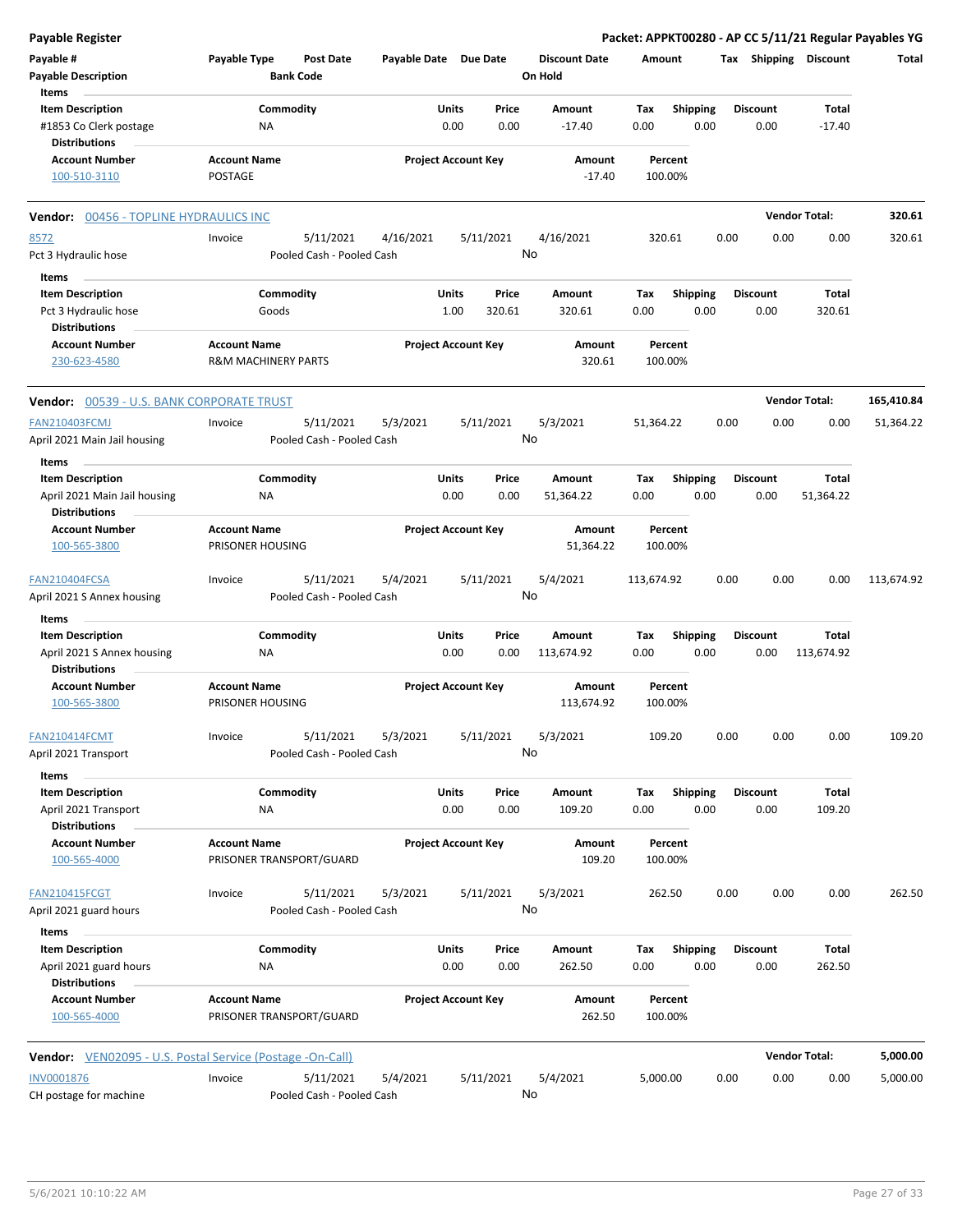| Payable Register                                     |                                |                           |                       |                            |                      |         |                 |                 |      | Packet: APPKT00280 - AP CC 5/11/21 Regular Payables YG |        |
|------------------------------------------------------|--------------------------------|---------------------------|-----------------------|----------------------------|----------------------|---------|-----------------|-----------------|------|--------------------------------------------------------|--------|
| Payable #                                            | Payable Type                   | <b>Post Date</b>          | Payable Date Due Date |                            | <b>Discount Date</b> | Amount  |                 |                 |      | Tax Shipping Discount                                  | Total  |
| <b>Payable Description</b>                           |                                | <b>Bank Code</b>          |                       |                            | On Hold              |         |                 |                 |      |                                                        |        |
| Items                                                |                                |                           |                       |                            |                      |         |                 |                 |      |                                                        |        |
| <b>Item Description</b>                              | Commodity                      |                           | Units                 | Price                      | Amount               | Tax     | Shipping        | <b>Discount</b> |      | Total                                                  |        |
| CH postage for machine                               | ΝA                             |                           |                       | 0.00<br>0.00               | 5,000.00             | 0.00    | 0.00            |                 | 0.00 | 5,000.00                                               |        |
| <b>Distributions</b>                                 |                                |                           |                       |                            |                      |         |                 |                 |      |                                                        |        |
| <b>Account Number</b>                                | <b>Account Name</b>            |                           |                       | <b>Project Account Key</b> | Amount               |         | Percent         |                 |      |                                                        |        |
| 100-510-3110                                         | <b>POSTAGE</b>                 |                           |                       |                            | 5,000.00             | 100.00% |                 |                 |      |                                                        |        |
| Vendor: VEN02203 - U.S. Postal Service               |                                |                           |                       |                            |                      |         |                 |                 |      | <b>Vendor Total:</b>                                   | 825.00 |
| <b>INV0001870</b>                                    | Invoice                        | 5/11/2021                 | 5/3/2021              | 5/11/2021                  | 5/3/2021             | 825.00  |                 | 0.00            | 0.00 | 0.00                                                   | 825.00 |
| 15 rolls of \$.55 stamps                             |                                | Pooled Cash - Pooled Cash |                       |                            | No                   |         |                 |                 |      |                                                        |        |
|                                                      |                                |                           |                       |                            |                      |         |                 |                 |      |                                                        |        |
| Items                                                |                                |                           |                       |                            |                      |         |                 |                 |      |                                                        |        |
| <b>Item Description</b>                              | Commodity                      |                           | Units                 | Price                      | Amount               | Tax     | <b>Shipping</b> | <b>Discount</b> |      | Total                                                  |        |
| 15 rolls of \$.55 stamps<br><b>Distributions</b>     | Goods                          |                           | 15.00                 | 55.00                      | 825.00               | 0.00    | 0.00            |                 | 0.00 | 825.00                                                 |        |
|                                                      |                                |                           |                       | <b>Project Account Key</b> |                      |         |                 |                 |      |                                                        |        |
| <b>Account Number</b>                                | <b>Account Name</b>            |                           |                       |                            | Amount               |         | Percent         |                 |      |                                                        |        |
| 100-510-3110                                         | <b>POSTAGE</b>                 |                           |                       |                            | 825.00               | 100.00% |                 |                 |      |                                                        |        |
| <b>Vendor: 00699 - UNITED AG &amp; TURF</b>          |                                |                           |                       |                            |                      |         |                 |                 |      | <b>Vendor Total:</b>                                   | 18.77  |
| 11437019                                             | Invoice                        | 5/11/2021                 | 4/23/2021             | 5/11/2021                  | 4/23/2021            |         | 18.77           | 0.00            | 0.00 | 0.00                                                   | 18.77  |
| #878667 Pct 3 filter kit                             |                                | Pooled Cash - Pooled Cash |                       |                            | No                   |         |                 |                 |      |                                                        |        |
| Items                                                |                                |                           |                       |                            |                      |         |                 |                 |      |                                                        |        |
| <b>Item Description</b>                              | Commodity                      |                           | Units                 | Price                      | Amount               | Tax     | <b>Shipping</b> | <b>Discount</b> |      | Total                                                  |        |
| #878667 Pct 3 filter kit                             | Goods                          |                           |                       | 1.00<br>18.77              | 18.77                | 0.00    | 0.00            |                 | 0.00 | 18.77                                                  |        |
| <b>Distributions</b>                                 |                                |                           |                       |                            |                      |         |                 |                 |      |                                                        |        |
| <b>Account Number</b>                                | <b>Account Name</b>            |                           |                       | <b>Project Account Key</b> | Amount               |         | Percent         |                 |      |                                                        |        |
| 230-623-4580                                         | <b>R&amp;M MACHINERY PARTS</b> |                           |                       |                            | 18.77                | 100.00% |                 |                 |      |                                                        |        |
|                                                      |                                |                           |                       |                            |                      |         |                 |                 |      |                                                        |        |
| Vendor: 00480 - VESTED NETWORKS                      |                                |                           |                       |                            |                      |         |                 |                 |      | <b>Vendor Total:</b>                                   | 75.75  |
| <b>IN1052</b>                                        | Invoice                        | 5/11/2021                 | 5/3/2021              | 5/11/2021                  | 5/3/2021             |         | 75.75           | 0.00            | 0.00 | 0.00                                                   | 75.75  |
| Phones May 2021                                      |                                | Pooled Cash - Pooled Cash |                       |                            | No                   |         |                 |                 |      |                                                        |        |
| Items                                                |                                |                           |                       |                            |                      |         |                 |                 |      |                                                        |        |
| <b>Item Description</b>                              | Commodity                      |                           | Units                 | Price                      | Amount               | Tax     | <b>Shipping</b> | Discount        |      | Total                                                  |        |
| Phones May 2021                                      | ΝA                             |                           |                       | 0.00<br>0.00               | 75.75                | 0.00    | 0.00            | 0.00            |      | 75.75                                                  |        |
| <b>Distributions</b>                                 |                                |                           |                       |                            |                      |         |                 |                 |      |                                                        |        |
| <b>Account Number</b>                                | <b>Account Name</b>            |                           |                       | <b>Project Account Key</b> | Amount               |         | Percent         |                 |      |                                                        |        |
| 100-510-4200                                         | <b>TELEPHONE</b>               |                           |                       |                            | 75.75                | 100.00% |                 |                 |      |                                                        |        |
|                                                      |                                |                           |                       |                            |                      |         |                 |                 |      |                                                        |        |
| Vendor: 00104 - WEX BANK                             |                                |                           |                       |                            |                      |         |                 |                 |      | <b>Vendor Total:</b>                                   | 145.71 |
| 71622734                                             | Invoice                        | 5/11/2021                 | 4/30/2021             | 5/11/2021                  | 4/30/2021            | 145.71  |                 | 0.00            | 0.00 | 0.00                                                   | 145.71 |
| April 2021 gas                                       |                                | Pooled Cash - Pooled Cash |                       |                            | No                   |         |                 |                 |      |                                                        |        |
| Items                                                |                                |                           |                       |                            |                      |         |                 |                 |      |                                                        |        |
| <b>Item Description</b>                              | Commodity                      |                           | Units                 | Price                      | Amount               | Tax     | Shipping        | <b>Discount</b> |      | Total                                                  |        |
| April 2021 gas                                       | NA                             |                           |                       | 0.00<br>0.00               | 145.71               | 0.00    | 0.00            |                 | 0.00 | 145.71                                                 |        |
| <b>Distributions</b>                                 |                                |                           |                       |                            |                      |         |                 |                 |      |                                                        |        |
| <b>Account Number</b>                                | <b>Account Name</b>            |                           |                       | <b>Project Account Key</b> | Amount               |         | Percent         |                 |      |                                                        |        |
| 100-560-4280                                         | PRISONER TRANSPORT             |                           |                       |                            | 127.17               |         | 87.28%          |                 |      |                                                        |        |
| 100-560-3300                                         | AUTO EXPENSE GAS & OIL         |                           |                       |                            | 18.54                |         | 12.72%          |                 |      |                                                        |        |
|                                                      |                                |                           |                       |                            |                      |         |                 |                 |      |                                                        |        |
| <b>Vendor:</b> 00447 - WHITE SHED WATER SUPPLY CORP. |                                |                           |                       |                            |                      |         |                 |                 |      | <b>Vendor Total:</b>                                   | 49.20  |
| <b>INV0001875</b>                                    | Invoice                        | 5/11/2021                 | 4/26/2021             | 5/11/2021                  | 4/26/2021            |         | 49.20           | 0.00            | 0.00 | 0.00                                                   | 49.20  |
| Lake Fannin water April 2021                         |                                | Pooled Cash - Pooled Cash |                       |                            | No                   |         |                 |                 |      |                                                        |        |
| Items                                                |                                |                           |                       |                            |                      |         |                 |                 |      |                                                        |        |
| <b>Item Description</b>                              | Commodity                      |                           | Units                 | Price                      | Amount               | Tax     | Shipping        | Discount        |      | Total                                                  |        |
| Lake Fannin water April 2021                         | ΝA                             |                           |                       | 0.00<br>0.00               | 49.20                | 0.00    | 0.00            |                 | 0.00 | 49.20                                                  |        |
| <b>Distributions</b>                                 |                                |                           |                       |                            |                      |         |                 |                 |      |                                                        |        |
| <b>Account Number</b>                                | <b>Account Name</b>            |                           |                       | <b>Project Account Key</b> | Amount               |         | Percent         |                 |      |                                                        |        |
| 850-520-4420                                         | UTILITIES WATER                |                           |                       |                            | 49.20                | 100.00% |                 |                 |      |                                                        |        |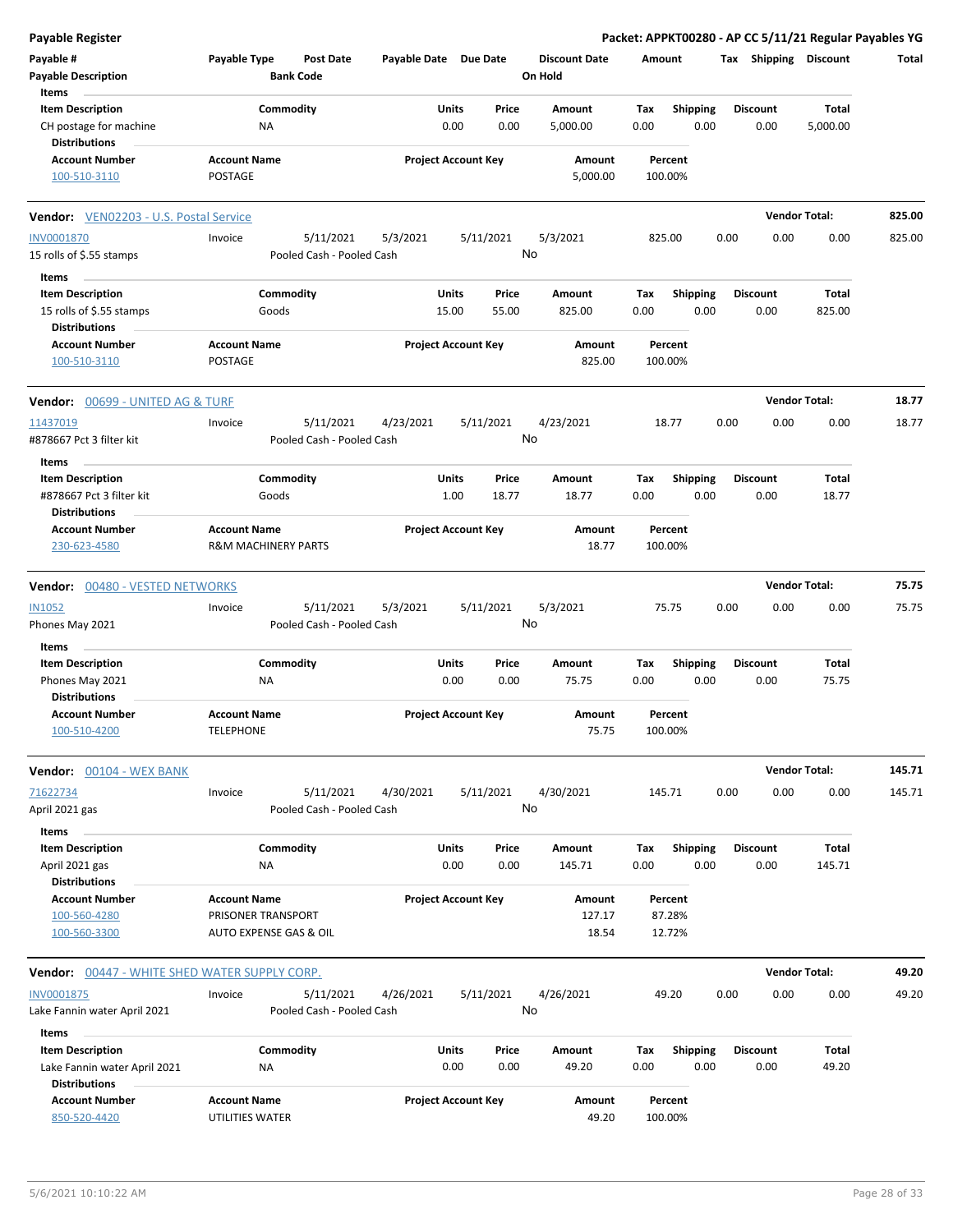| Payable Register                              |                               |                           |                            |              |           |                      |          |                 |      |                      | Packet: APPKT00280 - AP CC 5/11/21 Regular Payables YG |              |
|-----------------------------------------------|-------------------------------|---------------------------|----------------------------|--------------|-----------|----------------------|----------|-----------------|------|----------------------|--------------------------------------------------------|--------------|
| Payable #                                     | <b>Payable Type</b>           | <b>Post Date</b>          | <b>Payable Date</b>        |              | Due Date  | <b>Discount Date</b> | Amount   |                 | Тах  | Shipping Discount    |                                                        | <b>Total</b> |
| <b>Payable Description</b>                    |                               | <b>Bank Code</b>          |                            |              |           | On Hold              |          |                 |      |                      |                                                        |              |
| 00654 - WILSON CULVERTS, INC.<br>Vendor:      |                               |                           |                            |              |           |                      |          |                 |      | <b>Vendor Total:</b> |                                                        | 1,499.37     |
| 83987                                         | Invoice                       | 5/11/2021                 | 4/30/2021                  |              | 5/11/2021 | 4/30/2021            | 1,499.37 |                 | 0.00 | 0.00                 | 0.00                                                   | 1,499.37     |
| Pct 1 culverts                                |                               | Pooled Cash - Pooled Cash |                            |              | No        |                      |          |                 |      |                      |                                                        |              |
| Items                                         |                               |                           |                            |              |           |                      |          |                 |      |                      |                                                        |              |
| <b>Item Description</b>                       |                               | Commodity                 |                            | <b>Units</b> | Price     | Amount               | Tax      | <b>Shipping</b> |      | <b>Discount</b>      | <b>Total</b>                                           |              |
| Pct 1 culverts                                | <b>NA</b>                     |                           |                            | 0.00         | 0.00      | 1,499.37             | 0.00     | 0.00            |      | 0.00                 | 1,499.37                                               |              |
| <b>Distributions</b>                          |                               |                           |                            |              |           |                      |          |                 |      |                      |                                                        |              |
| <b>Account Number</b>                         | <b>Account Name</b>           |                           | <b>Project Account Key</b> |              |           | Amount               |          | Percent         |      |                      |                                                        |              |
| 210-621-3420                                  | <b>R&amp;B MAT. CULVERTS</b>  |                           |                            |              |           | 1,499.37             |          | 100.00%         |      |                      |                                                        |              |
| 00486 - WOODSON, MARY ANN CSR, RPR<br>Vendor: |                               |                           |                            |              |           |                      |          |                 |      | <b>Vendor Total:</b> |                                                        | 240.00       |
| INV0001877                                    | Invoice                       | 5/11/2021                 | 5/4/2021                   |              | 5/11/2021 | 5/4/2021             |          | 240.00          | 0.00 | 0.00                 | 0.00                                                   | 240.00       |
| FA-19-44106 AM transcript                     |                               | Pooled Cash - Pooled Cash |                            |              | No        |                      |          |                 |      |                      |                                                        |              |
| <b>Items</b>                                  |                               |                           |                            |              |           |                      |          |                 |      |                      |                                                        |              |
| <b>Item Description</b>                       |                               | Commodity                 |                            | Units        | Price     | Amount               | Tax      | <b>Shipping</b> |      | <b>Discount</b>      | Total                                                  |              |
| FA-19-44106 AM transcript                     | <b>NA</b>                     |                           |                            | 0.00         | 0.00      | 240.00               | 0.00     | 0.00            |      | 0.00                 | 240.00                                                 |              |
| <b>Distributions</b>                          |                               |                           |                            |              |           |                      |          |                 |      |                      |                                                        |              |
| <b>Account Number</b>                         | <b>Account Name</b>           |                           | <b>Project Account Key</b> |              |           | Amount               |          | Percent         |      |                      |                                                        |              |
| 100-435-4380                                  | <b>COURT REPORTER EXPENSE</b> |                           |                            |              |           | 240.00               |          | 100.00%         |      |                      |                                                        |              |
|                                               |                               |                           |                            |              |           |                      |          |                 |      |                      |                                                        |              |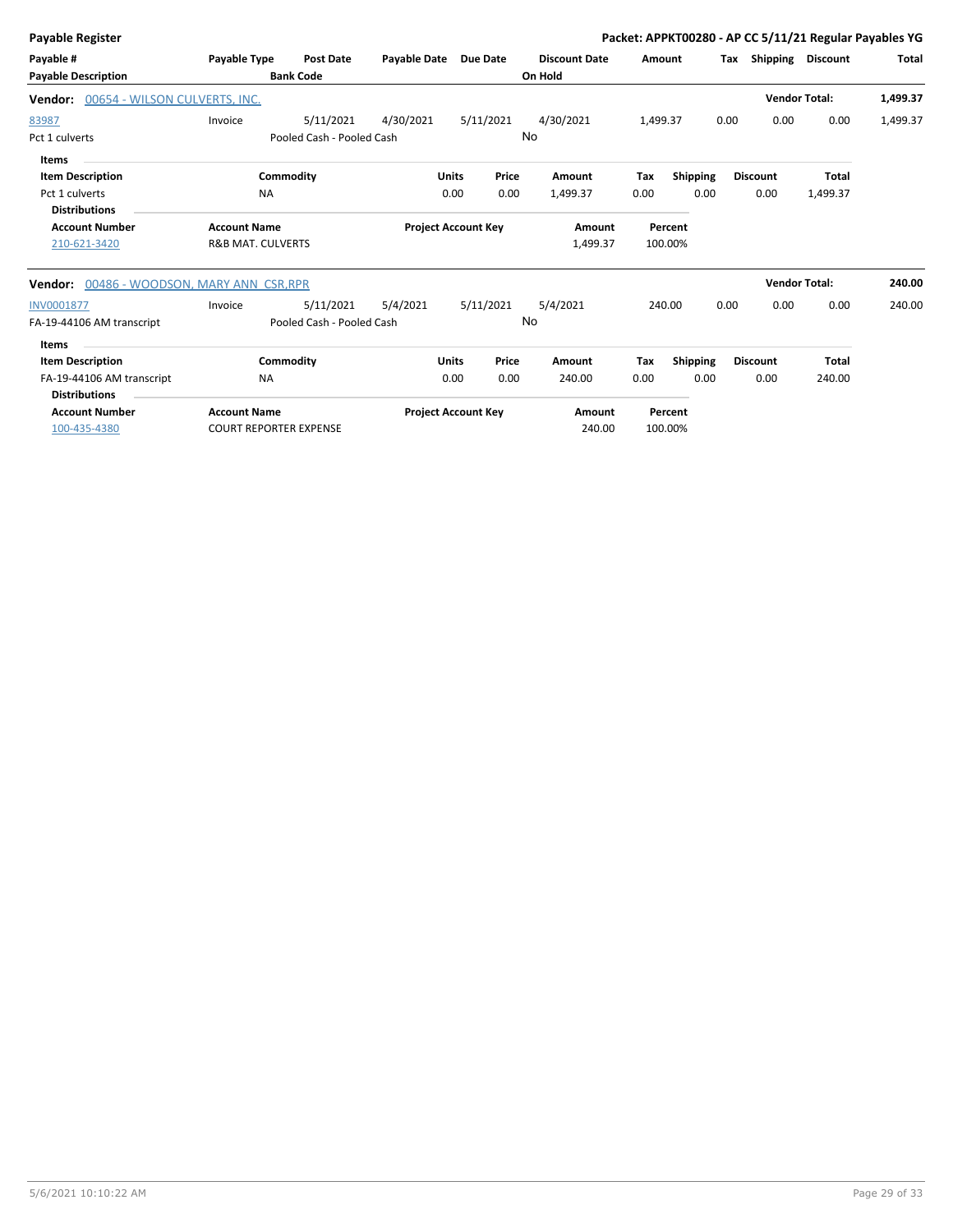## Payable Summary

| Type        | Count               | Gross      | Tax  | <b>Shipping</b> | <b>Discount</b> | Total      | <b>Manual Payment</b> | <b>Balance</b> |
|-------------|---------------------|------------|------|-----------------|-----------------|------------|-----------------------|----------------|
| Credit Memo |                     | $-97.65$   | 0.00 | 0.00            | 0.00            | $-97.65$   | 0.00                  | $-97.65$       |
| Invoice     | 162                 | 790.977.58 | 0.00 | 0.00            | 0.00            | 790,977.58 | 0.00                  | 790,977.58     |
|             | <b>Grand Total:</b> | 790.879.93 | 0.00 | 0.00            | 0.00            | 790,879.93 | 0.00                  | 790.879.93     |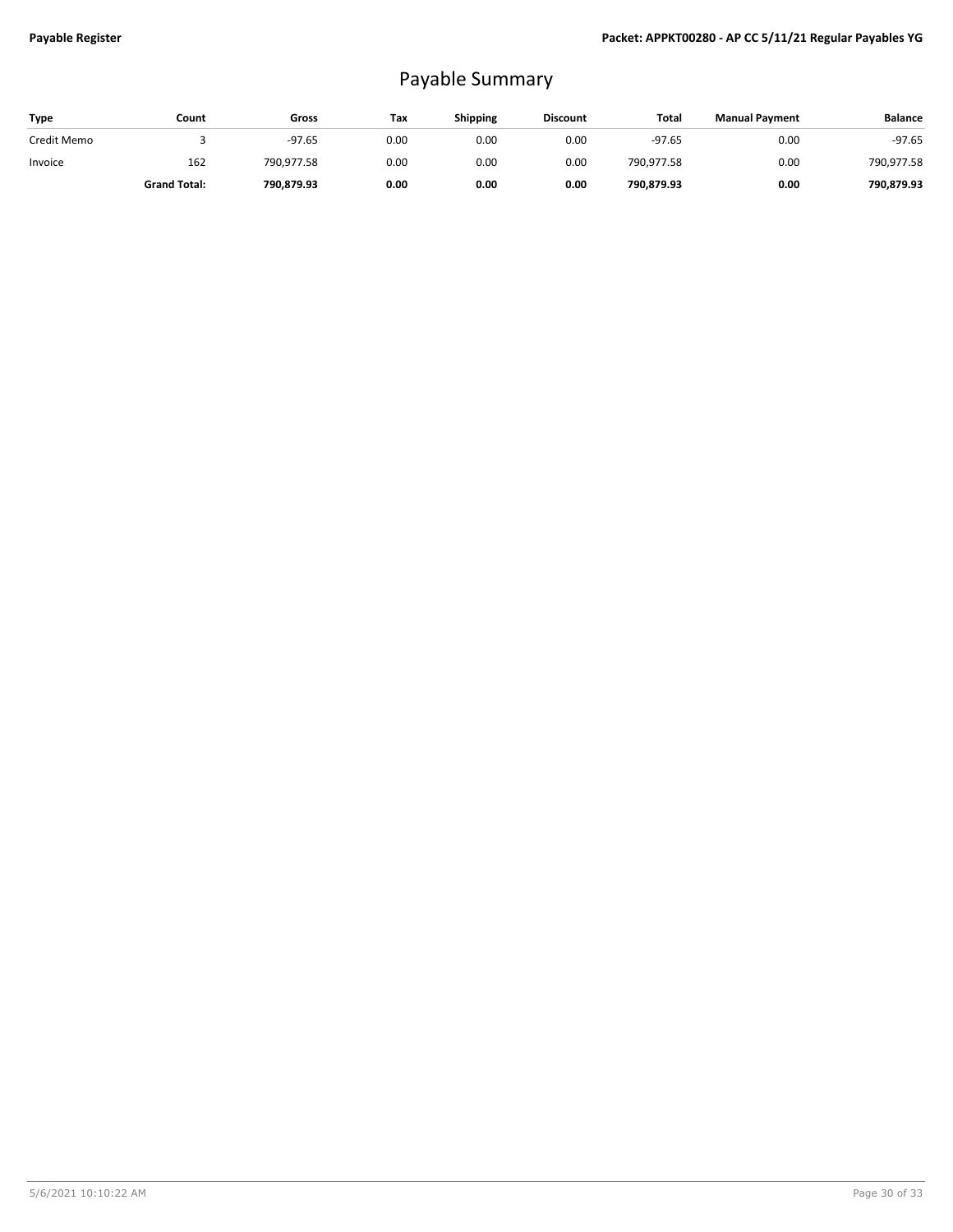### **Account Summary**

| Account             | Name                          | Amount               |
|---------------------|-------------------------------|----------------------|
| 100-403-3100        | OFFICE SUPPLIES               | $-37.16$             |
| 100-403-3110        | <b>POSTAGE</b>                | 30.82                |
| 100-403-4270        | OUT OF COUNTY TRAVEL/TRAINING | 109.68               |
| 100-404-4270        | ELECTION TRAVEL/TRAINING      | 20.00                |
| 100-409-4300        | <b>BIDS &amp; NOTICES</b>     | 160.98               |
| 100-410-3150        | <b>COPIER RENTAL</b>          | 4.97                 |
| 100-410-4240        | <b>INDIGENT ATTORNEY FEES</b> | 1,600.00             |
| 100-435-4360        | ATTORNEY FEES- CPS CASES      | 6,280.00             |
| 100-435-4370        | <b>ATTORNEY FEES</b>          | 13,414.00            |
| 100-435-4380        | <b>COURT REPORTER EXPENSE</b> | 240.00               |
| 100-435-4420        | OTHER PROFESSIONAL SERV.      | 325.00               |
| 100-435-4670        | VISITING JUDGE                | 36.96                |
| 100-456-4210        | <b>INTERNET</b>               | 81.95                |
| 100-457-4800        | <b>BOND</b>                   | 50.00                |
| 100-475-3150        | <b>COPIER EXPENSE</b>         | 4.15                 |
| 100-475-4810        | <b>DUES</b>                   | 460.00               |
| 100-475-5910        | <b>ONLINE RESEARCH</b>        | 384.00               |
| 100-496-4270        | OUT OF COUNTY TRAVEL/TRAINING | 143.37               |
| 100-499-3150        | <b>COPIER EXPENSE</b>         | 5.98                 |
| 100-510-3110        | <b>POSTAGE</b>                | 5,972.86             |
| 100-510-3150        | <b>COPIER RENTAL</b>          | 114.64               |
| 100-510-4200        | <b>TELEPHONE</b>              | 75.75                |
| 100-510-4430        | <b>TRASH PICK-UP</b>          | 87.56                |
| 100-510-5770        | <b>JANITOR EQUIPMENT</b>      | 233.71               |
| 100-511-4420        | UTILITIES WATER               | 57.58                |
| 100-511-4430        | <b>TRASH PICK-UP SERVICE</b>  | 43.78                |
| 100-512-4420        | UTILITIES WATER               | 57.58                |
| 100-513-3110        | <b>POSTAGE</b>                | 77.75                |
| 100-513-3150        | <b>COPIER RENTAL</b>          | 17.18                |
| 100-513-4420        | UTILITIES WATER               | 73.72                |
| 100-513-4430        | <b>TRASH PICKUP SERVICE</b>   | 87.56                |
| 100-513-4500        | <b>R&amp;M BUILDING</b>       | 75.00                |
| 100-515-4210        | <b>INTERNET</b>               | 46.95                |
| 100-516-4420        | UTILITIES WATER               | 57.58                |
| 100-518-4420        | UTILITIES WATER               | 194.85               |
| 100-518-4430        | <b>TRASH PICKUP SERVICE</b>   | 116.27               |
| 100-518-4501        | <b>PEST CONTROL</b>           | 145.00               |
| 100-551-5910        | <b>ONLINE RESEARCH</b>        | 50.00                |
| 100-560-3110        | <b>POSTAGE</b>                | 19.91                |
| 100-560-3300        | AUTO EXPENSE GAS & OIL        | 18.54                |
| 100-560-4210        | <b>INTERNET SERVICE</b>       | 149.08               |
| 100-560-4280        | PRISONER TRANSPORT            | 127.17               |
| 100-560-4420        | UTILITIES WATER               | 135.15               |
| 100-560-4430        | SHERIFF TRASH PICKUP          | 120.84               |
| 100-560-4500        | R & M BUILDING                | 42.74                |
| 100-560-4540        | R & M AUTOMOBILES             | 190.00               |
| <u>100-565-3800</u> | PRISONER HOUSING              | 165,039.14           |
| 100-565-4000        | PRISONER TRANSPORT/GUARD      | 371.70               |
| 100-565-4500        | <b>R&amp;M BUILDING</b>       | 7.96                 |
| 100-573-4811        | <b>FUNDING CSCD</b>           | 3,803.00             |
| 100-575-3150        | <b>COPIER RENTAL</b>          | 3.80                 |
| <u>100-590-3150</u> | <b>COPIER RENTAL</b>          | 4.44                 |
| <u>100-640-4420</u> | UTILITIES WATER               | 302.17               |
| 100-640-4430        | <b>TRASH PICK-UP</b>          | 43.78                |
| 100-665-3150        | <b>COPIER RENTAL</b>          | 22.03                |
|                     |                               | Total:<br>201,301.47 |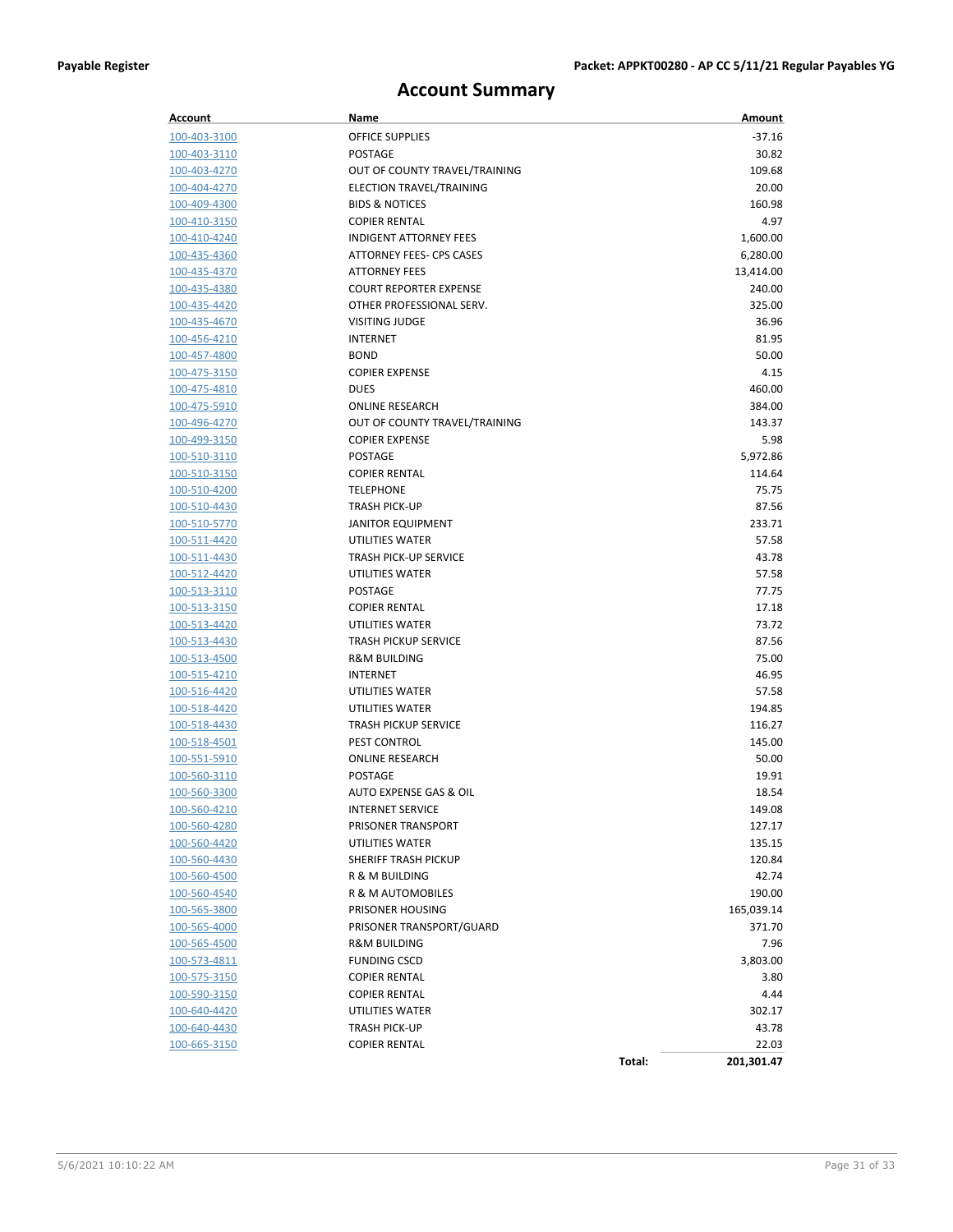### **Account Summary**

| Account        | Name                               |        | Amount     |
|----------------|------------------------------------|--------|------------|
| 121-402-3120   | <b>IMAGING SYSTEM</b>              |        | 4,288.00   |
|                |                                    | Total: | 4,288.00   |
|                |                                    |        |            |
| <b>Account</b> | Name                               |        | Amount     |
| 210-621-3400   | <b>SHOP SUPPLIES</b>               |        | 79.97      |
| 210-621-3410   | R&B MAT. ROCK & GRAVEL             |        | 15,535.91  |
| 210-621-3420   | <b>R&amp;B MAT. CULVERTS</b>       |        | 1,499.37   |
| 210-621-4210   | <b>INTERNET</b>                    |        | 56.90      |
| 210-621-4430   | <b>TRASH PICKUP</b>                |        | 90.83      |
| 210-621-4580   | <b>R&amp;M MACHINERY PARTS</b>     |        | 270.05     |
|                |                                    | Total: | 17,533.03  |
| <b>Account</b> | Name                               |        | Amount     |
| 220-622-3400   | <b>SHOP SUPPLIES</b>               |        | 26.48      |
| 220-622-3410   | R&B MAT. ROCK & GRAVEL             |        | 12,737.62  |
| 220-622-3430   | R&B MAT. HARDWARE & LUMBER         |        | 289.23     |
| 220-622-3440   | R&B MAT. ASPHALT/RD OIL            |        | 1,939.60   |
| 220-622-4210   | INTERNET                           |        | 81.95      |
| 220-622-4420   | <b>UTILITY WATER</b>               |        | 91.21      |
| 220-622-4580   | <b>R&amp;M MACHINERY PARTS</b>     |        | 44.46      |
|                |                                    | Total: | 15,210.55  |
|                |                                    |        |            |
| <b>Account</b> | Name                               |        | Amount     |
| 230-623-3400   | <b>SHOP SUPPLIES</b>               |        | 1,080.98   |
| 230-623-3410   | R&B MAT. ROCK & GRAVEL             |        | 10,515.93  |
| 230-623-3440   | R&B MAT. ASPHALT/RD OIL            |        | 4,834.70   |
| 230-623-3500   | <b>DEBRIS REMOVAL</b>              |        | 427.51     |
| 230-623-4210   | <b>INTERNET</b>                    |        | 81.95      |
| 230-623-4420   | UTILITY WATER                      |        | 32.26      |
| 230-623-4430   | <b>TRASH PICK-UP</b>               |        | 90.83      |
| 230-623-4580   | <b>R&amp;M MACHINERY PARTS</b>     |        | 5,539.98   |
|                |                                    | Total: | 22,604.14  |
| Account        | Name                               |        | Amount     |
| 240-624-3400   | <b>SHOP SUPPLIES</b>               |        | 186.85     |
| 240-624-3410   | R&B MAT. ROCK & GRAVEL             |        | 2.227.45   |
| 240-624-4420   | UTILITY WATER                      |        | 57.58      |
|                |                                    | Total: | 2,471.88   |
|                |                                    |        |            |
| Account        | Name                               |        | Amount     |
| 600-620-3090   | ANNUAL PAYING AGENT REGISTRAR FEES |        | 200.00     |
| 600-620-6300   | PRINCIPAL, 2018 GO BONDS           |        | 160,000.00 |
| 600-660-6700   | INTEREST, 2018 GO BONDS            |        | 118,250.00 |
|                |                                    | Total: | 278,450.00 |
| Account        | <b>Name</b>                        |        | Amount     |
| 690-669-1650   | CONSTRUCTION                       |        | 247,172.23 |
| 690-669-4430   | TRASH PICK UP                      |        | 1,799.43   |
|                |                                    | Total: | 248,971.66 |